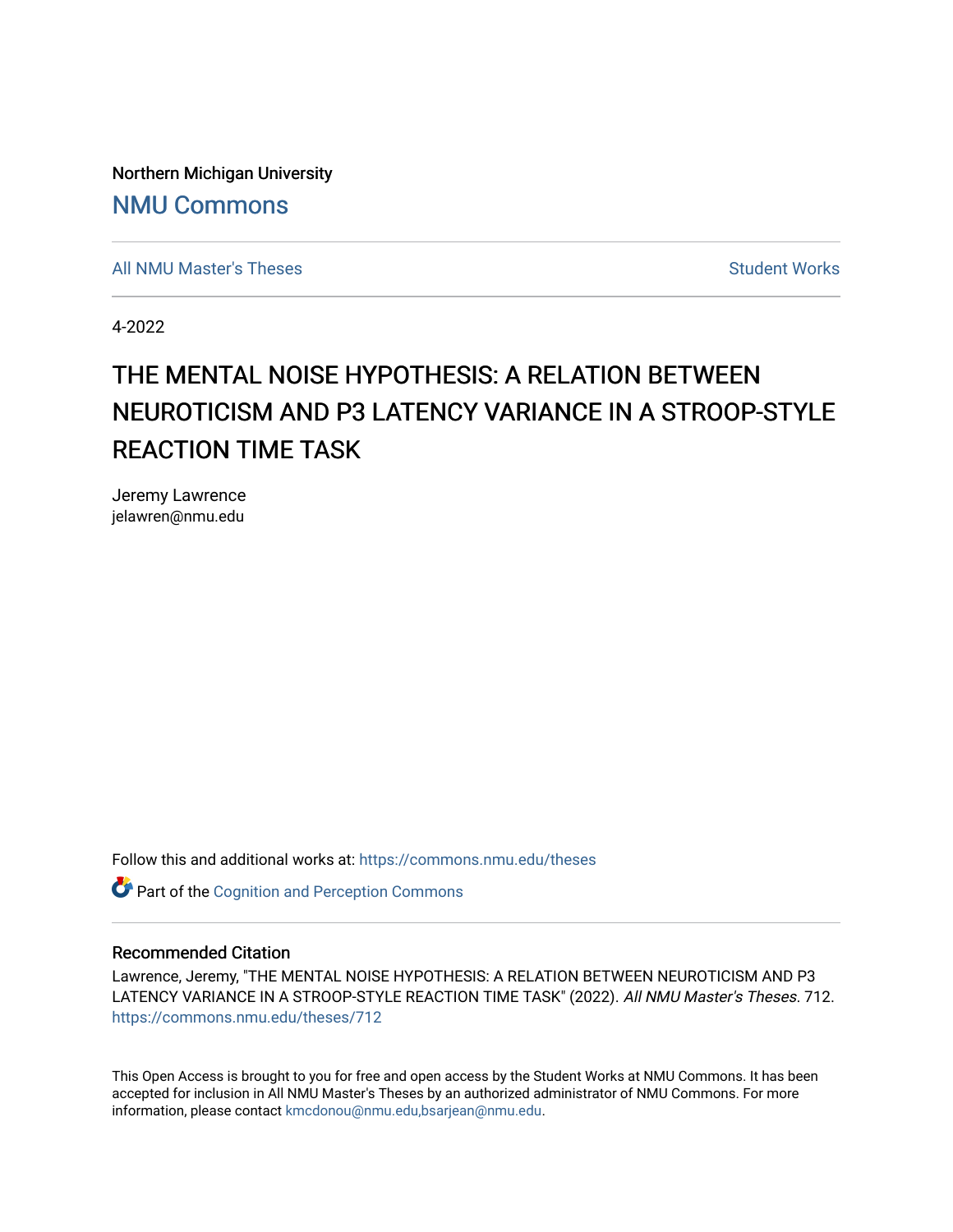# THE MENTAL NOISE HYPOTHESIS: A RELATION BETWEEN NEUROTICISM AND P3 LATENCY VARIANCE IN A STROOP-STYLE REACTION TIME TASK

By

Jeremy Michael Lawrence

# THESIS

Submitted to Northern Michigan University In partial fulfillment of the requirements For the degree of

# MASTER OF SCIENCE

Office of Graduate Education and Research

March 2022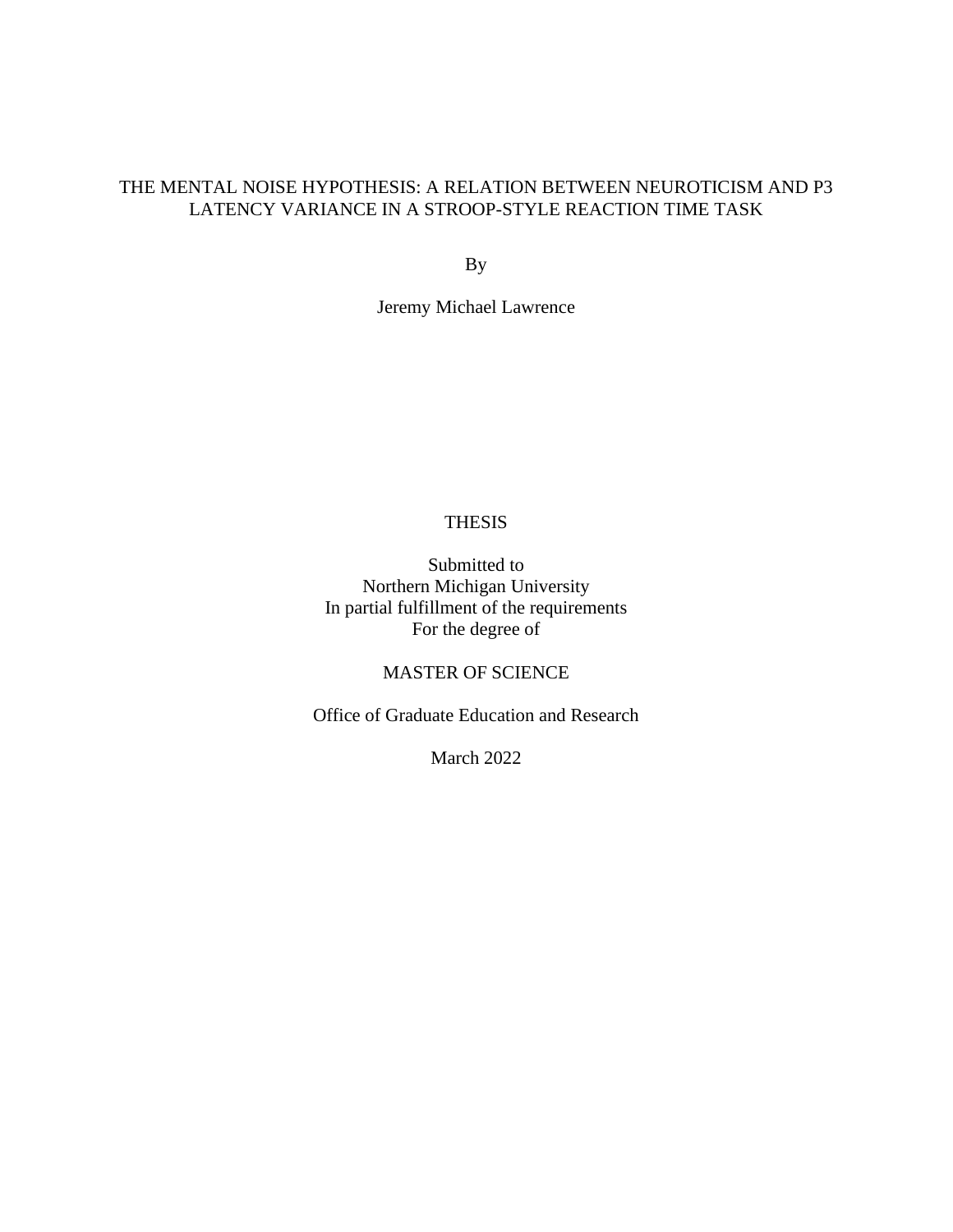# SIGNATURE APPROVAL FORM

# THE MENTAL NOISE HYPOTHESIS: A RELATION BETWEEN NEUROTICISM AND P3 LATENCY VARIANCE IN A STROOP-STYLE REACTION TIME TASK

This thesis by Jeremy Michael Lawrence is recommended for approval by the student's Thesis Committee and Department Head in the Department of Psychological Science and by the Dean of Graduate Studies and Research.

Jon Barch 04/05/2022 Committee Chair: Dr. Jon Barch Date 04/10/2022 First Reader: Dr. Lin Fang Date Christina 77 Larttine 04/11/2022 Second Reader: Dr. Christy Hartline Date 04/11/2022 Department Head: Dr. Adam Prus Date chede Eckat  $5/3/22$ Dr. Lisa Schade Eckert Date Dean of Graduate Studies and Research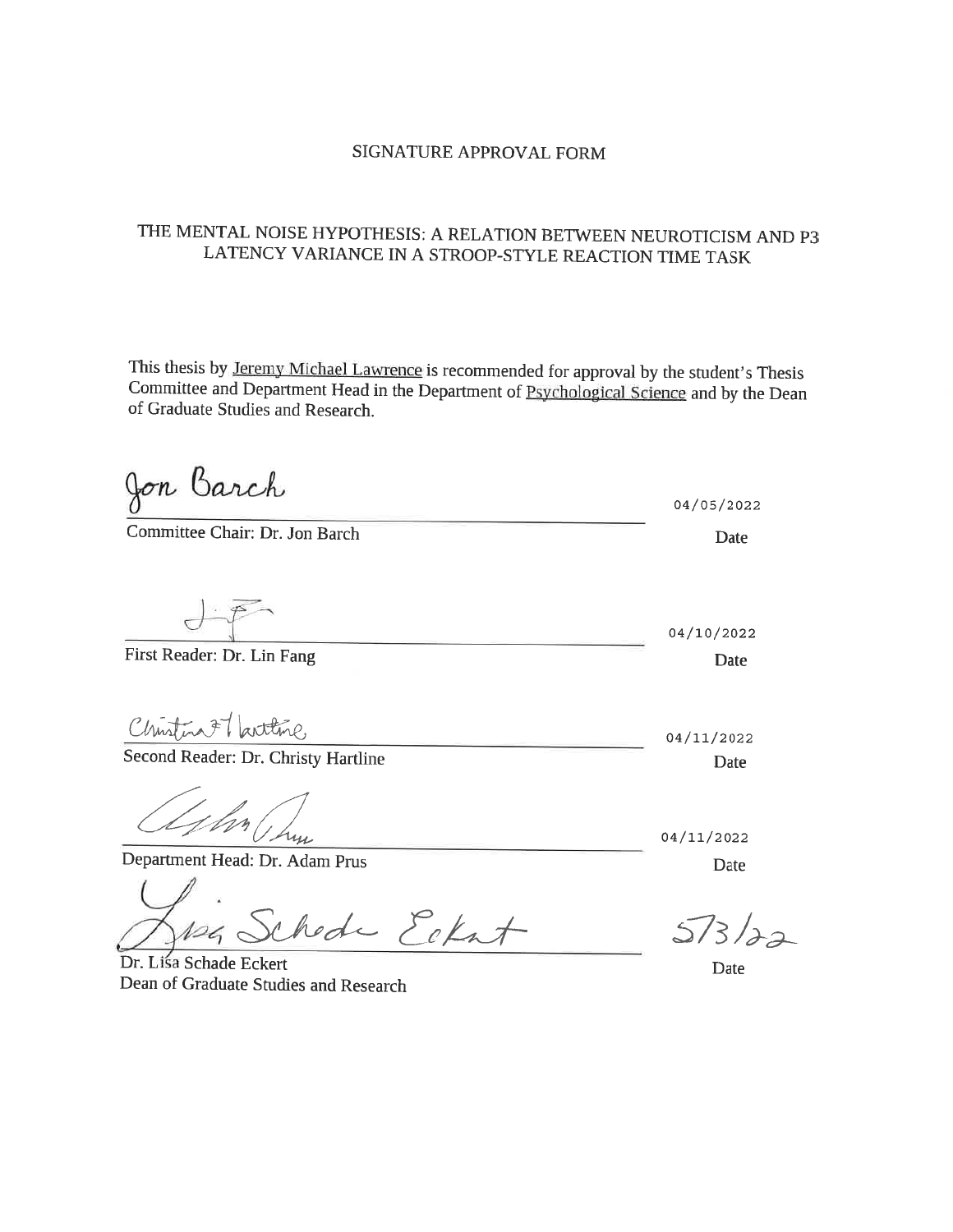## ABSTRACT

# THE MENTAL NOISE HYPOTHESIS: A RELATION BETWEEN NEUROTICISM AND P3 LATENCY VARIANCE IN A STROOP-STYLE REACTION TIME TASK

By

# Jeremy Michael Lawrence

Neuroticism is a relatively stable personality dimension characterized by tendencies to experience negative thoughts and affect. Its empirically related outcome measures range from anxiety and mood disorders to increases in mortality. Traditional theories of neuroticism, link the construct to greater threat sensitivity, however, these conceptions fail to account for certain salient features of neuroticism, such as negative affect in threat benign environments. The mental noise hypothesis posits that neuroticism results from a more variable mental control system, with support coming from behavioral, psychometric, and neuroimaging paradigms. To assess whether this more chaotic mental control system would variably disrupt the stimulus evaluation phase of cognition, single trial latency variance of the P3b event related potential was assessed in individuals who scored high and low on neuroticism inventories. The primary analysis in this paper failed to provide support for P3b latency variance as the neural generator of the more variable mental control system previously observed in those high in neuroticism. Exploratory analyses with electrode Pz, however, found interesting relationships between lower order neuroticism aspects and prolonged P3b latencies, as well as higher levels of interparticipant P3b latency variance in high neuroticism groups.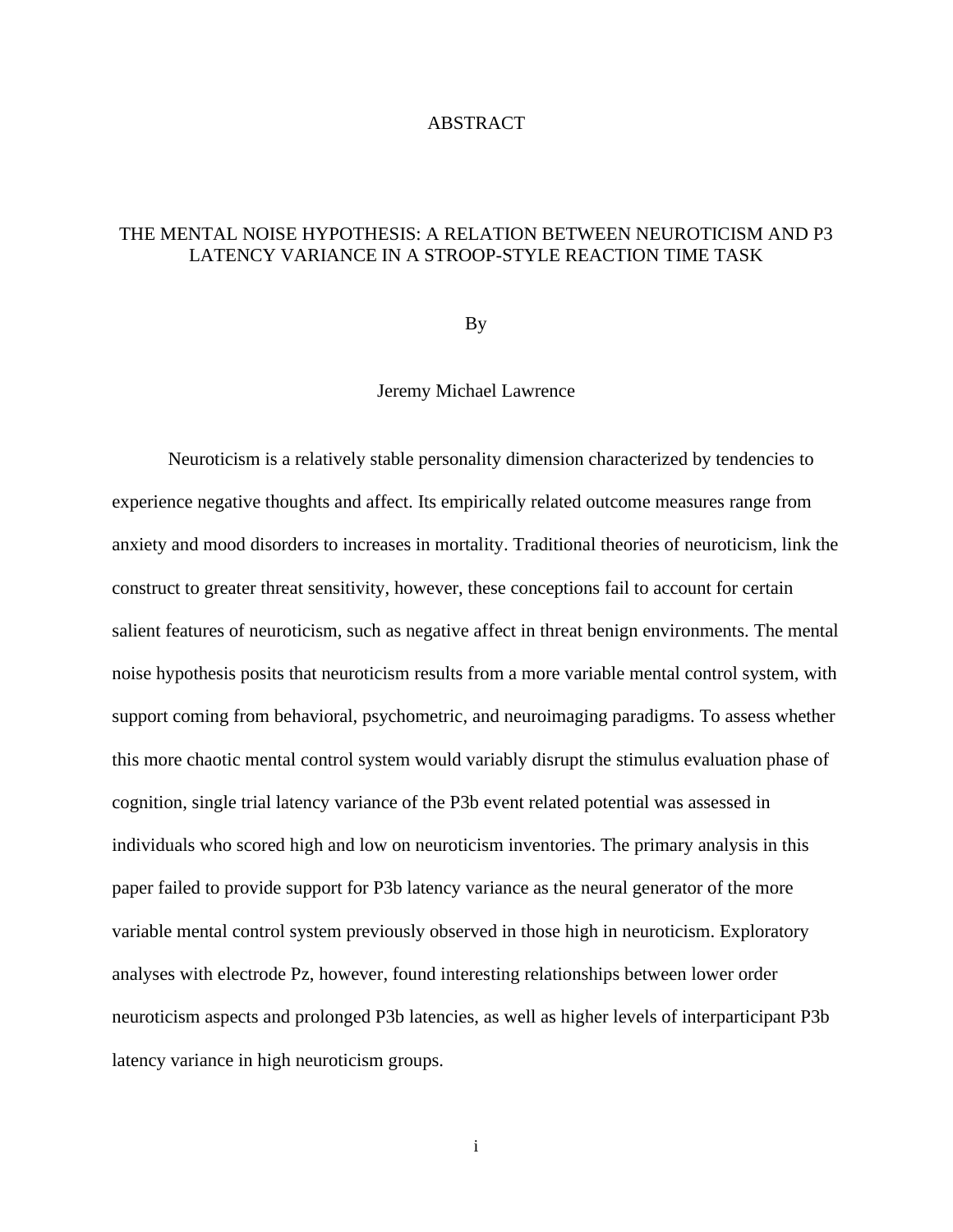Copyright by

# JEREMY MICHAEL LAWRENCE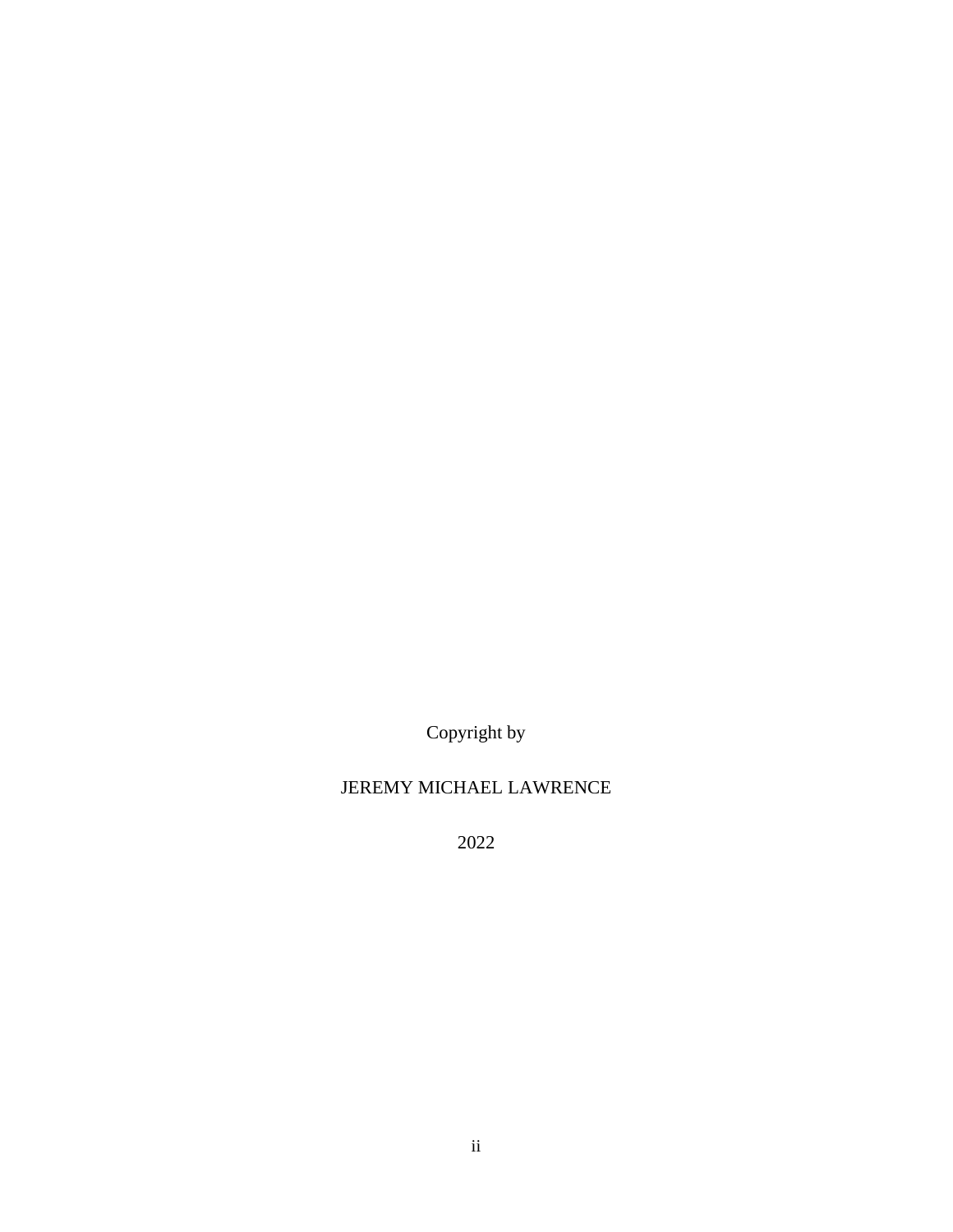# DEDICATION

This thesis is dedicated to my family, David Lawrence, Caroline Cheng, and Edwin Lawrence, and my loving partner Emma Irwin. Thank you for making life worth living.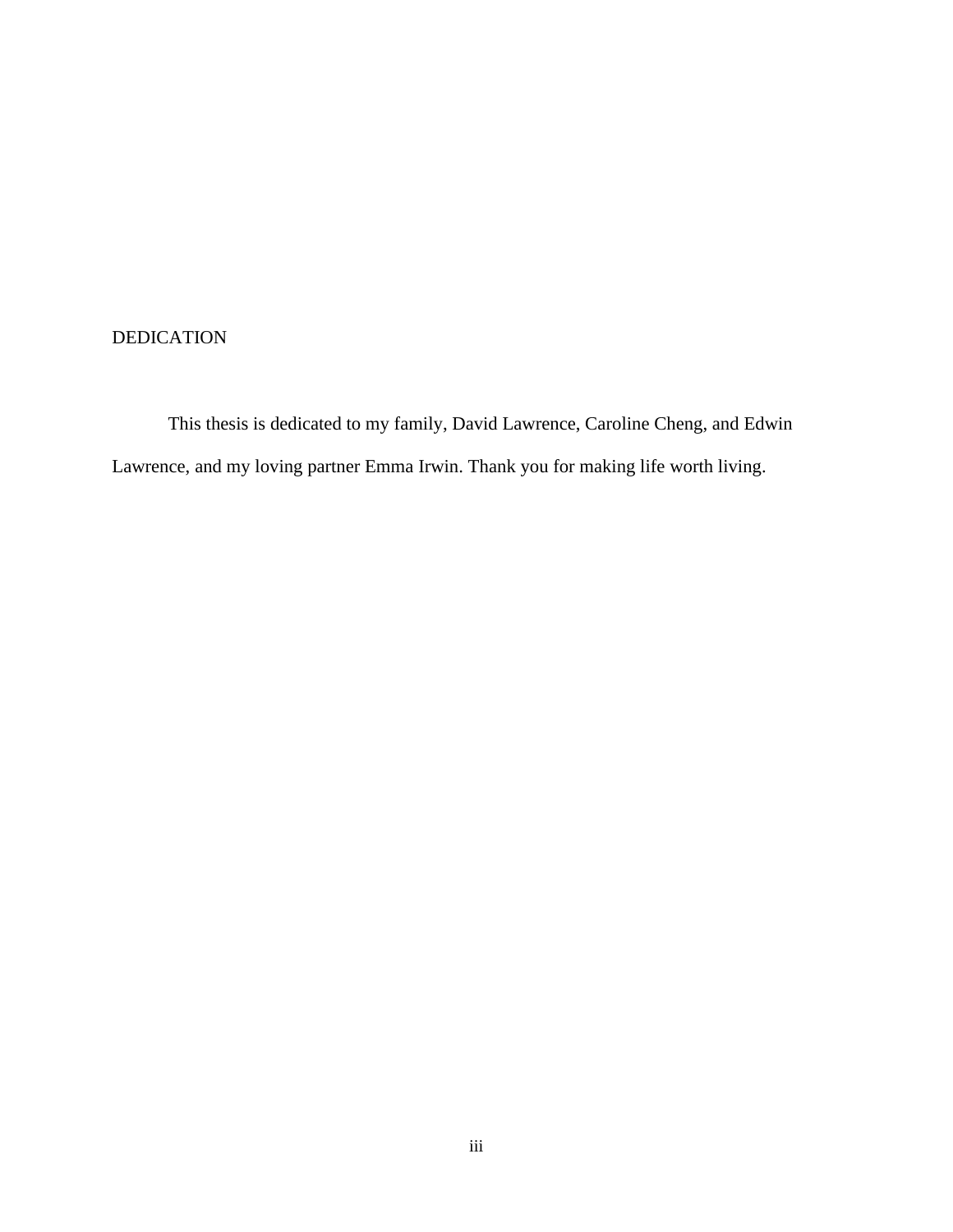### ACKNOWLEDGEMENTS

The author sincerely thanks his thesis chair, Dr. Jon Barch, for his counsel throughout the project, Dr. Lin Fang, who provided important training in statistics and methodological input, and Dr. Christy Hartline for her insight into the problems plaguing self-report data. This project would not have been completed without my friends and classmates, Cole Holt, Siraj Lyons, and Caleb Coughtry-Carpenter who provided a well needed break between hours of work and the tireless work of the research assistants who helped collect data for this project. The author also wishes to acknowledge Rachel Miller for her countless hours over the past year as a research assistant and Elijah Niemann for his help in setting up EEG data acquisition.

This thesis follows the format prescribed by the *Publication Manual of the American Psychological Association* (7<sup>th</sup> ed.) and the Department of Psychological Science.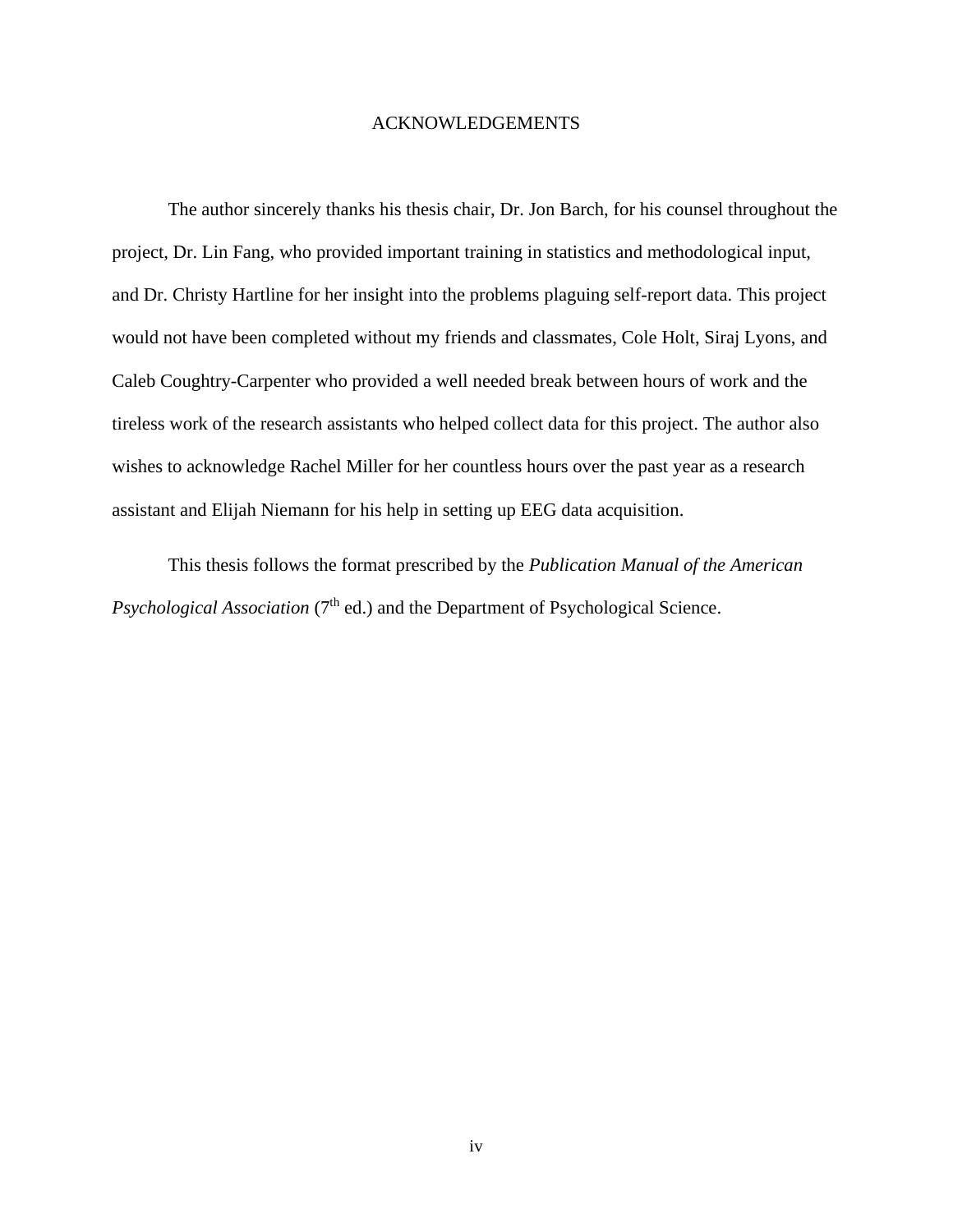# TABLE OF CONTENTS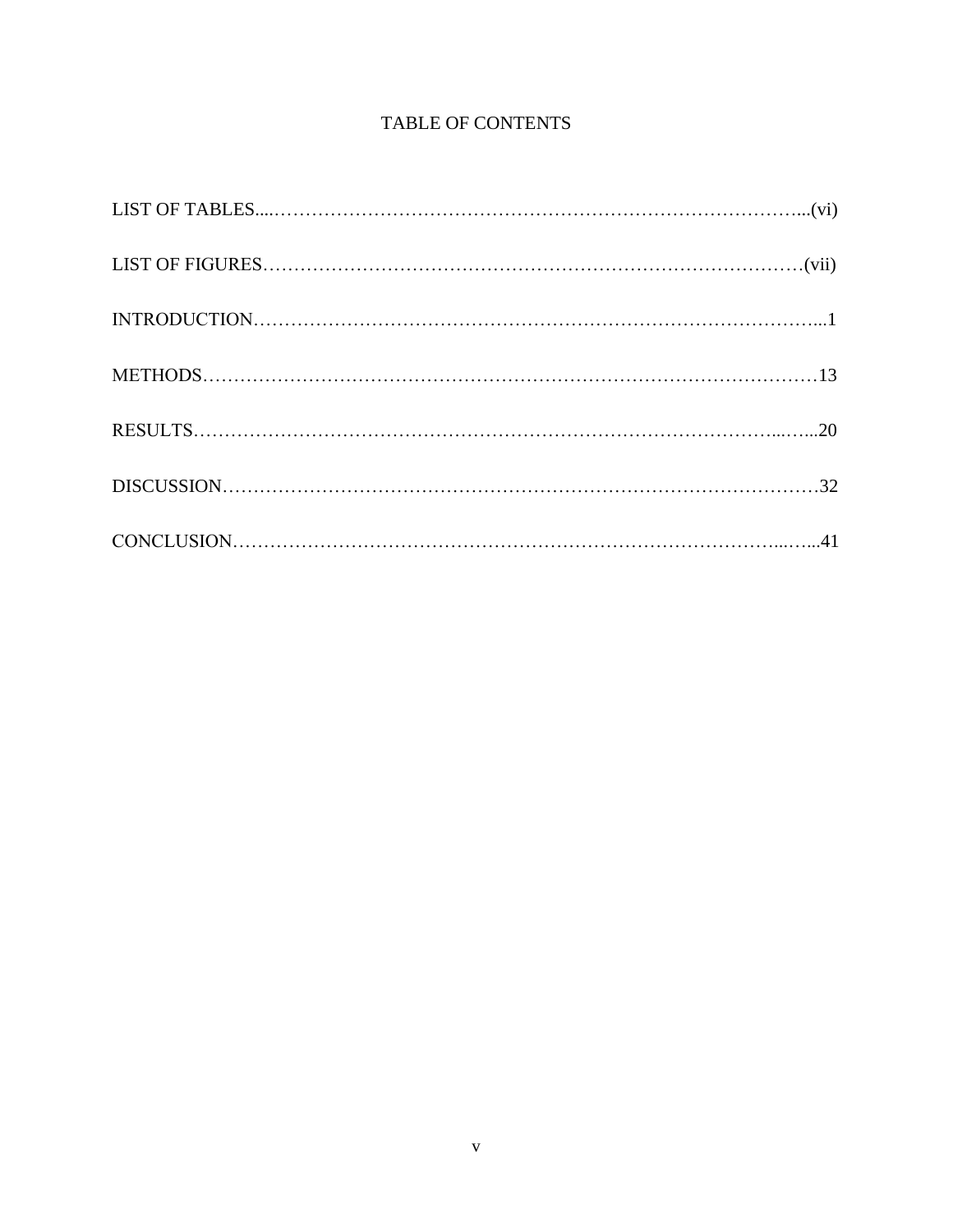# LIST OF TABLES

| Table 1: Summary Statistics of Composite BFAS N Scores by N Group19    |  |
|------------------------------------------------------------------------|--|
| Table 2: Summary Statistics of Latency SD by Group and Stimulus Type22 |  |
|                                                                        |  |
|                                                                        |  |
|                                                                        |  |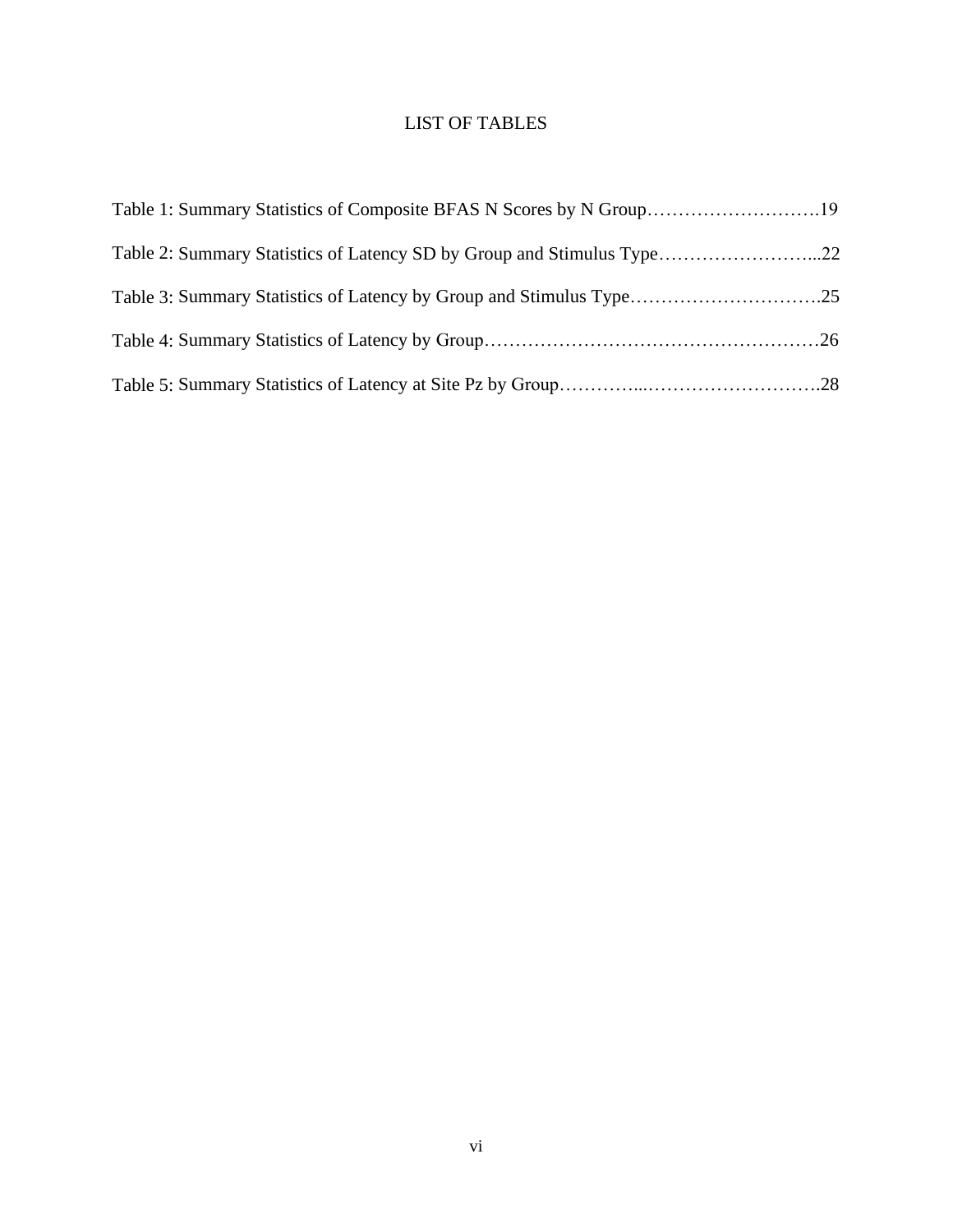# LIST OF FIGURES

| Figure 2: Example of P3b Latency Variance Using Data from Subject 219                   |  |
|-----------------------------------------------------------------------------------------|--|
| Figure 3: Intraparticipant Latency Variance by N Group and Stimulus Type20              |  |
| Figure 4: Correlations between N Aspects, the BSRI, and Latency SDs by Stimulus Type21  |  |
|                                                                                         |  |
|                                                                                         |  |
|                                                                                         |  |
|                                                                                         |  |
| Figure 9: Interparticipant P3b Latency Variance at Site Pz by Group Across All Trials29 |  |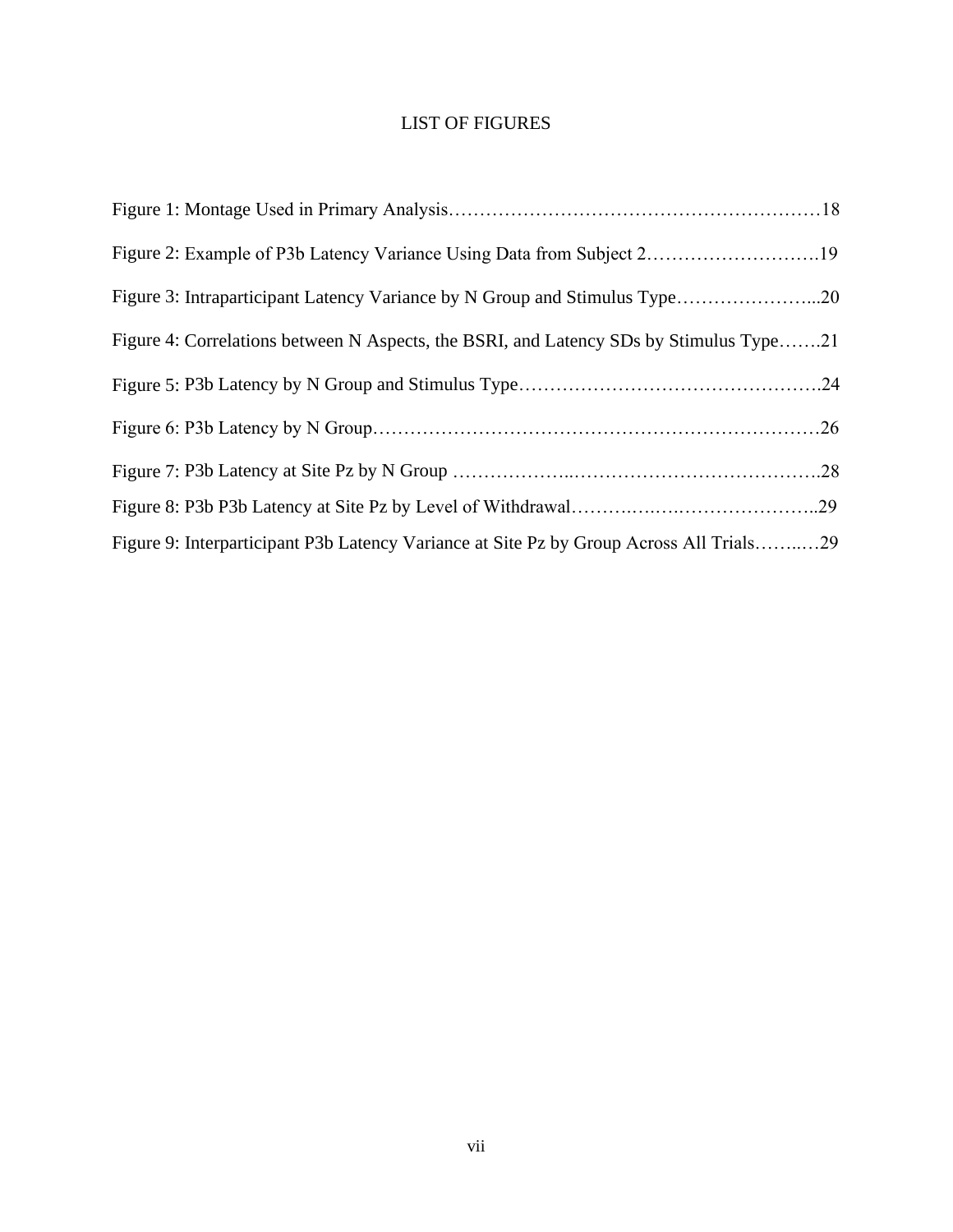## INTRODUCTION

Neuroticism (N) is a personality dimension that captures relatively stable tendencies to experience negative thoughts and affect. This dimension is included in almost all major personality inventories, such as the linguistically derived Big Five, Eysenck's 3-factor, and Tellegen's Multidimensional Personality model (Digman, 1990). Neuroticism has also been found to be significantly correlated with the negative emotionality and psychoticism scales of the MMPI-2 PSY5 in the general population as well as in clinical samples (Trull et al., 1995). The convergence of these scales provides validity for the neuroticism construct and supports the notion that personality disorders can be conceptualized as extreme ends of underlying dimensions. Negative behavioral and physiological correlates related to and mediated by N include substance abuse, gastrointestinal, eating, and cardiac disorders, which all contribute to an increase in all-cause mortality (Malouff et al., 2005). Despite the prevalence of anxiety and mood disorders related to high levels of N (i.e., depression, generalized anxiety, panic disorders), and severity of schizophrenia spectrum and other psychotic disorders related to high levels of N (i.e., borderline, avoidant, and schizotypal disorders), little is known about the functional regions underlying N's salient aspects (Allen & DeYoung, 2017).

#### **Neuroticism and Major Depression**

N's association with a diagnosis of major depression (MD) is demonstrated in a longitudinal population based twin study conducted by Kendler et al. (2002). From 1972 to 1973 a self-questionnaire was sent to twin pairs (*M* [age] = 29.2) living in Sweden assessing their level of N and extraversion, with a total of 20,692 responses. The assessments of MD were taken from 1998 to 2003 using a shortened version of the Composite International Diagnostic Interview.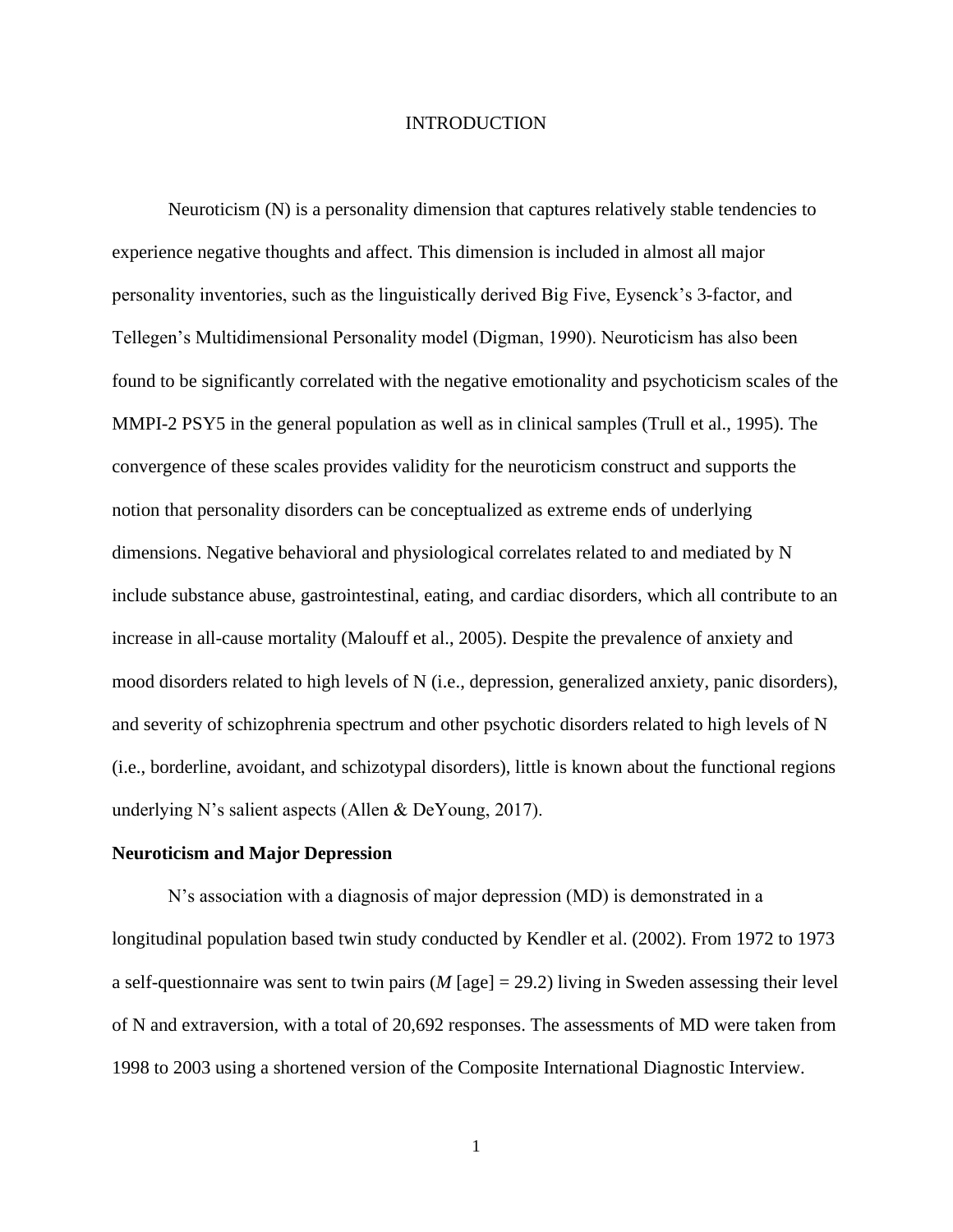Using logistic regression with controls for sex and birth year, high N was found to be significantly related to lifetime risk of MD compared to low N. When analyzing N's relationship with first onset of MD, high N, relative to low N, was found to significantly increase the risk for first onset of MD by 31%. Studies examining personality variables and diagnostic status concurrently have found the anxiety and self-consciousness facets of the NEO-PI N scale to significantly correlate with severity of depressive symptoms, with effect sizes in the medium range (Bagby et al., 1996). Designs utilizing concurrent assessment have also found significantly higher N in those diagnosed with MD compared to those diagnosed with obsessive-compulsive disorder (Rector et al., 2002).

#### **Neuroticism and Schizophrenia**

The ability of N to predict the onset of schizophrenia later in life is illustrated by a longitudinal study conducted by Van Os & Jones (2001), which analyzed data collected in the Medical Research Council National Survey of Health and Development, a dataset of British people born in March, 1946. Members of this survey completed a six item N inventory from the Maudsley Personality Inventory, developed by Eysenck (1958). Affective symptoms were assessed at age 36 with a shortened version of the Present State Examination (PSE), developed by Rodgers and Mann (1986), and at 43 with the Psychiatric Symptom Frequency Scale, developed by Rodgers (1996). The first stage of schizophrenia identification utilized three sources: a questionnaire and interview contacts with survey members, the Mental Health Inquiry, and the shortened version of the PSE administered at 36. The second stage involved analyzing clinical material from hospital notes, correspondence with general practitioners, and the survey member's description of symptoms for meeting the DSM-III-R's criteria for schizophrenia or schizoaffective disorder. N was then divided into three groups and a logistic regression was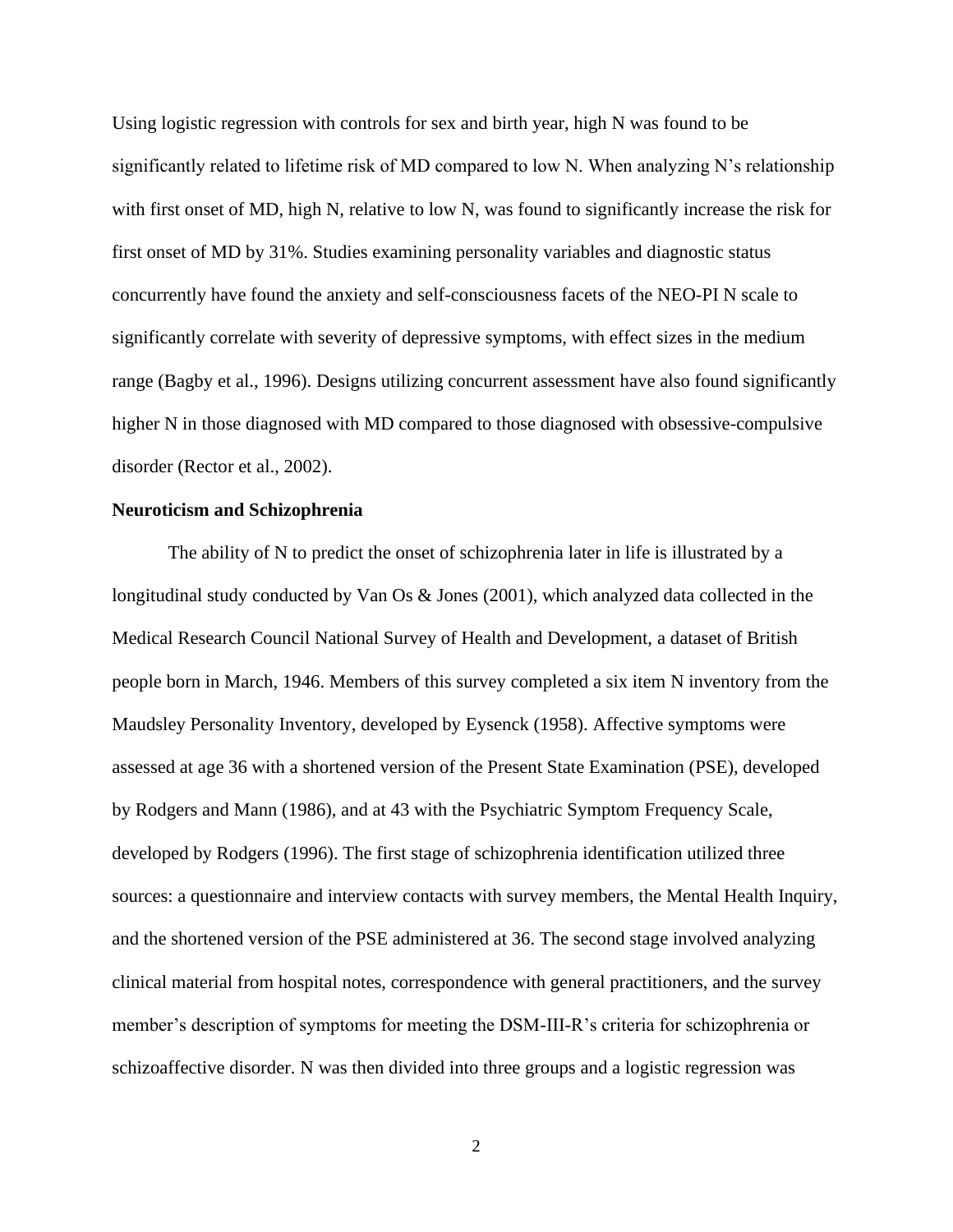performed to assess associations between schizophrenia and N. A strong positive association was found between high N, assessed at age 16, and adult diagnosis of schizophrenia, with a 1 SD increase in N resulting in a 93% increase in the odds of developing schizophrenia.

### **Neuroticism and Mortality**

Both prospective and retrospective studies have investigated the link between personality variables and mortality. These studies have converged on results that link high levels of N to increases in mortality from all causes. In a prospective study conducted by Shipley et al. (2007), data were analyzed from the UK Health and Lifestyle Survey (HALS), which contains personality data, assessed with the Eysenck Personality Inventory, from 9003 adults ranging from age 18 to 99. Survey respondents were randomly selected in 1984 from 12,254 addresses, with one respondent chosen from each address. Following each response, an interview was conducted in the home followed by a physical administered by a nurse. In 2005, data from HALS were analyzed using Cox proportional hazards regression analysis to calculate hazard ratios for the proportion change in mortality risk for each SD increase in N. For all-cause mortality, a 1 SD increase in N was found to increase mortality risk by 9%. In participants aged 40-59, each SD increase in N was found to increase mortality risk by 12%. In all age groups N was found to be a significant predictor of deaths related to cardiovascular disease (CVD), with each SD increase in N resulting in a 12% increase in mortality from CVD, and coronary heart disease (CHD), with each SD increase in N resulting in a 14% increase in mortality from CHD.

The increased effect size for all-cause mortality related to high levels of N in elderly populations has also been found in a retrospective study conducted by Wilson et al. (2005), which used data from the Chicago Health and Aging Project. This project randomly selected 6,158 individuals over age 65 from three neighborhoods adjacent to Chicago and collected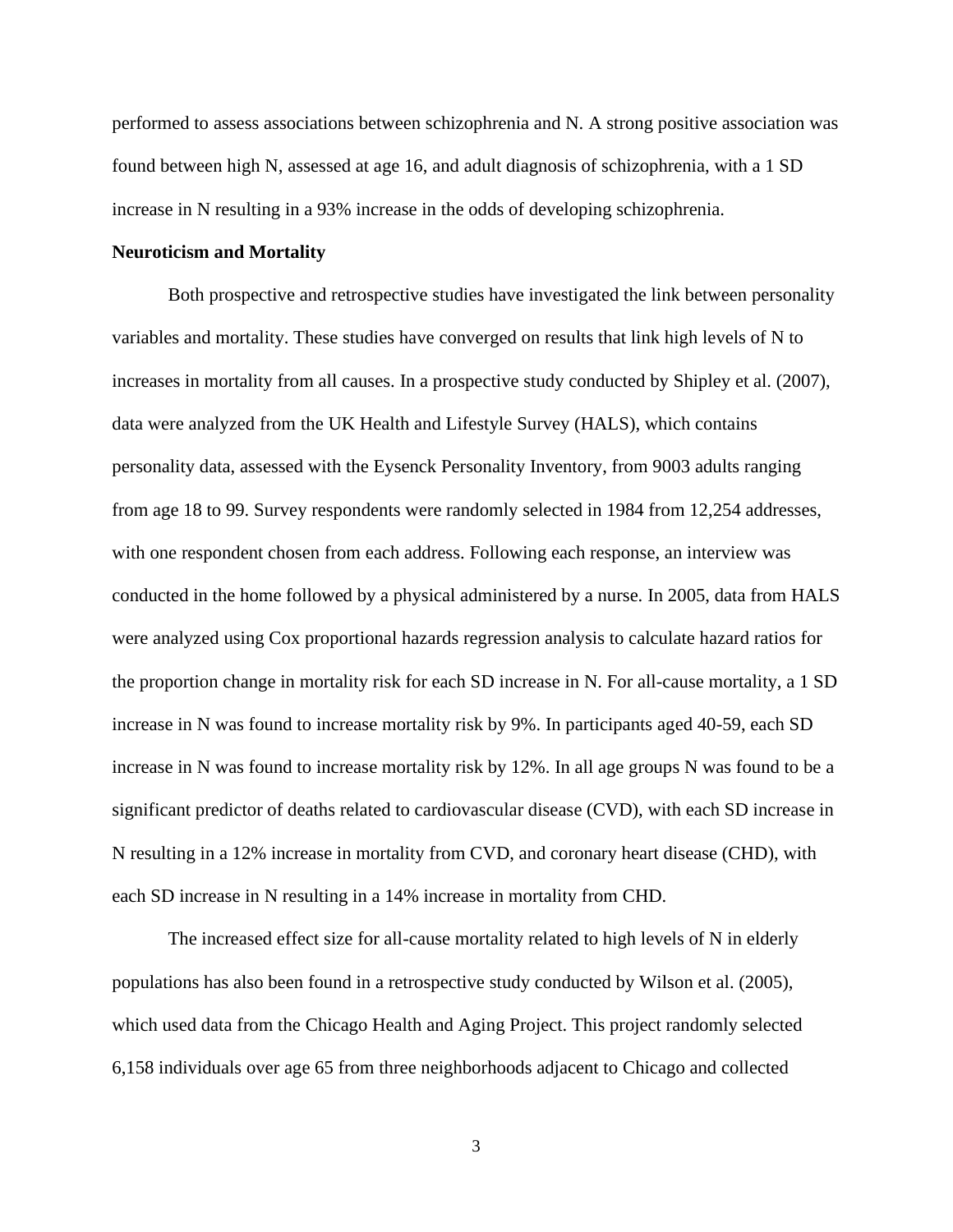medical history along with personality variables, using the revised 50-point NEO Five-Factor Inventory (Costa & McCrae, 1992). The predictive effect of personality variables was analyzed using a Weibull accelerated failure-time model, which computed relative risk ratios for various causes of mortality (Wilson et al., 2005). During an average of 6.2 years of observation, 39.5% of the sample passed away and a simple analysis found N to be a predictor of mortality. When controlling for age, sex, ancestry, and education, each point increase in N was found to increase risk of death by 1.6%. In the total distribution of N, those in the  $90<sup>th</sup>$  percentile of N scores were 33% more likely to pass away during the time observed when compared to those in the  $10<sup>th</sup>$ percentile.

#### **Economic Impact of Major Depression**

While it is difficult to quantify the exact cost of all high N related disorders, an analysis conducted by Greenberg et al. (2015) has estimated the economic cost incurred by MD and its comorbidities in 2005 and 2010. Prevalence data for MD included responses from the National Survey on Drug Use and Health, which were categorized using DSM-IV criteria for a major depressive episode (MDE). Cost data were found by selecting individuals diagnosed with major depressive disorder (MDD) from OptumHealth Reporting and Insights, a private insurance administrative claims database that includes 16 million beneficiaries. Total economic cost was comprised of direct costs (i.e., medical services and pharmaceuticals incurred on the same day and location of a medical claim from MDD), suicide-related costs, which on the basis of prior literature was attributed 50% to MDD, and workplace costs, which was assessed by calculating value lost from missed days of work and diminished productivity while working of individuals with MDD compared to matched controls. From 2005 to 2010, the prevalence of MDD rose 11.5% (from 13.8 to 15.4 million adults), with the most abrupt rise in prevalence occurring in the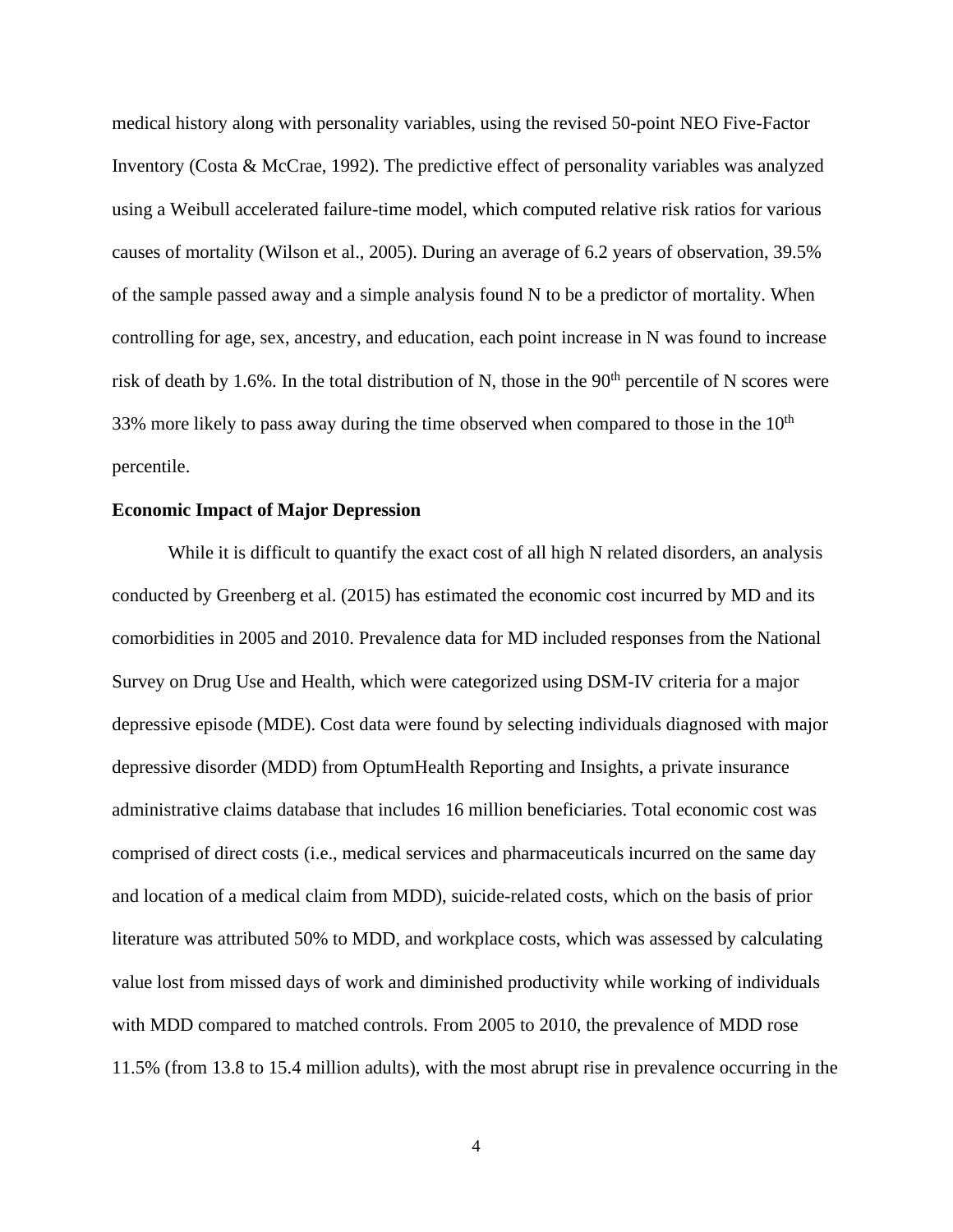50 and older age group. The total economic cost of MDD grew from an estimated \$173.2 billion in 2005 to \$210.5 billion in 2010, with 45-47% attributed to direct costs, 5% to suicide costs, and 48-50% to workplace costs. Individuals with MDD were also found to experience an increased range of other disease burdens relative to matched controls.

### **Genetic Architecture of Neuroticism**

Effect sizes for N's empirically related outcome measures have been found in metaanalyses to be in the medium-large range, indicating that each individual who met the criteria for a related disorder ranged from 0.5 to 1 SD higher than the general population in their level of N (Malouff et al., 2005). These observations are functionally supported by a recent genome wide association study (GWAS) conducted by Luciano et al. (2018). As opposed to candidate gene studies, which look at the effect of a single genetic variant on a phenotype, GWASs survey the whole genome to find single nucleotide polymorphisms (SNPs) associated with the target phenotype. This method allows for the calculation of genetic correlations, with linkage disequilibrium (LD) score regression, which compares the causal SNPs of one phenotype to another to see if they share a common genetic risk factor. Using LD score regression, genetic correlations have been found between N and depressive symptoms,  $r_g = .82$ , MDD,  $r_g = .69$ , subjective wellbeing,  $r_g = -.68$ , schizophrenia,  $r_g = .21$ , and anorexia nervosa,  $r_g \sim .20$ . Pathway analysis with MAGMA, which relates significant SNPs to their cognate gene through chromatin interactions in order to reveal their gene-level associations, implicate five ontology pathways related to N: neuron-spine, homophilic cell adhesion via plasma membrane adhesion molecules, neuron differentiation, cell-cell adhesion via plasma membrane adhesion molecules, and neurogenesis. Subsequent gene-set analysis revealed that protein-expressing genes that bind to the molecules of anti-depressant medication were also significantly related to N, indicating that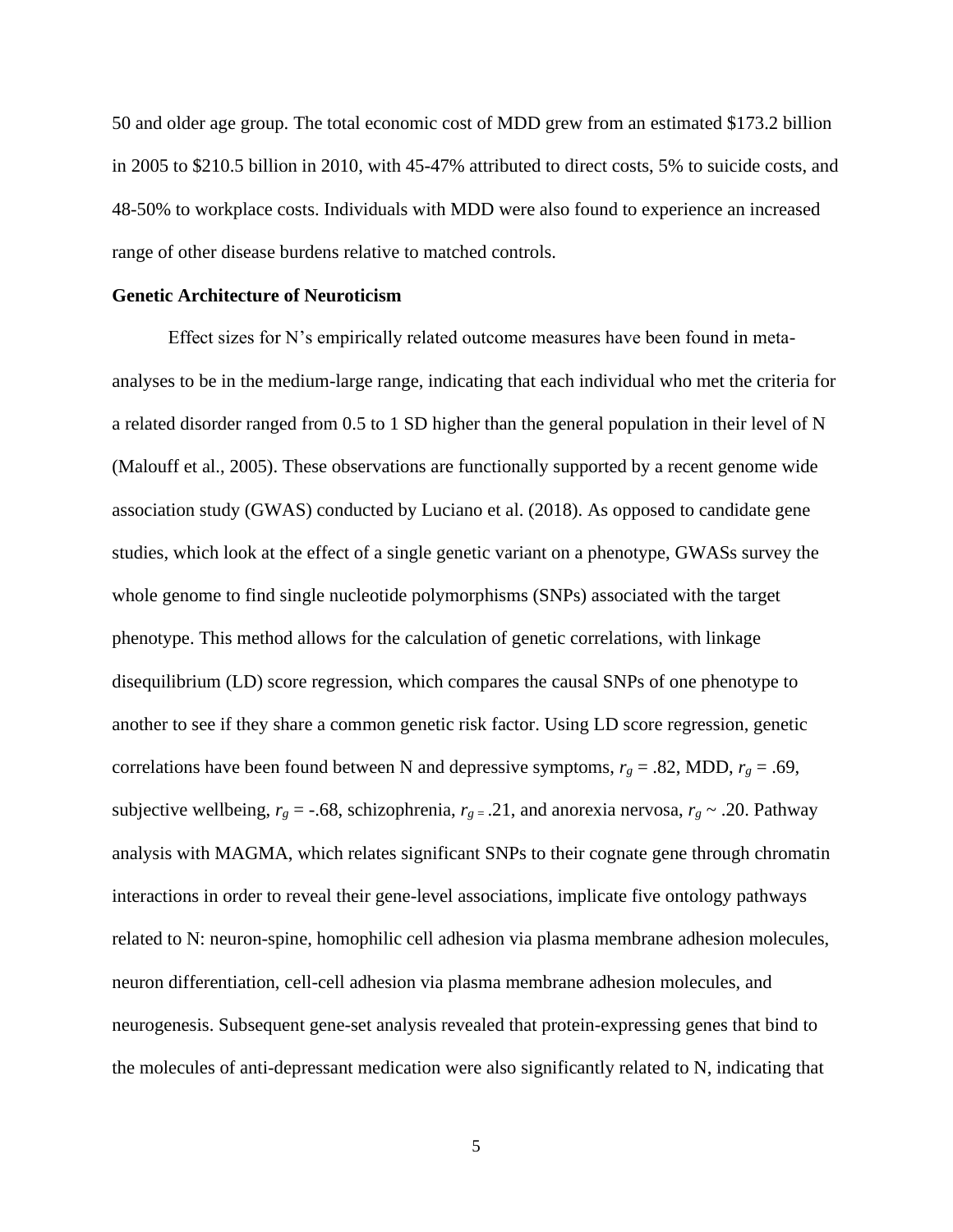N and depression share common biological pathways. This result highlights the clinical potential of assessing N after stressful life events, as those high in N can be pre-emptively selected after traumatic experiences for therapeutic intervention before the onset of a depressive episode or major depression.

### **Assessment of Neuroticism**

Currently, the prevailing assessment for neuroticism is a series of self-report items, as a subscale in three, five, or multidimensional personality models. While this method provides some clinical utility, it suffers from issues inherent to self-report measurements utilized as a diagnostic criterion, such as social desirability effects. The issues surrounding the diagnostic efficacy of self-report measurements is illustrated by Jeong et al. (2018), who found a false negative rate of 44% in the diagnosis of internet gaming disorders (IGDs). The rate of false negative diagnoses uncovered by Jeong et al. highlights the importance of external diagnostic measures, such as distinct patterns of event related potentials (ERPs) measured with electroencephalography (EEG). Despite its lower spatial resolution, EEG has key advantages over other neuroimaging techniques, namely fMRI and PET scans, for use as a biomarker, such as its relatively low cost of operation and high temporal resolution. ERPs can also be elicited in tasks that require minimal amounts of attention, which avoids the issue of recording activity in certain clinical samples who may have difficulties with complicated tasks. Additionally, gaining a further understanding of N's neurological properties can allow for the development of novel treatments that have impact on properties of ERPs, such as L-Dopa which has been found to reduce the latency of the P300 wave in patients with Parkinson's disease (Stanzione et al., 1991).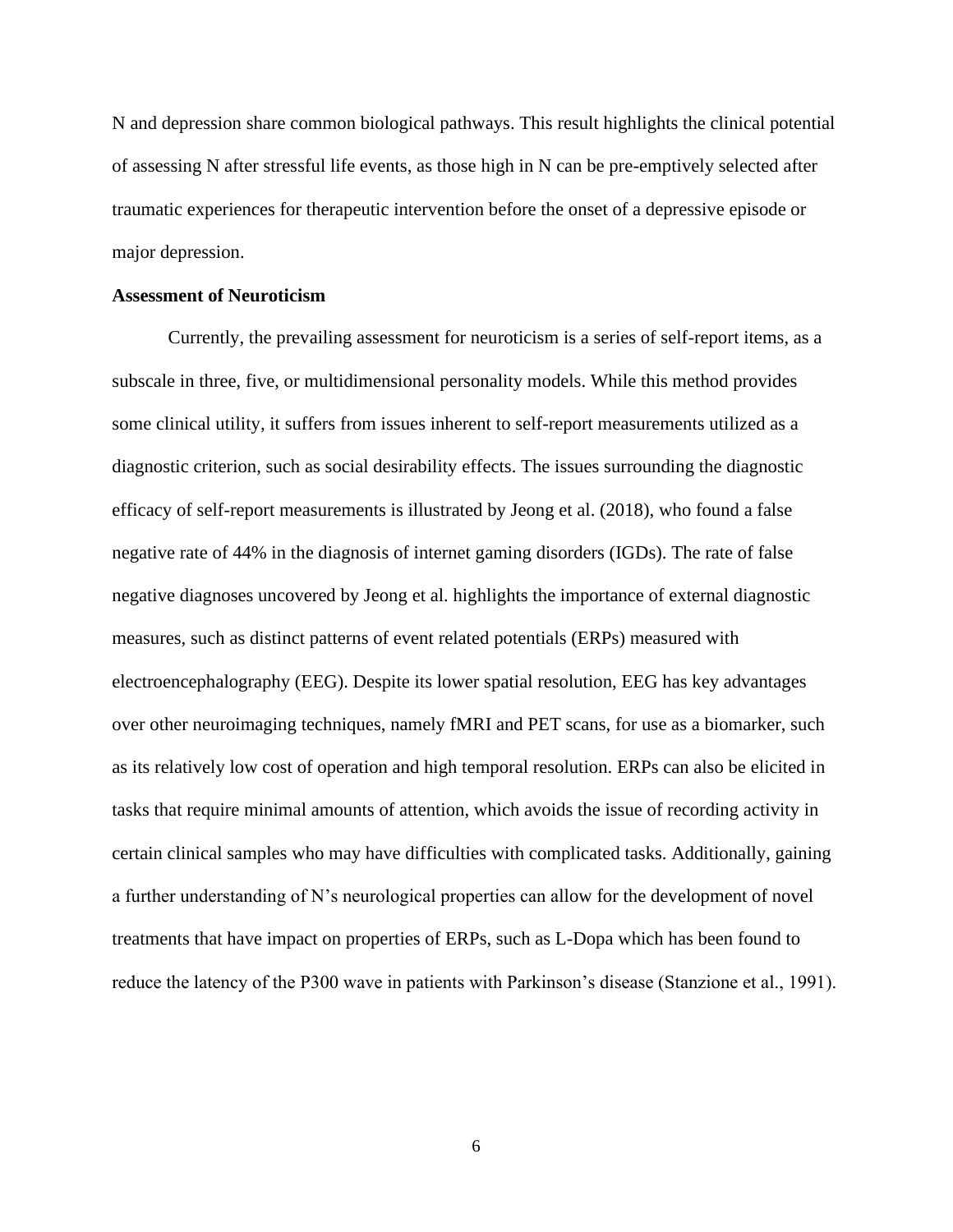#### **The Mental Noise Hypothesis**

Traditional theories of N explain the dimension in terms of greater threat sensitivity, but this conception lacks explanatory power for certain features of N, such as negative affect in threat-benign environments (Robinson & Tamir, 2005). The mental noise hypothesis (MNH) posits that a more "chaotic mental control system" is the mechanism underlying N, which is reflected by more intrusive thoughts and lapses of attention that occur regardless of the presence of external stressors. Converging evidence in support of the MNH comes from behavioral studies as well as neuro-imaging techniques. Behavioral studies have found that N is significantly correlated with lapses of attention and greater cognitive failures due to intrusions of taskirrelevant cognitions (Flehmig et al., 2007). Reaction time (RT) paradigms investigating the personality-performance relationship capture trends in performance variability and provide further support for the MNH (Robinson & Tamir, 2005).

Due to the fact that mean RT and RT standard deviations are positively correlated, a measure of variability independent of raw performance, referred to as residual variability zscored, was created by regressing RT standard deviations on RT means, which was then used to remove their shared variance (Robinson & Tamir, 2005). The first RT study conducted involved making multiple semantic distinctions of a target word (i.e., chair) between two categories (i.e., animal vs. not animal), which would appear before and after presentation of the target word. Across 368 trials with 16 different category endpoints, N was found to be significantly associated with z-scored residual variability, with a medium effect size. Because some category endpoints in this study involved affective states (i.e., pleasant vs unpleasant) cognitive associations with those states could have mediated the relationship between N and residual variability. To address this limitation, a Stroop-style RT task, which had participants report the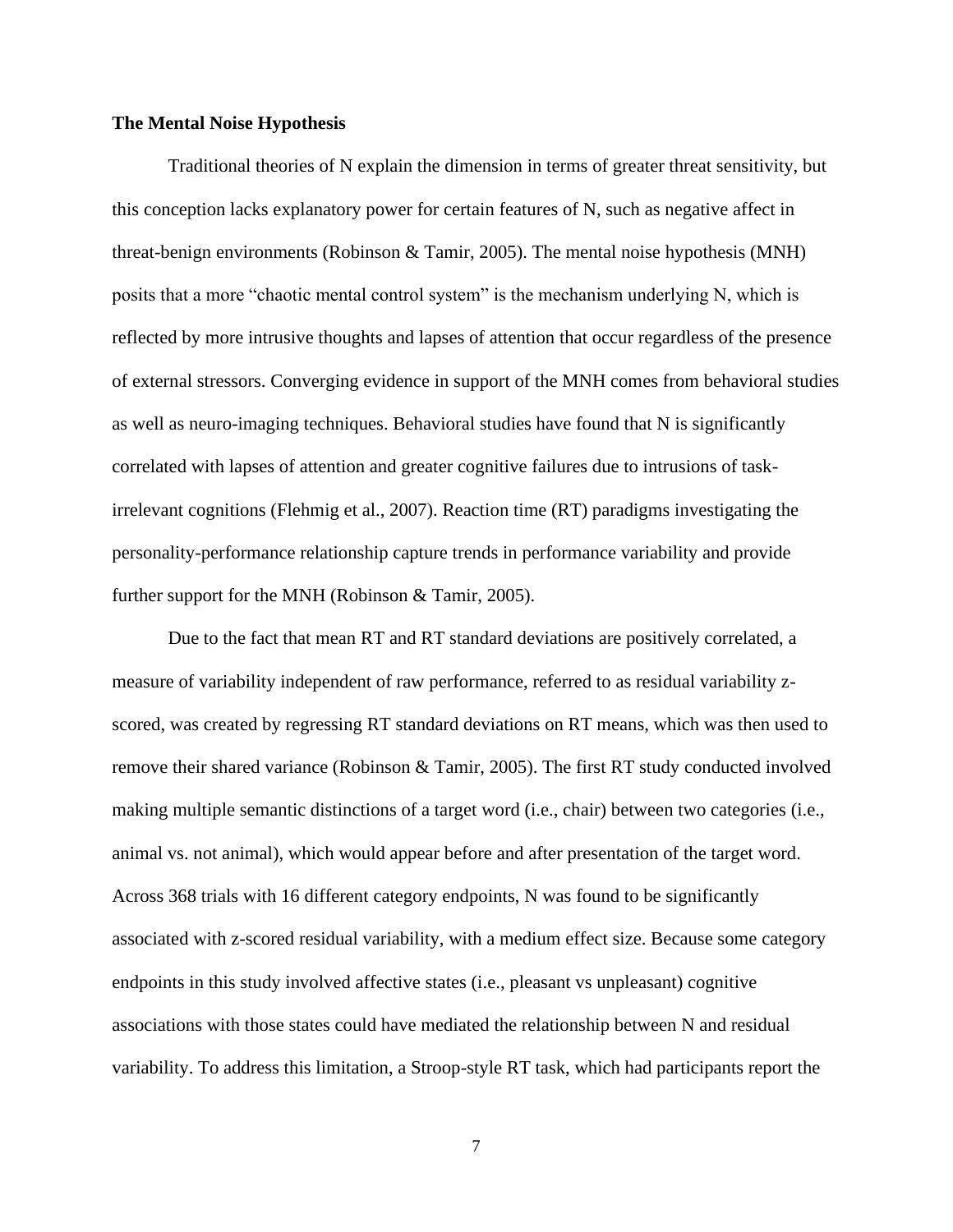font color of the word "red" or "green" crossed with the corresponding or opposite color, was used in the second study. Across 252 trials, a significant relationship was found between N and residual variability, with a larger effect size than the affective RT task. To assess the effects of varying task complexity, the third RT study included a simple RT task, which involves only stimulus detection, a go/no-go RT task, which involves stimulus detection and discrimination, and a choice RT task, which involves at least stimulus detection, discrimination, and response selection. No main effect was observed for task-type, so residual variability was averaged over the three tasks and a significant relationship was again observed between N and residual variability. Despite a lack of effect for task-type in the third study, the effect sizes of the Nresidual variability relationship varied across the three studies, with the largest effect observed in the Stroop-style RT task, which has the greatest cognitive load.

Another line of evidence for the MNH comes from continuous tracking paradigms, which involve continuously tracking a target on a computer screen with a mouse or joystick. Performance on these tasks capture micro-momentary lapses of attention, with worse performance indicating more lapses of attention (Klein & Robinson, 2019). This paradigm also sought to test the prevailing theory of threat-sensitivity by presenting an aversive noise randomly throughout the trials. In the first study, a Saitek Aviator joystick was used to continuously track a white "+" sign eight times for 30 seconds, with joystick and target position sampled every 100 ms. An 80-dB white noise sound was presented at random in four of the eight trials and a repeated measure ANOVA was used to assess the effect of aversive noise. Interestingly, a main effect was observed for noise but in the opposite direction hypothesized, with performance slightly better in the presence of white noise. A second general linear model analysis was then conducted with N used as a z-scored predictor. A main effect was observed for N, but not for the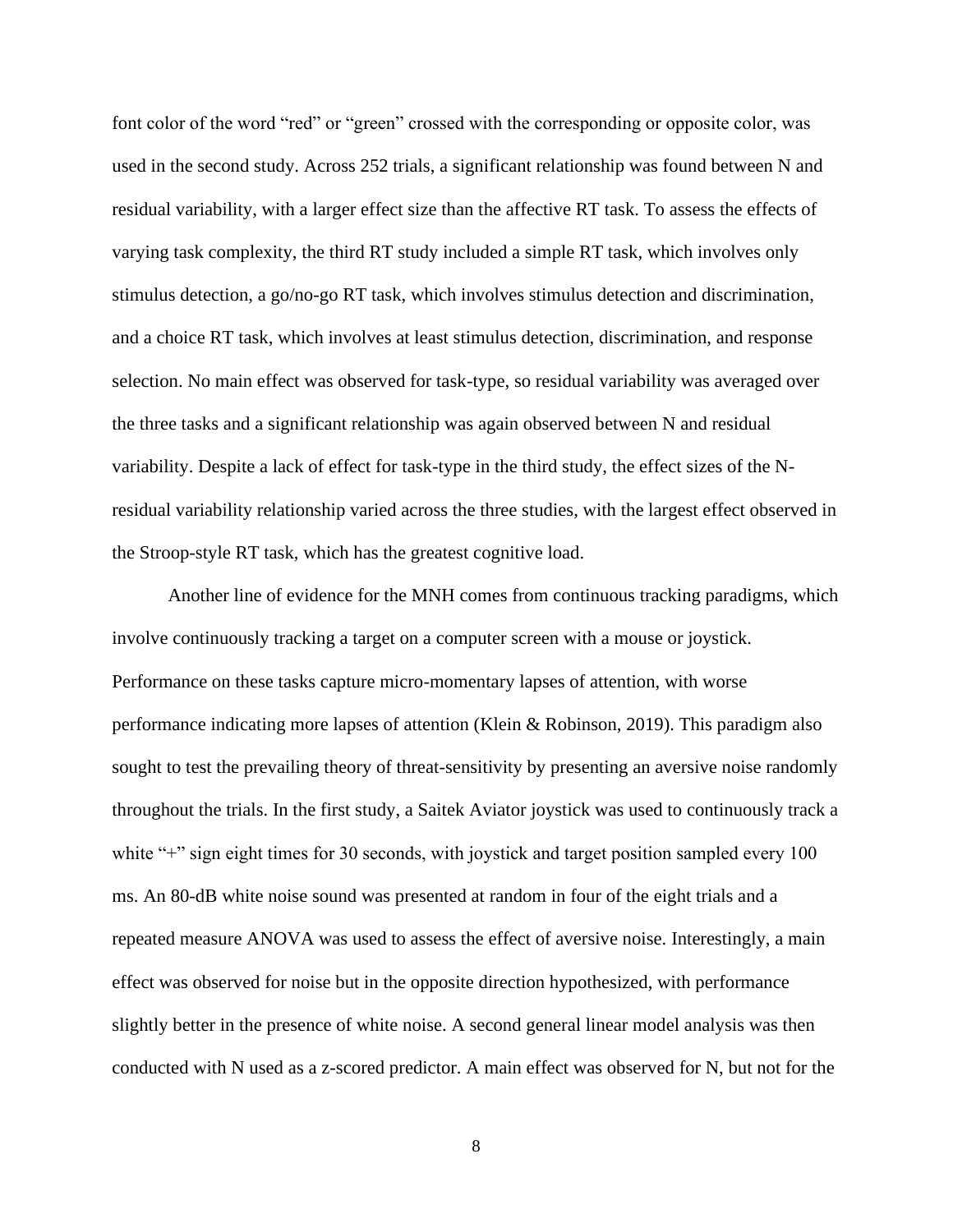N x noise interaction. Estimated performance means for N revealed performance 15% worse at 1 SD of N above the mean relative to 1 SD below. To address concerns that individuals may systematically have varying degrees of familiarity with a joystick, study two used a regular computer mouse. The white noise blasts were also made more aversive by increasing the volume to 90 dB and reducing the length to 200 ms. Across 60 eight second trials, an initial analysis found a main effect for sound with performance worse in the presence of sound compared to the absence. In a follow up analysis which added N as a z-scored predictor, a main effect was again observed for N, with estimated performance means revealing 23% worse performance at 1 SD above the mean relative to 1 SD below. No N x sound interaction was observed in the second study. These results were replicated again in a third study, which found main effects for sound, N, and no N x sound interaction.

To provide external validity for the results, the fourth study involved testing whether poor tracking performance could serve as an implicit measure of personality and significantly predict daily experiences of negative affect (Klein & Robinson, 2019). To assess daily experiences of negative affect, 100 participants were asked to follow a daily diary protocol for 14 days. Each day of the protocol participants were sent an email containing two negative affect markers, "distress" and "nervousness", and two positive affect markers, "excited" and "enthusiastic" from the positive and negative affect scale (Watson et al., 1988) along with a questionnaire that assessed common stressors (i.e., "I have a lot of responsibilities", "I have a lot of things to do at once"). After 14 days, diary data was analyzed with a multilevel modeling procedure, with zscored tracking performance as a level 2 predictor and person-centered daily stress as a level 1 predictor (Klein & Robinson, 2019). In the first analysis participants with poor tracking performance were found to experience higher levels of daily negative. A second analysis was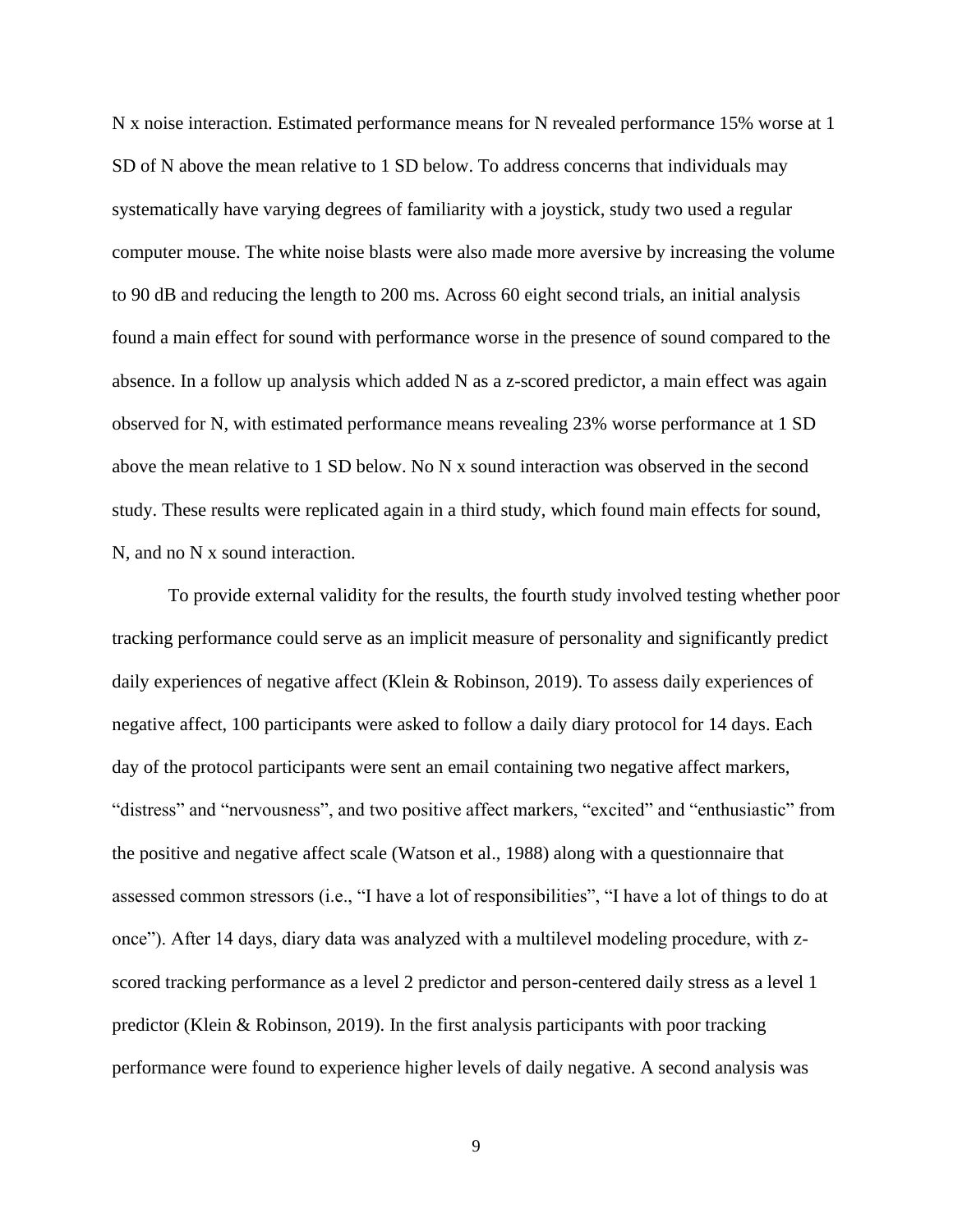then conducted to determine if the relationship between poor tracking performance and negative affect was contingent on daily experiences of stress. Using a cross-level model, the tracking performance-negative affect relationship remained significant and negative affect levels increased with the number of daily stressors. No cross-level interaction was found between poor tracking performance and number of daily stressors indicating that individuals with poor tracking performance were prone to higher levels of negative affect regardless of the number of daily stressors.

Observing patterns of regional brain activity offer another line of evidence in support of the MNH. The mental noise conferred by high N is illustrated in an fMRI study, which used state transitions as biomarkers for new thoughts (Tseng & Poppenk, 2020). Studies investigating the neuroscience of cinematics have shown that a well-made movie will result in similar brain activity across multiple participants and thus is able to guide brain state transitions, with structures such as the hippocampus and angular gyrus tuned to the boundary of events. Separate studies have also linked these regions to spontaneous thought generation and the segmentation of neural events. It has been proposed that these regions are involved in semantic integration, as both novel thought generation and content segmentation represent integrating new information into existing representations resulting in a shifted focal point which progresses existing narratives. Therefore, it is hypothesized that movie-viewing as well as resting neural state transitions represent high level semantic features, such as the boundaries of events, as opposed to purely perceptual processes. Data in this study were taken from the 7 T Human Connectome Project dataset, which contains fMRI data while movie viewing and during rest. fMRI runs were converted into expressions in 15 brain networks over time using *t-*SNE and were reduced from 15 x time to 2x time, which resulted in similar patterns of network activity lying close in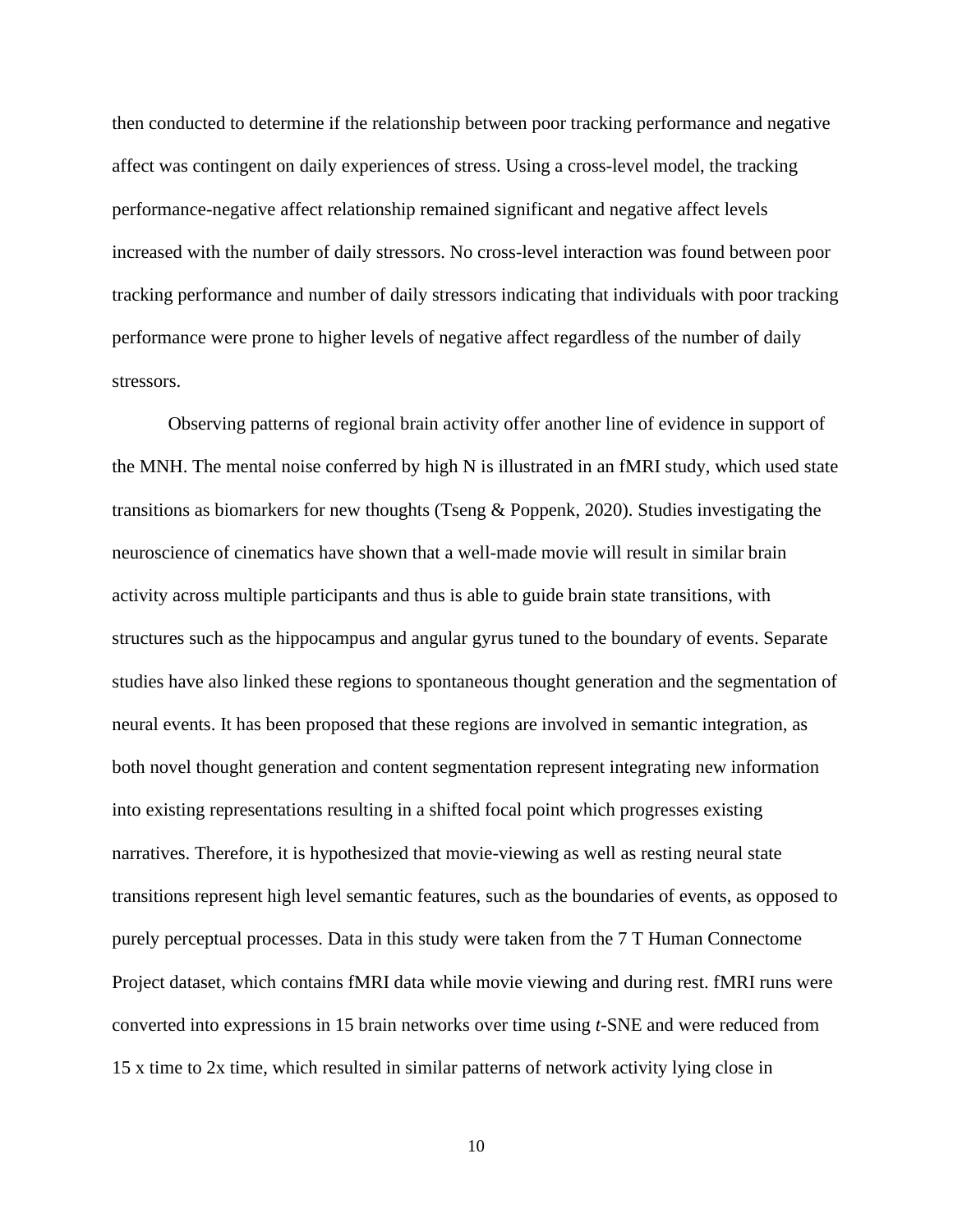proximity to one another. It was hypothesized that the observed patterns of spatiotemporal organization reflected series of discrete thoughts, each with their own focal point (i.e., what will be eaten for dinner). Meta-state changes, changes in network activity over time, were identified by using squared Mahalanobis distances between points in time for each fMRI run and labeled as a step distance vector. Peaks in each average step vector were interpreted as substantial reconfigurations in network meta-states and labeled as transitions. N was found to be significantly associated with higher transitions during rest and lower conformity (i.e., idiosyncratic transitions relative to other stable movie-induced states) when movie viewing. Other neuroimaging studies, that utilize an EEG, have found greater resting state activity in the right posterior region in individuals high in N relative to controls (Schmidtke & Heller, 2004).

#### **P300 Event Related Potential**

The P300 (P3) wave is defined as parieto-central positive deflection of the EEG waveform thought to be elicited during the stimulus evaluation phase of cognition (Picton, 1982). The components, which are defined by Donchin et al. (1978) as "a source of controlled, observable variability", are P3a and P3b (Picton, 1982). The P3a component is a deflection that peaks around 250 ms in the frontal regions and occurs when a stimulus is noticed but not attended to. The P3b component, peaks 250-500 ms after stimulus presentation and is reliant on an attended stimulus. Greater P3b amplitudes, defined as the most positive peak in the voltage deflection 250-500 ms after an attended stimulus is presented, have been associated with greater cognitive resource allocation and context updating, the updating of working memory (Donchin & Coles, 1988). Longer P3b peak latencies, defined as the difference between stimulus presentation and the positive P3 deflection, have been associated with delays in stimulus evaluation and strongly correlate to RT in choice RT paradigms (Kutas et al., 1977). Other processes that may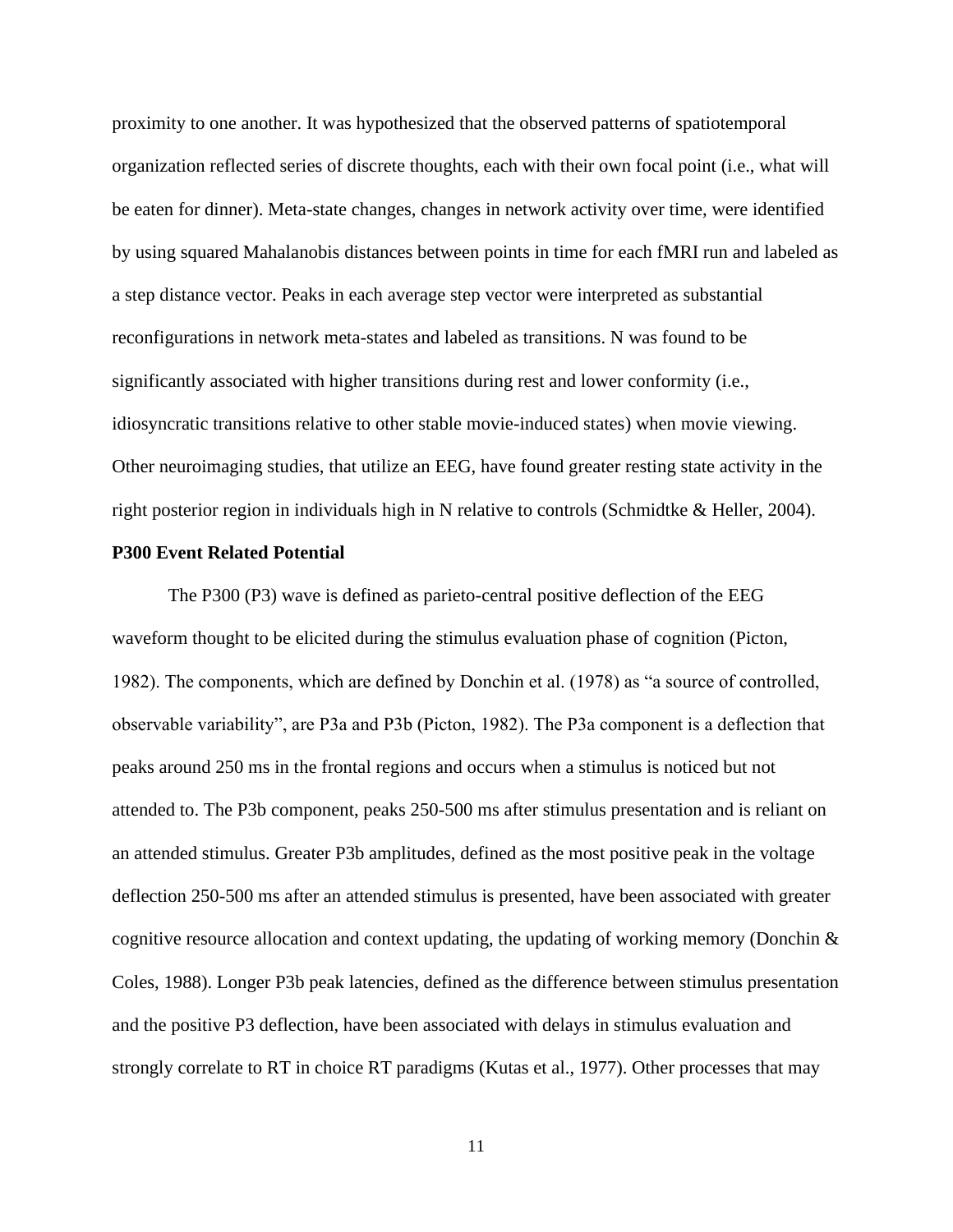occur simultaneous to the P300 are the N2 wave (recognition of mismatch negativity), which is thought to represent perceptual registration of repeating auditory stimulus changes and the Nd wave (processing related negativity), which occurs when the attended stimulus is being processed (Picton, 1982). P3b along with N2 latencies have been found to be potential markers for amnestic mild cognitive impairment, an intermediate stage between age related cognitive decline and dementia (Cid-Fernandez et al. 2019). Other clinical applications of ERPs have found significant associations between RT/P3 correlations and dementia and reduced auditory P3b amplitudes and future psychosis onset (Hamilton et al., 2020; Pfefferbaum et al., 1984). Neuroticism's relation to performance variability and micromomentary lapses of attention in behavioral studies, and higher resting state and idiosyncratic transitions in neuroimaging studies, make it likely that the mental noise (i.e., negative thoughts and task unrelated ruminations) conferred by N will variably disrupt the stimulus evaluation phase of cognitive processing. Thus, P3b latency, which is associated with stimulus evaluation time and strongly correlates to RT (Kutas et al., 1977), is likely to be affected by N's mental noise resulting in a greater latency variance across multiple RT trials. The objective of this project is to determine whether the latency variance of the P3b during a Stroop-style RT task can serve as a biomarker for N. Specifically, it is hypothesized that N will be significantly associated with greater P3b latency variance across multiple trials of a Stroop-style RT task and that this relationship will be greatest in incongruent trials, "red" or "green" text crossed with the opposite font color, where the cognitive resources required to make a correct decision are greatest.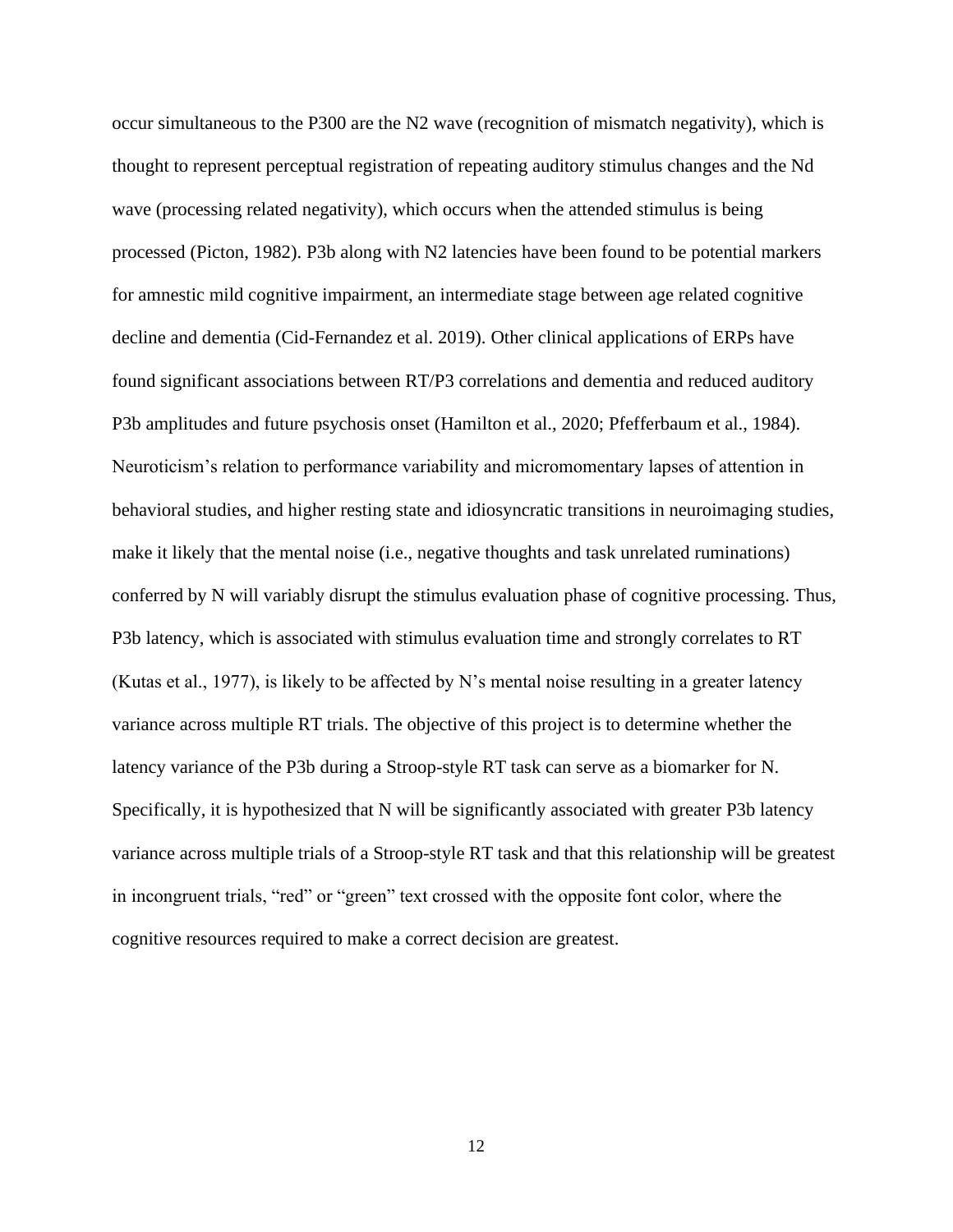### **METHODS**

# **Participants**

38 undergraduate psychology students at Northern Michigan University in Marquette, Michigan participated in the study. One participant was excluded due to a corrupted data file. Participants ranged from  $18 - 40$  years of age ( $M = 19.84$  years,  $SD = 3.64$  years) and were comprised of individuals from European American, 78%, African American, 10%, Asian, 2%, Native American, 3.33%, mixed, 3.33%, and other, 3.33%, ethnicities. 61% of the participants identified as female, 37% identified as male, and 2% identified as non-binary. Groups were chosen based on high and low levels of N, which were measured in a Psychology 100 lab assignment that administered a Big Five domain-level inventory outlined by Goldberg (1992). Selection into the low and high groups were empirically determined based on the quartiles of N scores, with the low group consisting of the bottom 25% of scores and high group consisting of the top 25%. Every person who met low and high group criteria were then invited to participate in the study. After the corrupted data file was excluded, the high N group contained 22 participants and the low group contained 15 participants. The high N group (*M* = 18.81, *SD* = 2.84) consisted of scores ranging from 11 to 23 and the low N group ( $M = 38.47$ ,  $SD = 5.03$ ) consisted of scores ranging from 33 to 55. Participants were incentivized with extra credit and entry into a raffle for a \$100 Amazon gift card.

# **Personality Measurement**

The 50 item International Personality Item Pool (IPIP) representation of markers for the structure of Big Five Factors outlined by Goldberg (1992) was used to collect initial personality data in the lab section of each participant's PSY 100 course. This personality inventory is a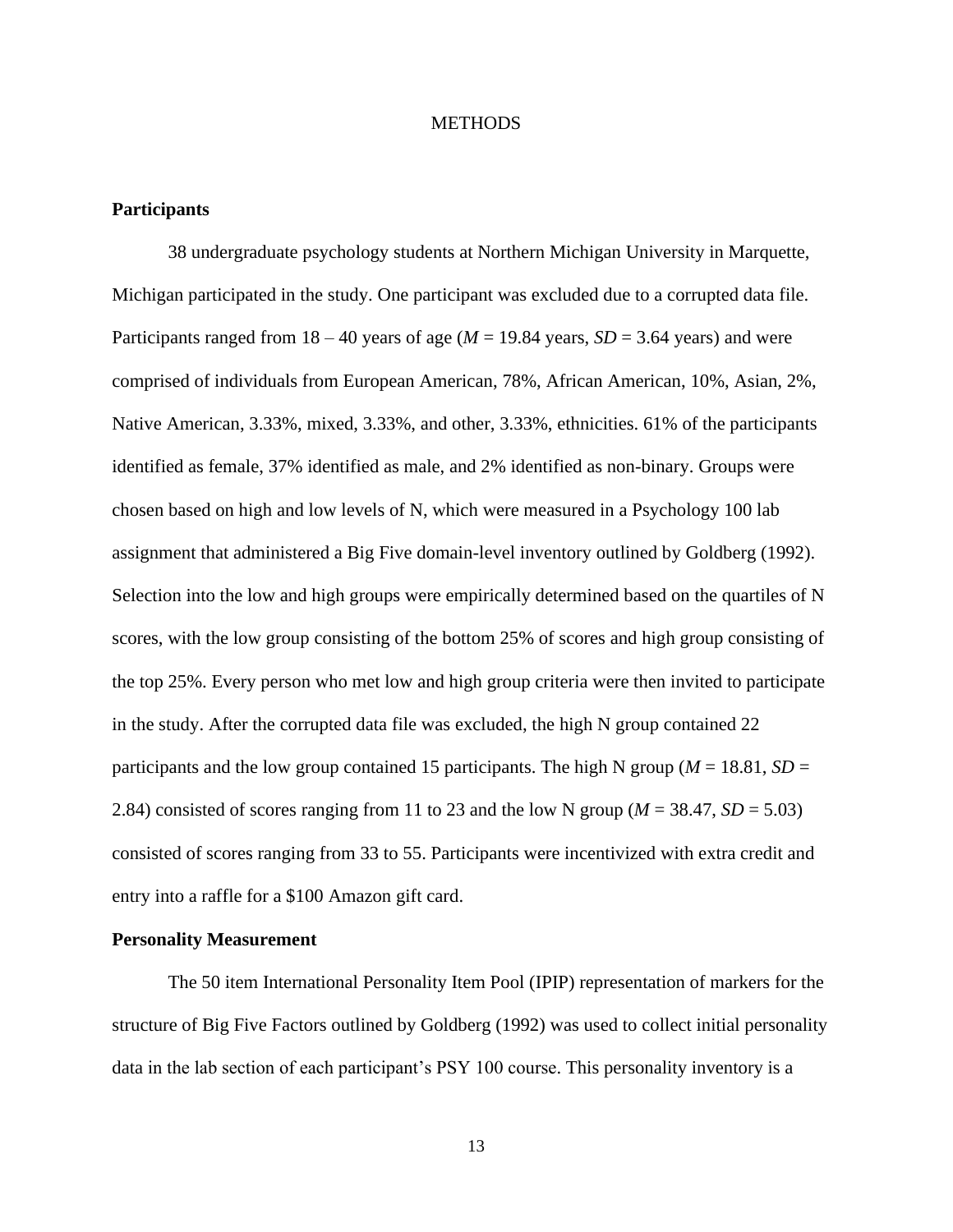public domain set of items that can be used free of charge. Each personality domain was assessed with 10 items using a 5-point Likert scale. Higher scores on this inventory represent lower levels of trait neuroticism. Items in the neuroticism domain included "I get stressed out easily" and "I am easily disturbed". The Big Five Aspects Scale (BFAS), developed by DeYoung et al. (2007), was completed after initial subject recruitment. This scale contains two lower order aspects in each Big Five domain that have been found to account for the variance of a larger set of facet scales. The N aspects in BFAS, withdrawal (W) and volatility (V), reflect the traditional dichotomy between internalizing and externalizing psychopathology. Withdrawal is measured with items such as "I am filled with doubt about things" and "I worry about things" whereas volatility is measured with items such as "I get angry easily" and "I change my mood a lot". BFAS is also a public domain set of items that can be used free of charge. Each aspect was measured with 10 items using a 5-point Likert scale. Higher scores on the BFAS indicate higher levels of neuroticism aspects. A follow up analysis with BFAS was used to assess test-retest reliability of N scales and to conduct exploratory analyses for each of N's lower order aspects.

#### **Brief State Rumination Inventory**

Each participant's level of rumination was assessed with the Brief State Rumination Inventory (BSRI) developed by Marchetti et al. (2018). This scale is a public domain set of items that can be used free of charge. State rumination is measured with items such as "Right now, I am reflecting about my mood" and "Right now, I am rehashing in my mind recent things I've said or done". Each item was measured with a 100-point visual analogue scale, with increments at every 10 points along the scale. Higher scores on the BSRI indicate greater levels of rumination. The BSRI was included to provide support that the mental noise conferred by high levels of N was driving the effect between N and intra-participant variability in P3b latency.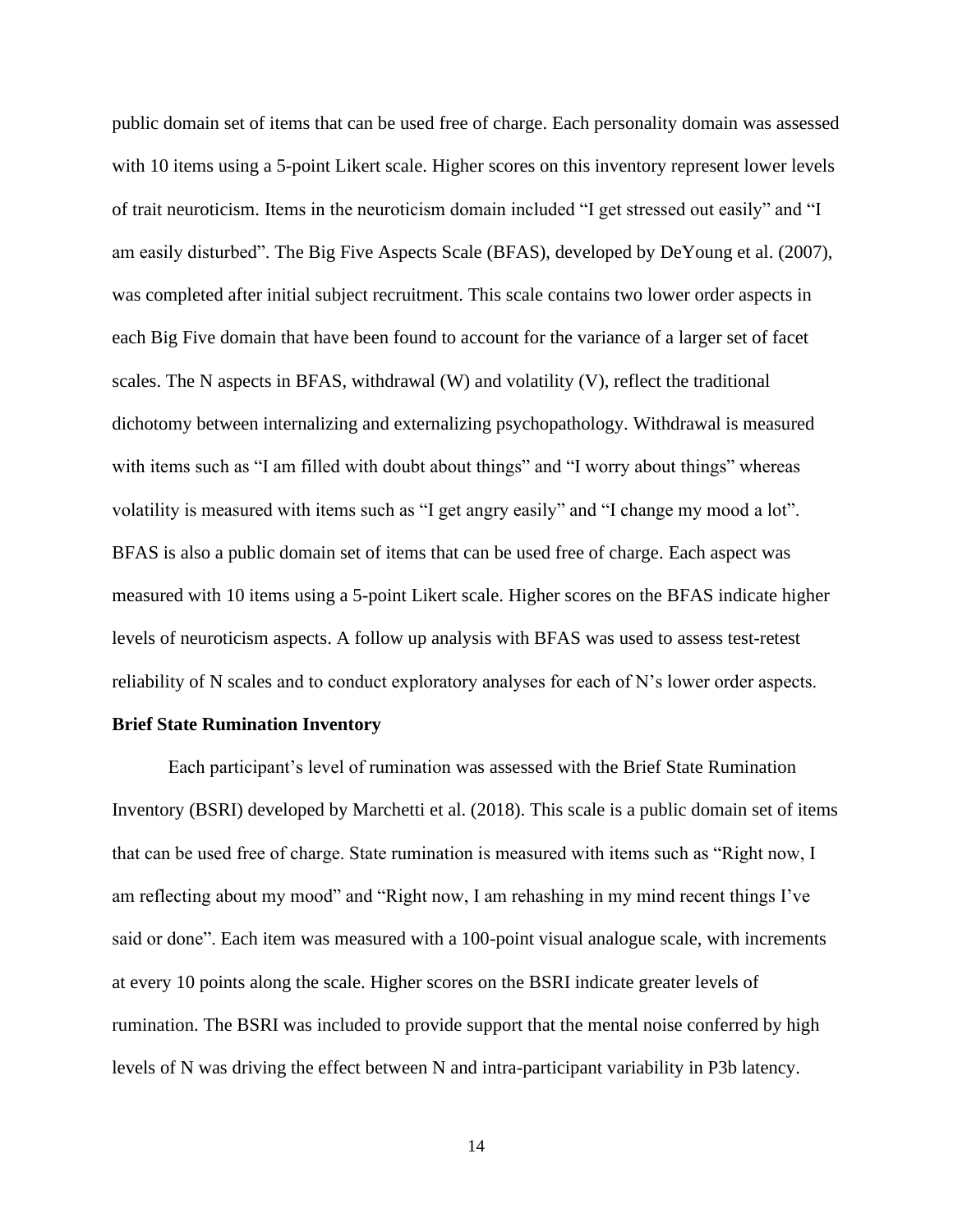#### **Stroop-Style Reaction Time Task**

The Stroop-style RT task, programmed in E-Prime, contains choice reaction processing phases with a more difficult evaluation phase achieved through presentation of incongruent stimuli. The three classes of stimuli presented were congruent, "green" or "red" with its corresponding font color, incongruent, "green" or "red" with the opposite font color, or control, "xxxxx" with either green or red font. After a one second fixation, each stimulus appeared until the participant responded, which resulted in a reappearance of the fixation followed by another word. After stimulus presentation, participants were instructed to quickly and accurately respond with the font color of each word.

#### **Electroencephalography Measurement**

A 64 channel Geodesic Sensor Net (Electrical Geodesics, Inc., Eugene, OR) with AgCl electrodes placed in accordance with the 10–20 international system was used to collect EEG readings. EEG data were recorded using Net Station 4.5.4 software (Electrical Geodesics, Inc., Eugene, OR) at a sampling rate of 500 Hz re-referenced to the cap average. After recording, raw segmented EEG readings 200 – 1000 ms post stimulus presentation were bandpass filtered at 0.1-3 Hz in Net Station 4.5.4 resulting in a frequency range that has been optimized for singletrial isolation of the P3b component (Ouyang et al., 2017). After band pass filtering, electrodes in the parietal region (Pz, P1, P2, POz, PO1, PO2, Oz, O1, O2) were averaged during each 800 ms epoch. These electrodes were chosen based on visual inspection of waveform averages, prior research implicating the parietal-central region in P3b generation, and to account for microspatial differences in electrode positioning between participants (Picton, 1982). The electrodes from this montage are presented visually in Figure 1. All trials with a positive cross-correlation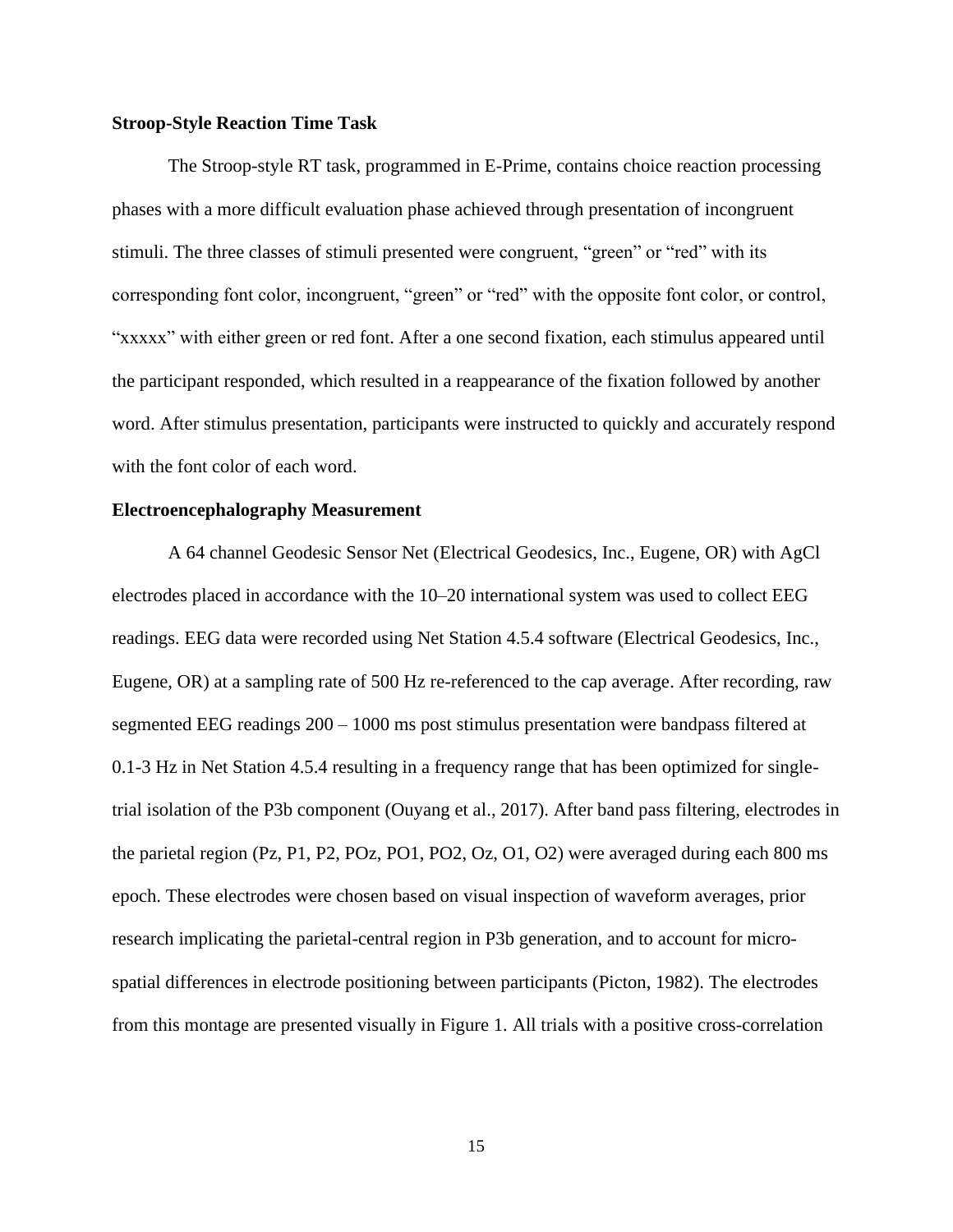coefficient were considered good trials and data retention per participant ranged from 53 – 100%  $(M = 85\%, SD = 13\%).$ 

# **Adaptive Filtering**

Parietal electrodes averaged from each individual's segmented files were passed to a custom-built python 3.10 program, which implemented an Adaptive Filtering algorithm, developed by Woody (1967). The adaptive filtering algorithm involves cross correlating singletrial readings to a waveform template, with the first iteration of this procedure using the waveform average in place of the template. Cross-correlation coefficients were calculated for all time intervals through multiplying the reciprocal of the total time of both waveforms by the integral of the waveform average (or template) cross multiplied by the single trial reading shifted by a lag value. The lag value corresponding to the maximum value of the cross-correlation coefficient was then used to shift each single trial, which was placed into an average bin used to create the template. After all trials were shifted by the lag value associated with the maximum value of the cross-correlation coefficient, a second iteration of this procedure occurred, with the template replacing the waveform average. Each shifted trial's latency was found by locating the positional value of the maximum peak in amplitude, which was then converted into millisecond latency by dividing the positional value by the sampling rate (500 Hz) and multiplying that value by 1000. After each participant's single trial latencies were determined, the variance of their latency was computed by calculating their latency SD over 288 trials.

# **Procedure**

Prior to arriving in the lab, participants completed the 50 item IPIP representation of the structure of Big Five Factors identified by Goldberg (1992) in the lab section of their Psych 100 course. This data was analyzed and individuals in the bottom and top quartiles were invited to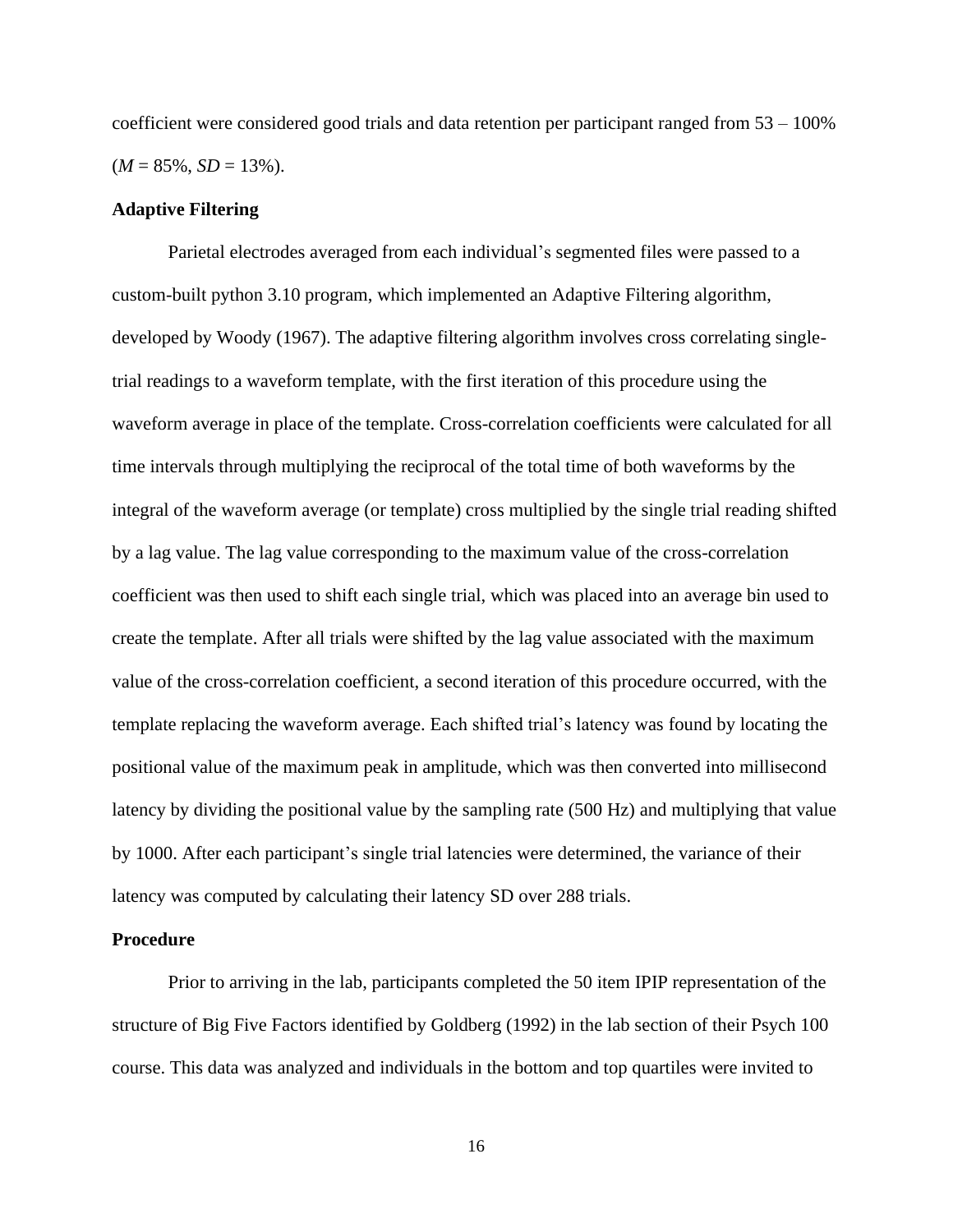participate in the study. The invitation email included the informed consent form as well as the Big Five Aspects Scale, which was completed prior to scheduling a time in the lab. Upon arrival, participants were provided with a questionnaire collecting basic demographic information. The 64 channel Geodesic Sensor Net was then placed on the participant's head. Participants were instructed to press the leftmost key of a response box if the font color was red or the rightmost key of a response box if the font color was green, with the index fingers of their left and right hands. They completed 60 practice trials followed by 4 experimental blocks, each with 72 trials. After completing the Stroop-style RT task, the Brief State Rumination Inventory was administered.

#### **Analysis**

Single trial P3b data were obtained with the previously described, custom-built python 3.10 implementation of an Adaptive Filtering algorithm developed by Woody (1967), which resulted in a latency measure for each of the participant's 288 trials. Each participant's single trial P3b latency was then used to compute the latency SD across all trials, the target dependent variable. An example of one participant's P3b deflection shifted one standard deviation above and below their jitter corrected mean is displayed visually in Figure 2. After all data were collected, a 2x3 mixed factorial designs ANOVA, with high and low N as a between subjects variable and stimuli class as a within subjects variable, was used to assess the effects of N and stimulus class on P3b latency variance. All analyses and data visualization were conducted in R 4.1.3 in the R Studio 3.30 IDE. It was hypothesized that a significant main effect for N and stimulus class on P3b latency variance would be observed with greater latency variance in the high N group and when participants were presented with incongruent stimuli. A significant N x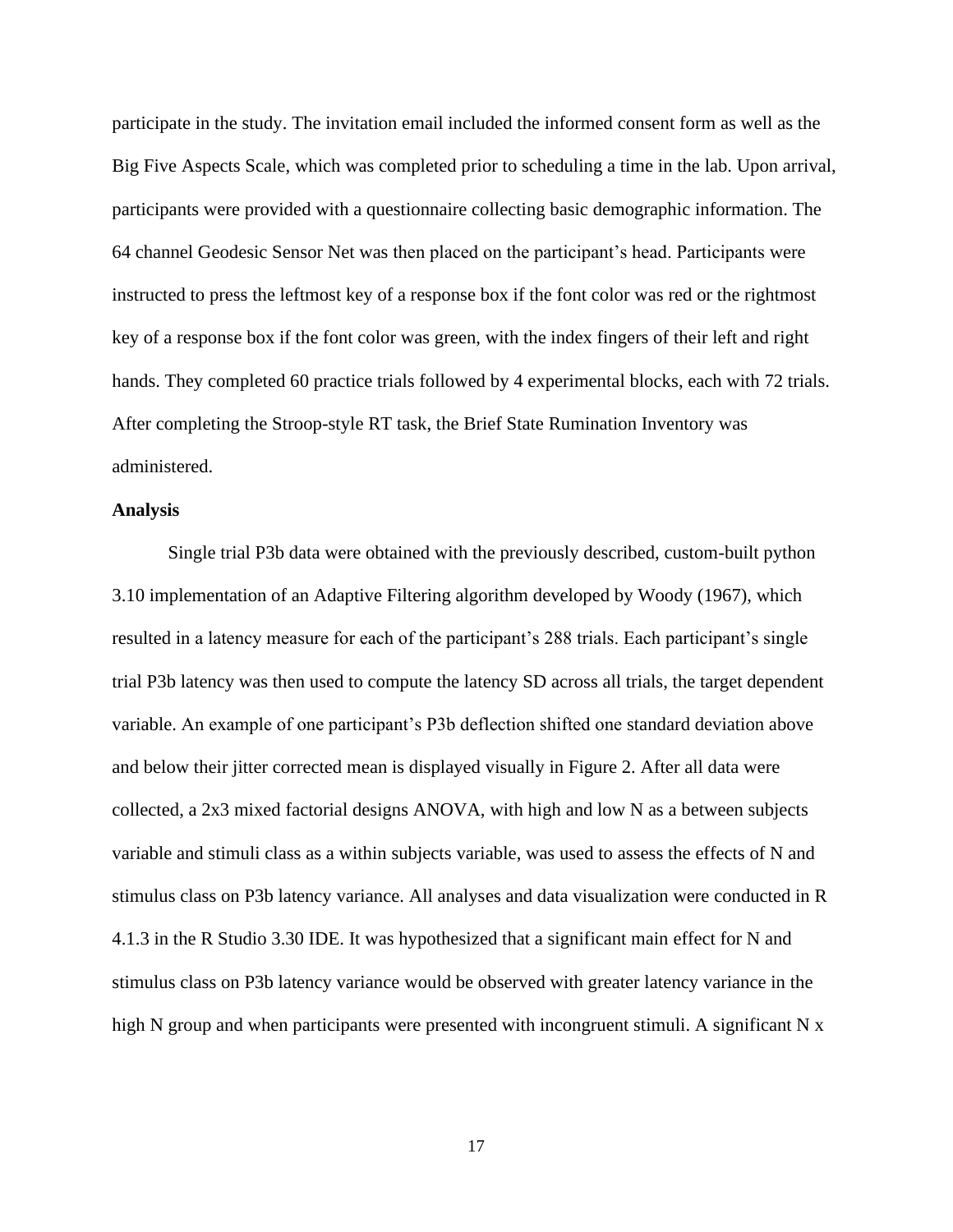stimulus class interaction was also expected with the greatest latency variance observed when the high N group was presented with incongruent stimuli.

# **Figure 1**

*Montage Used in Primary Analysis* 



*Note*. Each numbered circle represents an electrode and each circle highlighted in green represents an electrode used in the primary analysis. The exploratory analyses at site Pz are represented with electrode 34.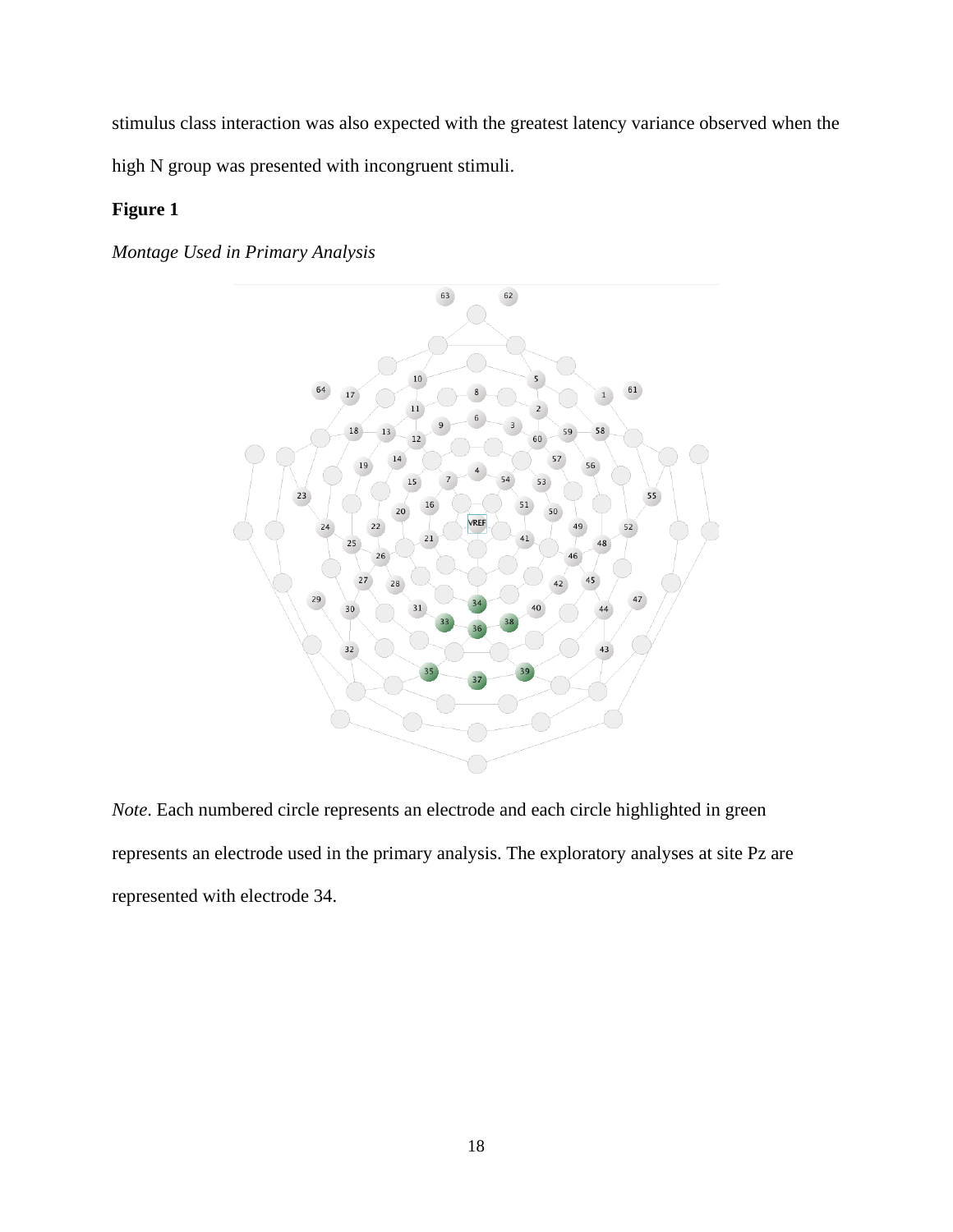# **Figure 2**

*Example of P3b Latency Variance Using Data from Subject 2* 



*Note.* Time represents milliseconds since stimulus presentation, the blue line represents the participant's jitter corrected P3b average, the dark gray line represents the jitter corrected P3b average shifted one standard deviation below the mean, and the light gray line represents the jitter corrected P3b average shifted one standard deviation about the mean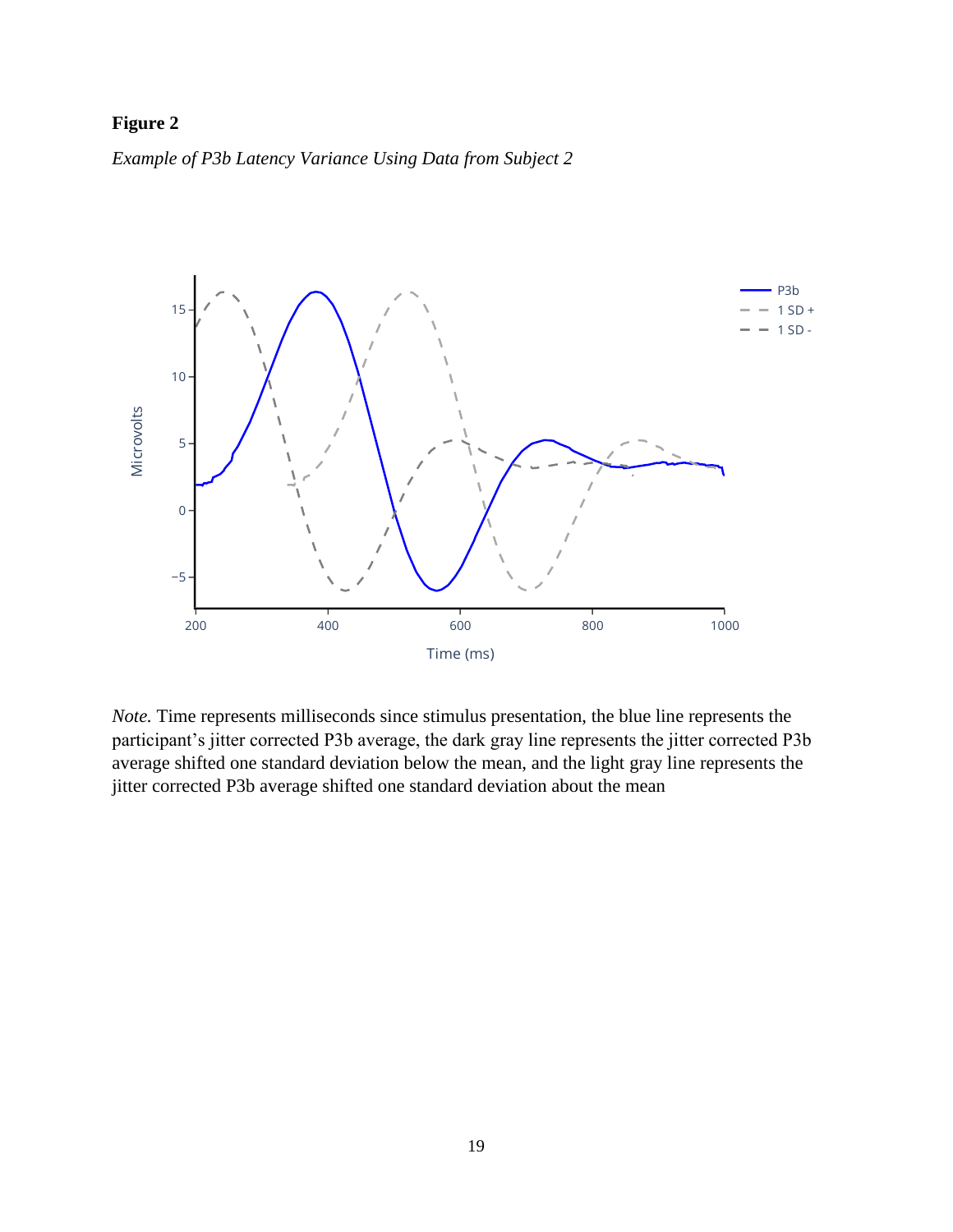#### RESULTS

# **Differences in Intraparticipant Latency Variance by N Group**

Initial assessment of neuroticism, using the IPIP representation of Big Five Markers outlined by Goldberg (1992), significantly correlated with the W,  $r(35) = -.67$ ,  $p < .01$ , 95% CI [-.82, -.43] and V, *r*(35) = -.69, *p* < .01, 95% CI [-.83, -.46], subscales from the BFAS developed by DeYoung et al. (2007). The directionality of the coefficients is due to reversed scoring in the two inventories (i.e., higher scores indicate less neuroticism in Goldberg's (1992) inventory). Summary statistics of composite N scores (combination of scores on the V and W subscales) on the BFAS for the high and low N groups are presented numerically in Table 1. Before fitting the model, outliers were assessed using Tukey's interquartile range method (IQR) for outlier detection, which involves calculating upper (Quartile  $3 + 1.5 \times$ Interguartile range) and lower (Quartile  $1 - 1.5 \times$  Interquartile range) limits for accepted values. Values that exceed the upper and lower limits were considered outliers and one participant in the low N group exceeded the lower bound limit. Due to the low sample size of the groups, however, it could not confidently be determined that this participant would be an outlier given a larger sample size and thus was retained in the analysis. A Shapiro-Wilk test was used to assess normality and indicated no significant deviations from a Gaussian distribution, *ps* > .13. The assumption of homogeneity of variance was assessed using Levene's test, which indicated homogenous variances across groups for each stimulus type, *ps* > .13. Homogeneity of covariances was assessed using Box's M test, which indicated no heterogeneity in the covariance matrices  $p > 0.05$ . Sphericity was assessed using Mauchly's test for sphericity and no significant deviation from sphericity for the withinsubjects factor was observed,  $p = .54$ . Error rates did not exceed 8% and were included in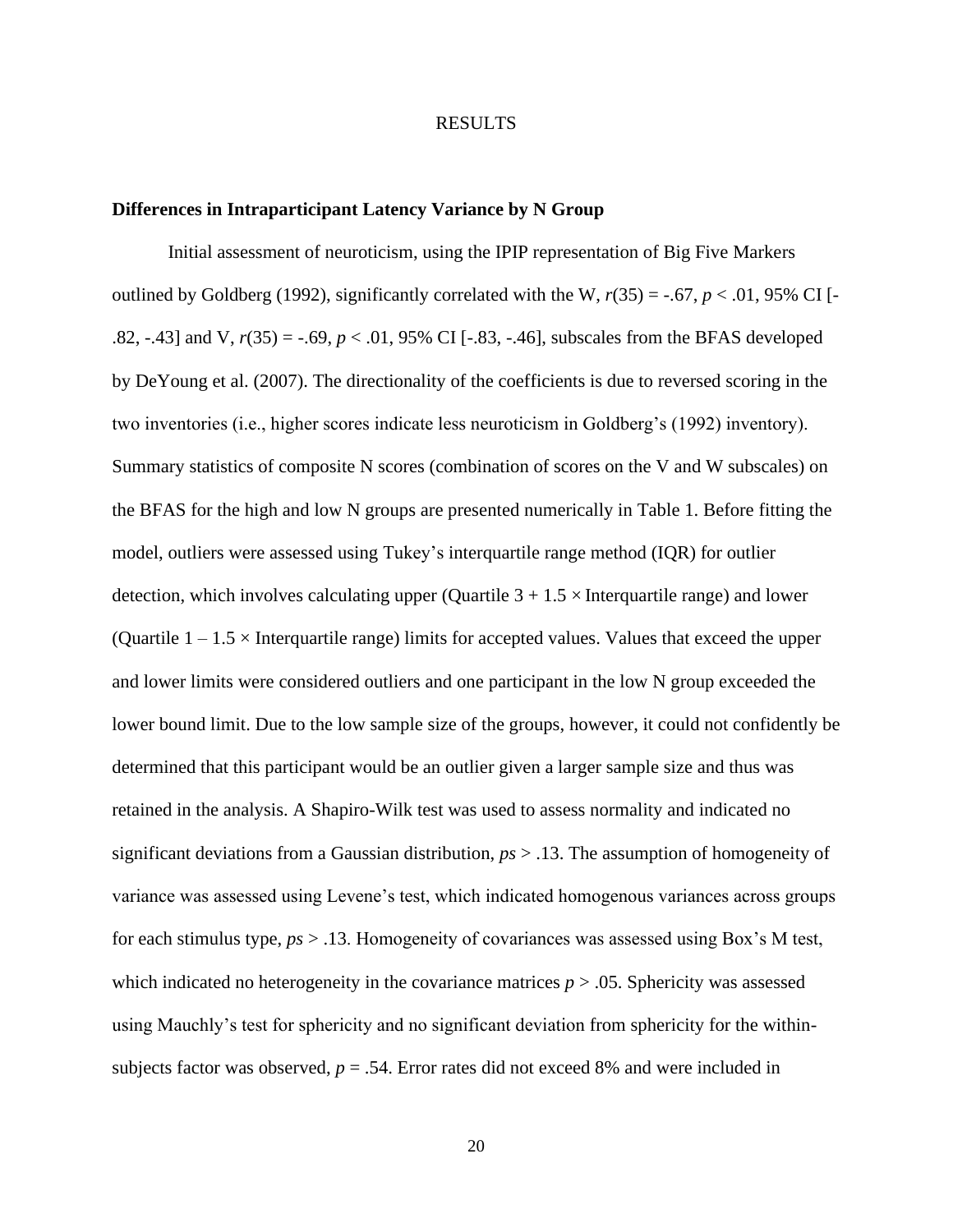analysis due to prior literature which found the emergence of the P3b following motor response in error trials, suggesting that in error trials participants are still processing stimuli after a reaction is made (Woody, 1967).

# **Table 1**

# Group N Mean SD 1. High 22 72.14 11.89

2. Low 15 47.93 9.96

*Summary Statistics of Composite BFAS N Scores by N Group*

*Note.* The composite BFAS neuroticism scale ranged from  $0 - 100$  with higher values indicating greater levels of trait neuroticism.

After ensuring that there was no violation of assumptions, a 2x3 mixed designs ANOVA was used to investigate the hypotheses that there would be a significant main effect for N group and stimulus type and that there would be a significant interaction, with the high N group exhibiting the greatest variability when encountering incongruent stimuli. The results from this model indicated that neither N group,  $F(1, 35) = 0.018$ ,  $p = .89$ ,  $\eta^2 = .00037$ , nor stimulus type (congruent, incongruent, control),  $F(2, 70) = 0.16$ ,  $p = .85$ ,  $\eta^2 = .001$  predicted intra-participant latency variability. An interaction between N group and stimulus type also failed to meaningfully predict intraparticipant latency variance,  $F(2, 70) = 0.38$ ,  $p = .68$ ,  $\eta^2 = .0030$ .

# **N Aspects, Rumination, and Intraparticipant Variability**

Significant correlations were observed between rumination and withdrawal,  $r(35) = .57$  *p* <.01, 95% CI [.30, .75], rumination and volatility, *r*(35)= .50, *p <* .01, 95% CI [.21, .71], and volatility and withdrawal,  $r(35) = .72$ ,  $p < .01$ , 95% CI [.52, .85]. Significant correlations between intraparticipant variability across different stimulus types were also found, *rs*(94) = .57 - .65, *ps* < .05. Rumination and N aspects, however, were not associated with levels of intrasubject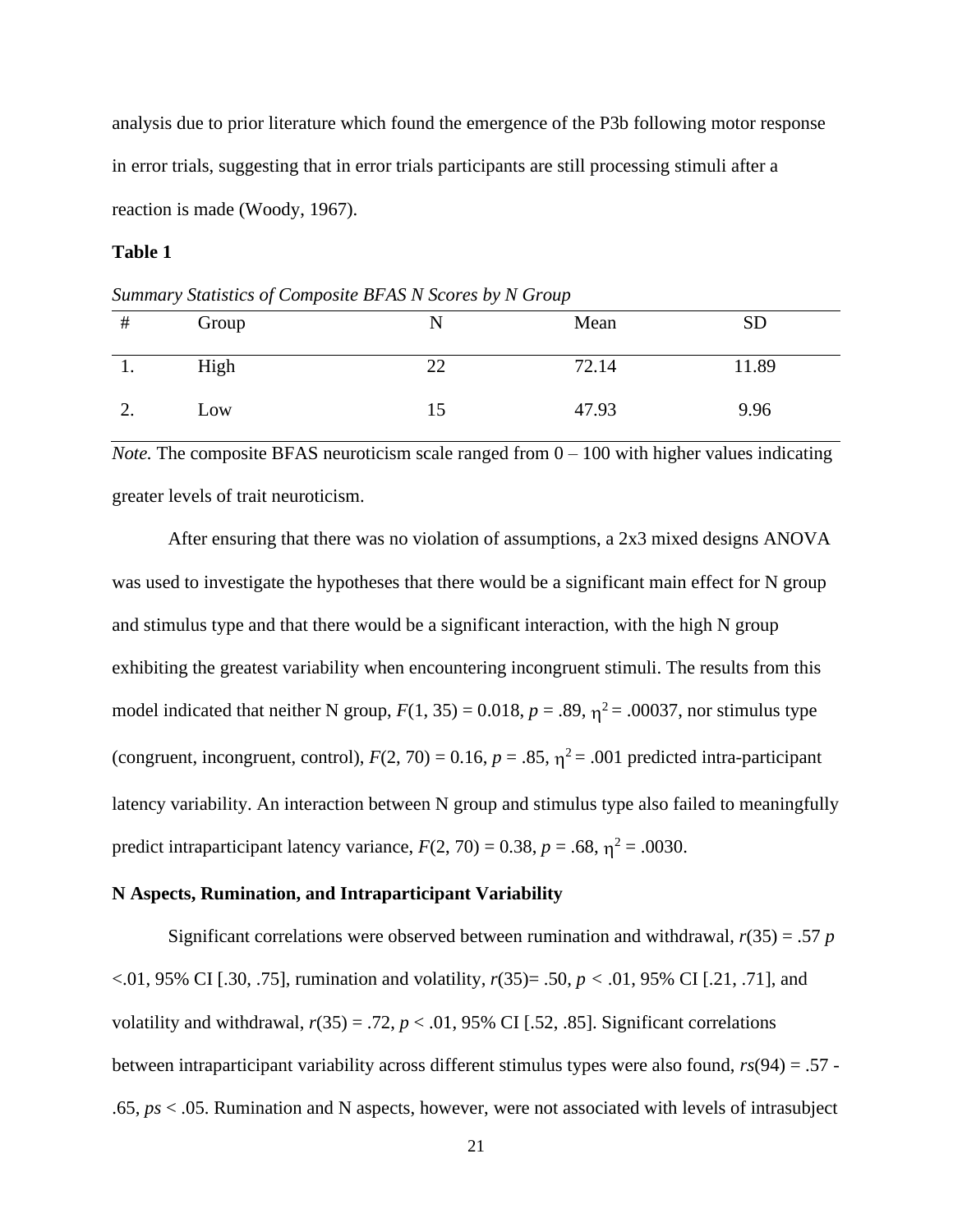variability,  $rs(35) = -.08 - .14$ ,  $ps > .05$  in all stimuli classes. Intra-participant latency variance by group and stimulus type is presented visually in Figure 3. The correlations between N aspects, rumination, and latency SDs for each stimulus type are visually presented in Figure 4. Summary statistics of latency SDs by stimulus type and group are listed numerically in Table 2.

# **Figure 3**

*Intraparticipant Latency Variance by N Group and Stimulus Type*



*Note*. Dots represent data that has exceeded the maximum or minimum accepted value outlined by Tukey's IQR method of outlier detection.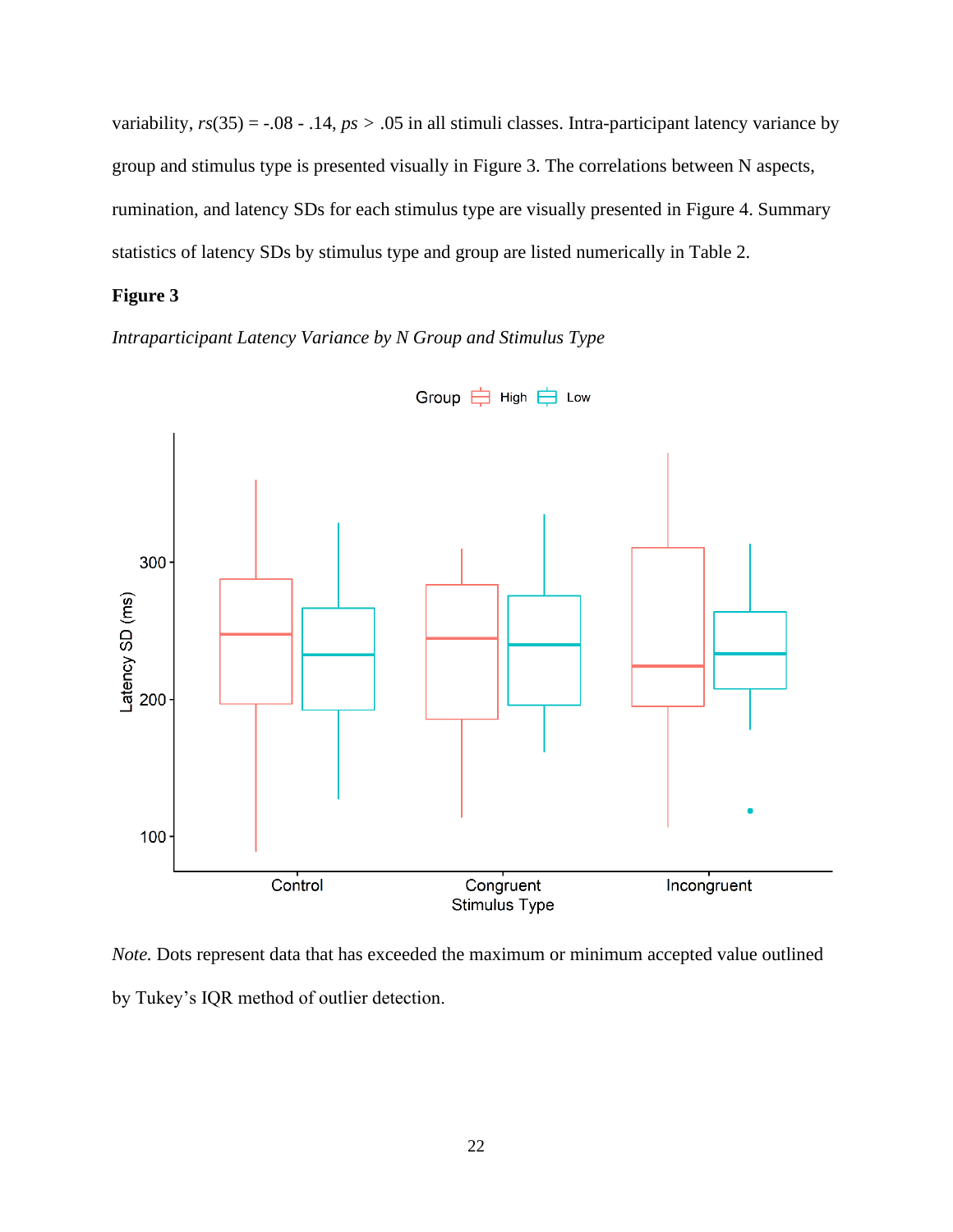# **Figure 4**

*Correlations between N Aspects, the BSRI, and Latency SDs by Stimulus Type*



*Note.* Each cell represents the correlation coefficient between two variables. Shaded in cells represent p values less than .05 and faded cells represent p values greater than .05. The color denotes the strength of the correlation coefficient, with darker shades of red representing positive correlations and darker shades of blue representing negative correlations. W denotes withdrawal, V denotes volatility, BSRI denotes the brief state rumination inventory, Total denotes the total intrasubject latency SD across all stimulus types, I denotes the intrasubject latency SD in incongruent trials, and C denotes the intrasubject latency SD in congruent trials, and Control denotes intrasubject latency SD in control trials.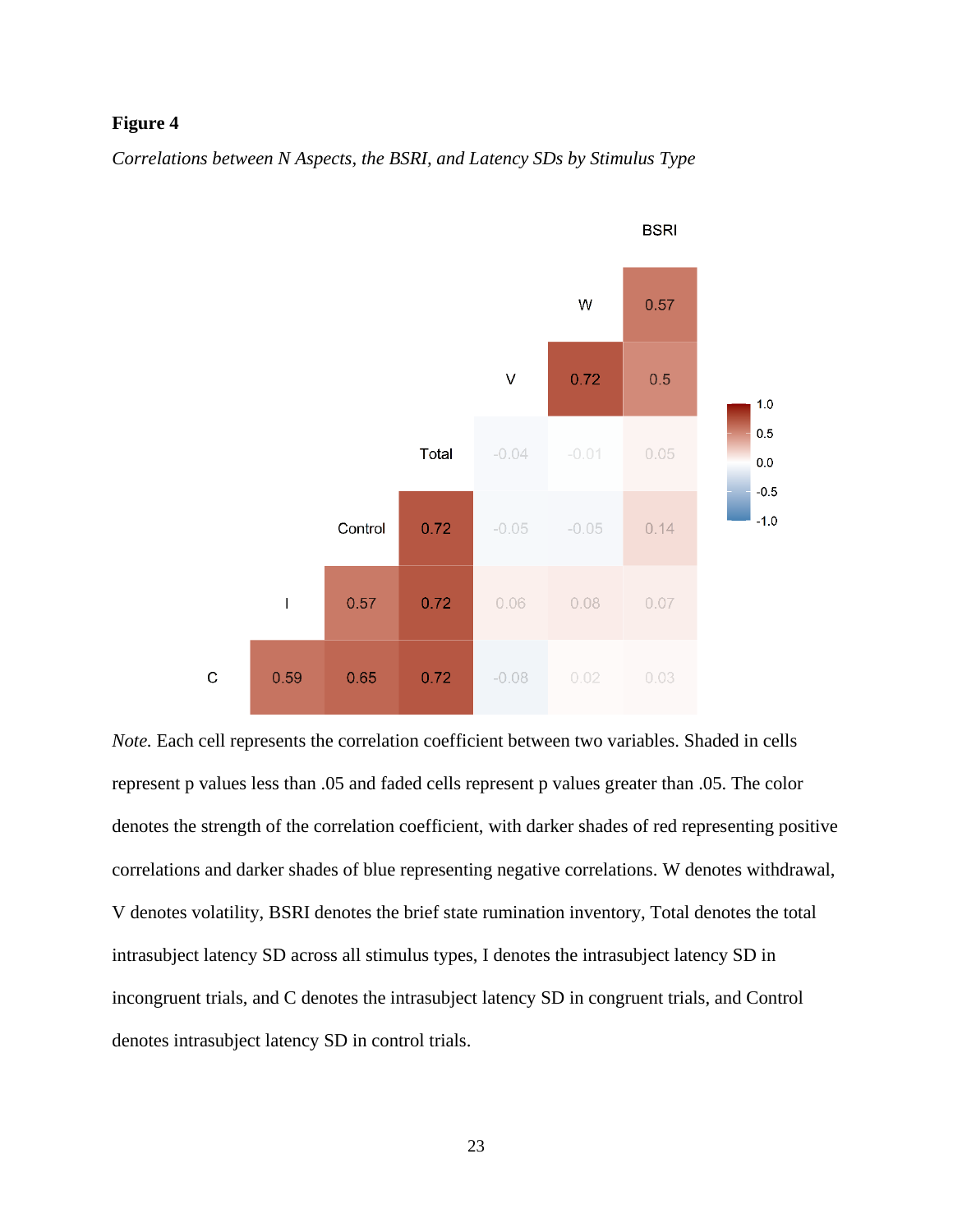# **Table 2**

| $\#$ | Group | <b>Stimulus</b> | N  | Mean | <b>SD</b> |
|------|-------|-----------------|----|------|-----------|
| 1.   | High  | Control         | 22 | 240  | 67        |
| 2.   | High  | Congruent       | 22 | 229  | 62        |
| 3.   | High  | Incongruent     | 22 | 241  | 74        |
| 4.   | Low   | Control         | 15 | 234  | 57        |
| 5.   | Low   | Congruent       | 15 | 236  | 52        |
| 6.   | Low   | Incongruent     | 15 | 233  | 49        |

*Summary Statistics of Latency SD by Group and Stimulus Type* 

*Note*. Group denotes high or low neuroticism group, stimulus denotes stimulus type, and N denotes the number of participants per group. Mean and SD values are in millisecond units. **Interparticipant Variance in Intraparticipant Variance**

A visual inspection of differences in interparticipant variance of within subject latency variability when processing incongruent stimuli, listed in Table 2, between the high N group (*M*   $=$  241 ms, *SD* = 74 ms) and low N group ( $M = 233$  ms, *SD* = 49 ms) prompted further investigation into whether the observed interparticipant variability in the high N group was meaningfully greater than the low N group. A two-tailed *F-*Test for equality of variances was conducted between high and low N groups, when processing incongruent stimuli, and indicated that the between-participant variance of within participant variability was not significantly greater in the high N group, *Variance Ratio*  $[VR] = 2.25, 95\%$  CI [.80, 5.76],  $p = .12$ . While not statistically significant, the observed differences in variance gave rise to exploratory analyses into differences in interparticipant P3b latency by N group and stimulus type.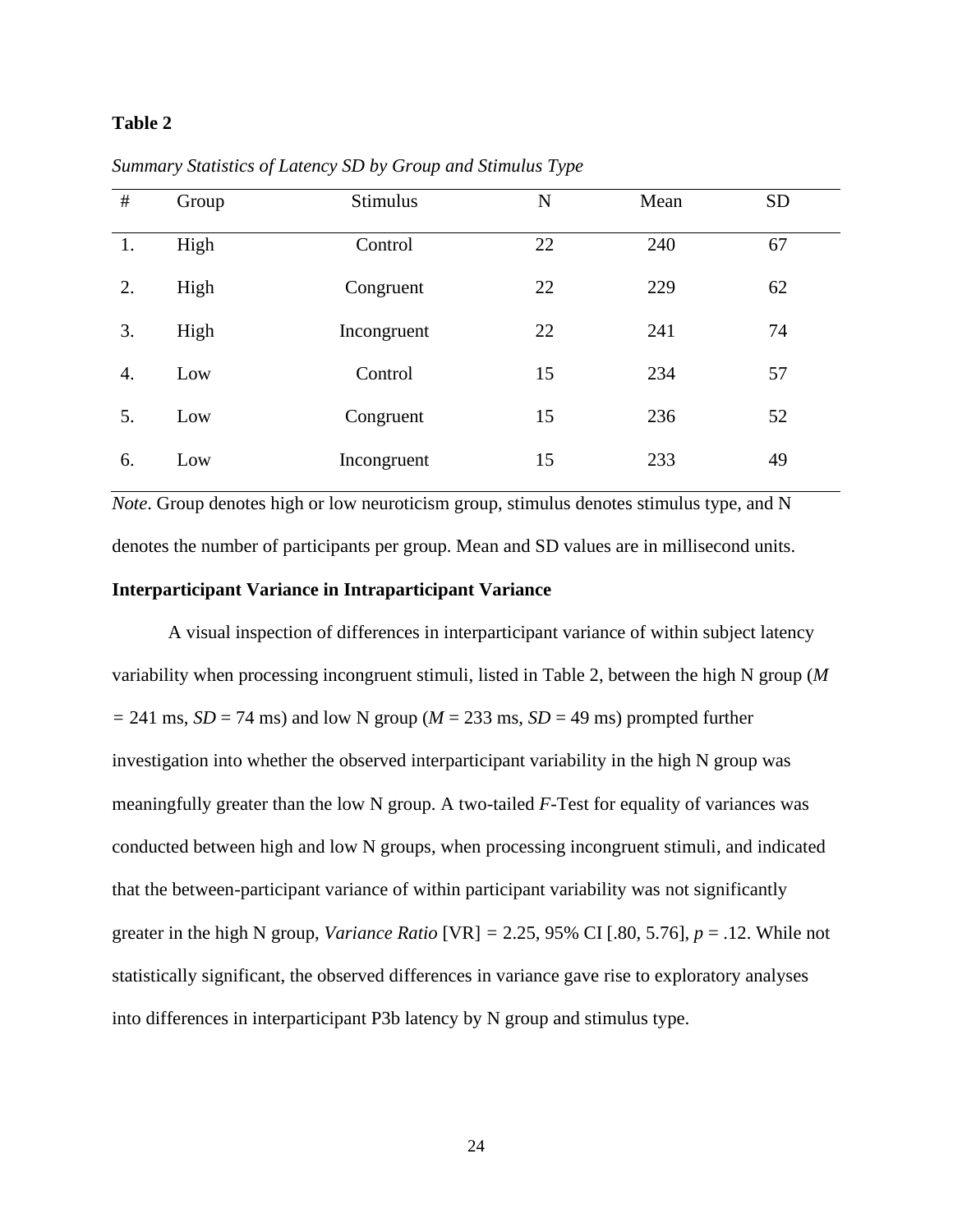## **Differences in P3b Latency by N Group**

Due to discrepancies in interparticipant variance between N groups, an exploratory 2x3 mixed designs ANOVA was conducted with N group as a between subjects variable, stimulus type as a within subjects variable, and each participant's average P3b latency as the outcome variable. Latency averages for each participant were obtained by averaging their single trial latencies obtained from the Adaptive Filtering algorithm. When assessing outliers with Tukey's IQR method, two participants in the low N group exceeded the upper bound limit. These participants were retained in analysis, however, due to the low sample size of the groups potentially biasing the IQR observed in the sample. After running the model, no main effect was found for group,  $F(1, 35) = 1.86$ ,  $p = .18$ ,  $\eta^2 = .044$ , or stimulus type,  $F(2, 70) = 0.14$ ,  $p = .87$ ,  $\eta^2$ = .00048. Additionally, no significant group by stimulus type interaction was observed, *F*(2,  $70$ ) = 1.88,  $p = 0.16$ ,  $\eta^2 = .007$ . P3b latency by group and stimulus type is presented visually in Figure 5 and numerically in Table 3. In addition to no main effect for N group, Levene's test indicated that the assumption of homogeneity of variances was violated,  $p = .02$  and the Shapiro-Wilk test indicated that the assumption of normality was violated,  $p = .049$ . Because of these violations, the lack of main effect for stimulus type, and prior literature that found no P3b latency differences based on congruence conditions (Ila & Poich, 1999), a one-way Welch's ANOVA was conducted with N group as the between subjects variable and P3b latency over three stimulus types as the outcome.

Welch's ANOVA was chosen due to its ability to test for group mean equality with nonnormal heteroskedastic distributions without a significant loss of power (Cribbie et al., 2007). Outliers were assessed using Tukey's IQR method and no participants exceeded the upper or lower bound limits. The results of this model indicated no main effect of group on P3b latency,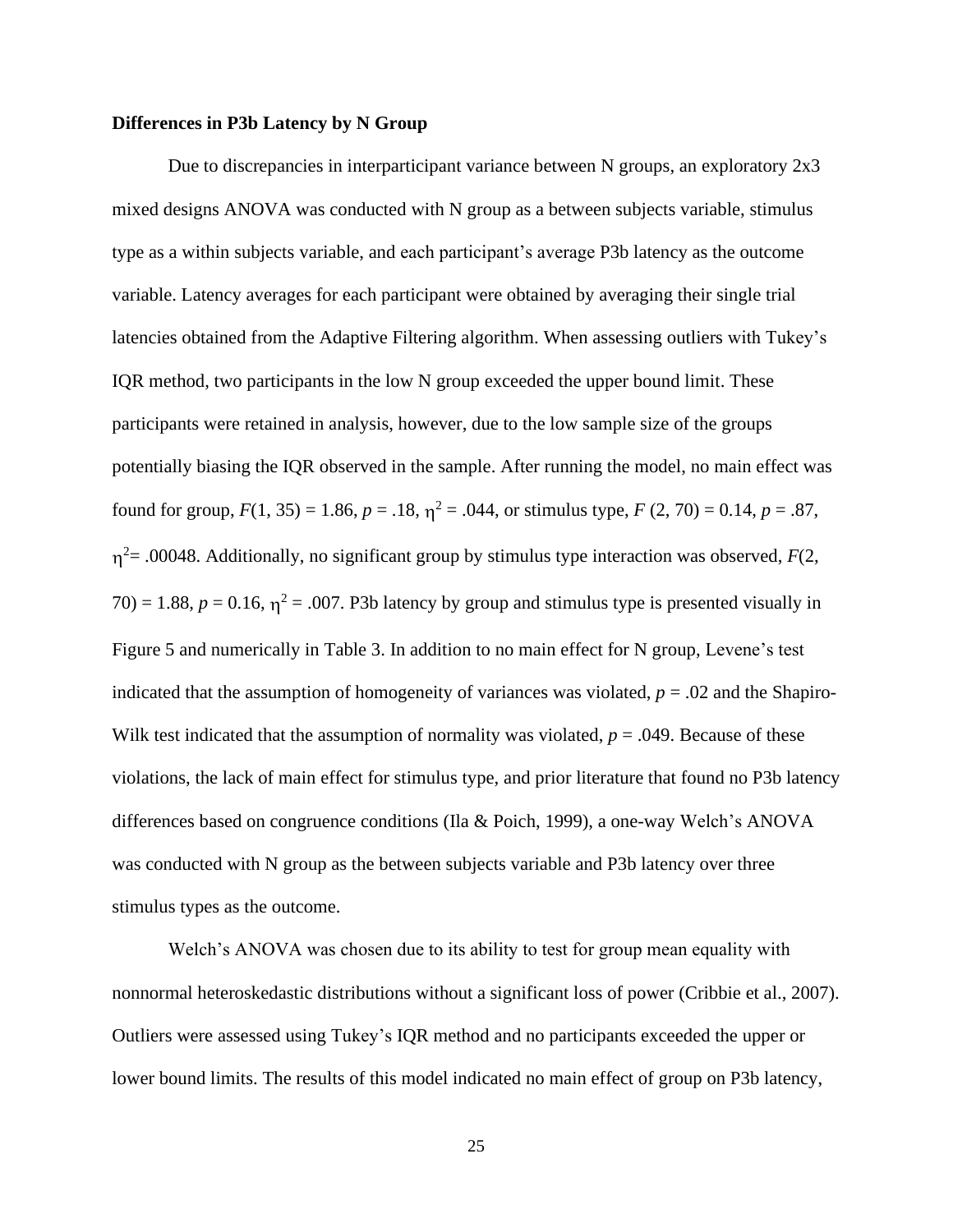Welch's  $F(1, 34.4) = 0.98$ ,  $p = 0.33$ . P3b latency by N group is displayed visually in Figure 6 and numerically in Table 4.

# **Figure 5**





*Note.* Dots represent data that has exceeded the maximum or minimum accepted value outlined

by Tukey's IQR method of outlier detection.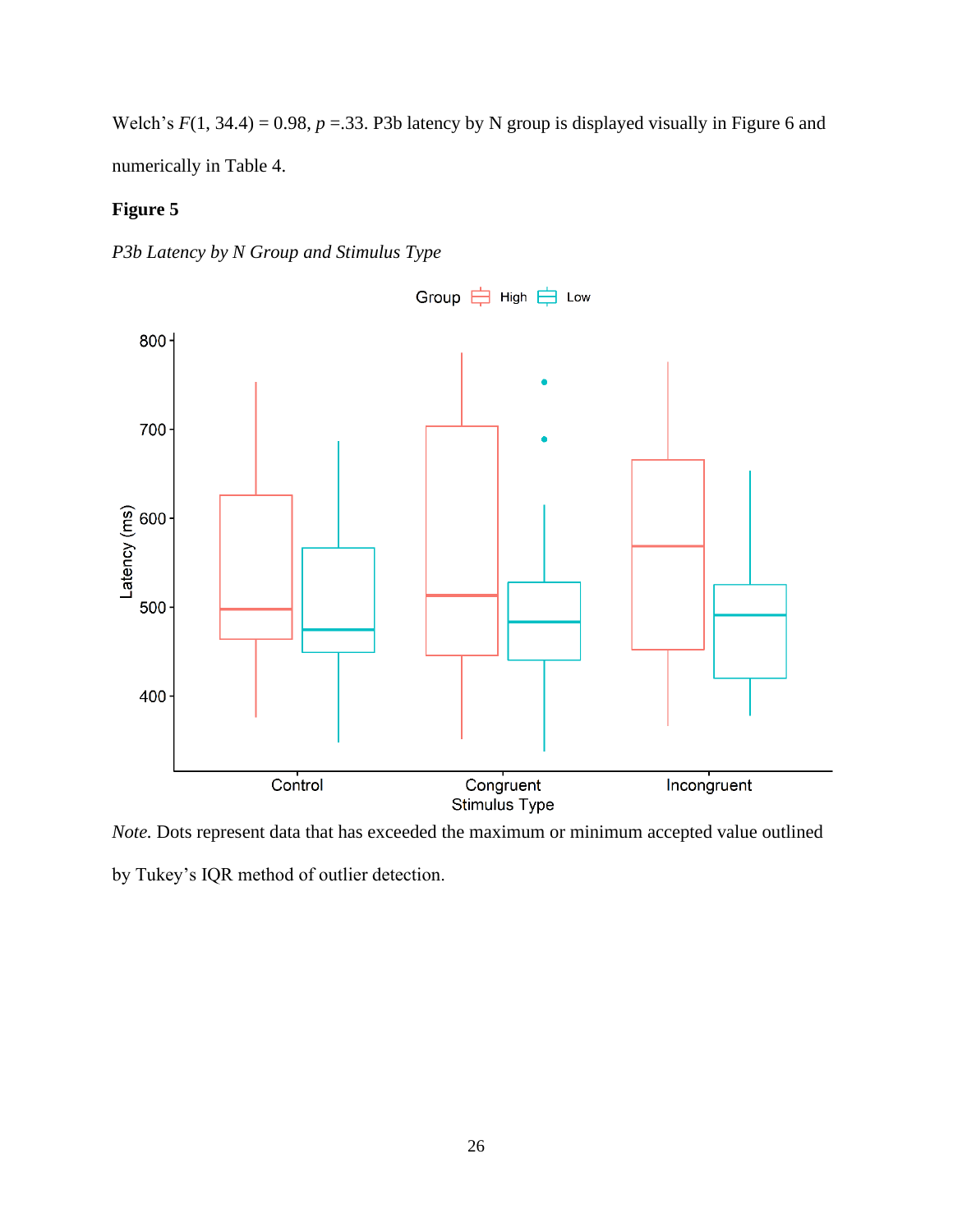# **Table 3**

| $\#$ | Group | <b>Stimulus</b> | N  | Mean | <b>SD</b> |
|------|-------|-----------------|----|------|-----------|
| 1.   | High  | Control         | 22 | 536  | 112       |
| 2.   | High  | Congruent       | 22 | 557  | 148       |
| 3.   | High  | Incongruent     | 22 | 563  | 132       |
| 4.   | Low   | Control         | 15 | 510  | 107       |
| 5.   | Low   | Congruent       | 15 | 502  | 113       |
| 6.   | Low   | Incongruent     | 15 | 489  | 89.9      |

*Summary Statistics of Latency by Group and Stimulus Type* 

*Note*. Group denotes high or low neuroticism group, stimulus denotes stimulus type, and N denotes the number of participants per group. Mean and SD values are in millisecond units.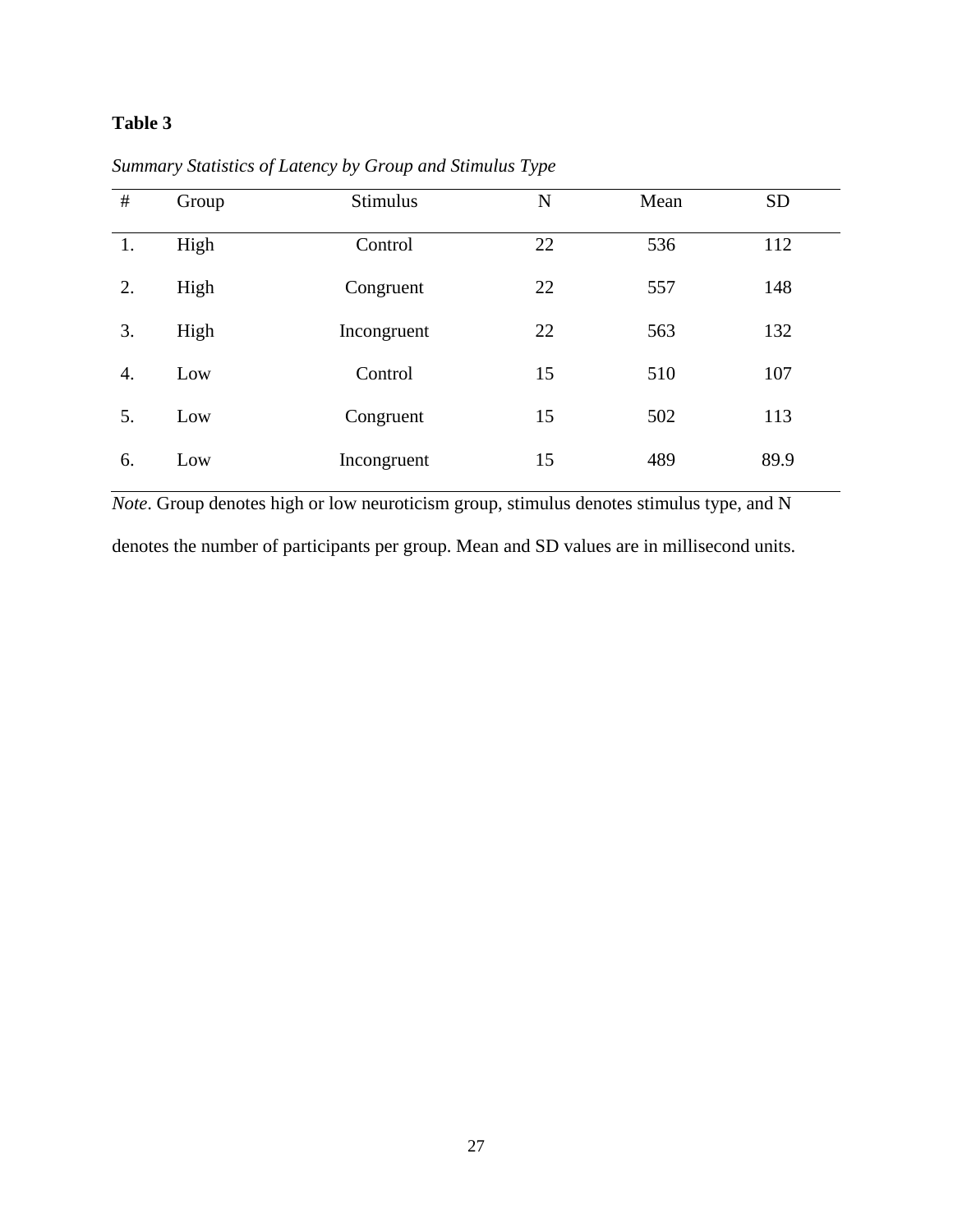# **Figure 6**



*P3b Latency by N group*

*Note*. No data exceeded the upper or lower bound limits for accepted values outlined by Tukey's

IQR method for outlier detection

# **Table 4**

| #  | burning sumbres of Latency by Group<br>Group | Mean | SD  |  |
|----|----------------------------------------------|------|-----|--|
|    | High                                         | 544  | 135 |  |
| ∠. | Low                                          | 505  | 103 |  |

*Summary Statistics of Latency by Group*

*Note.* Group denotes high or low neuroticism group, N denotes the number of participants per

group. Mean and SD values are in millisecond units.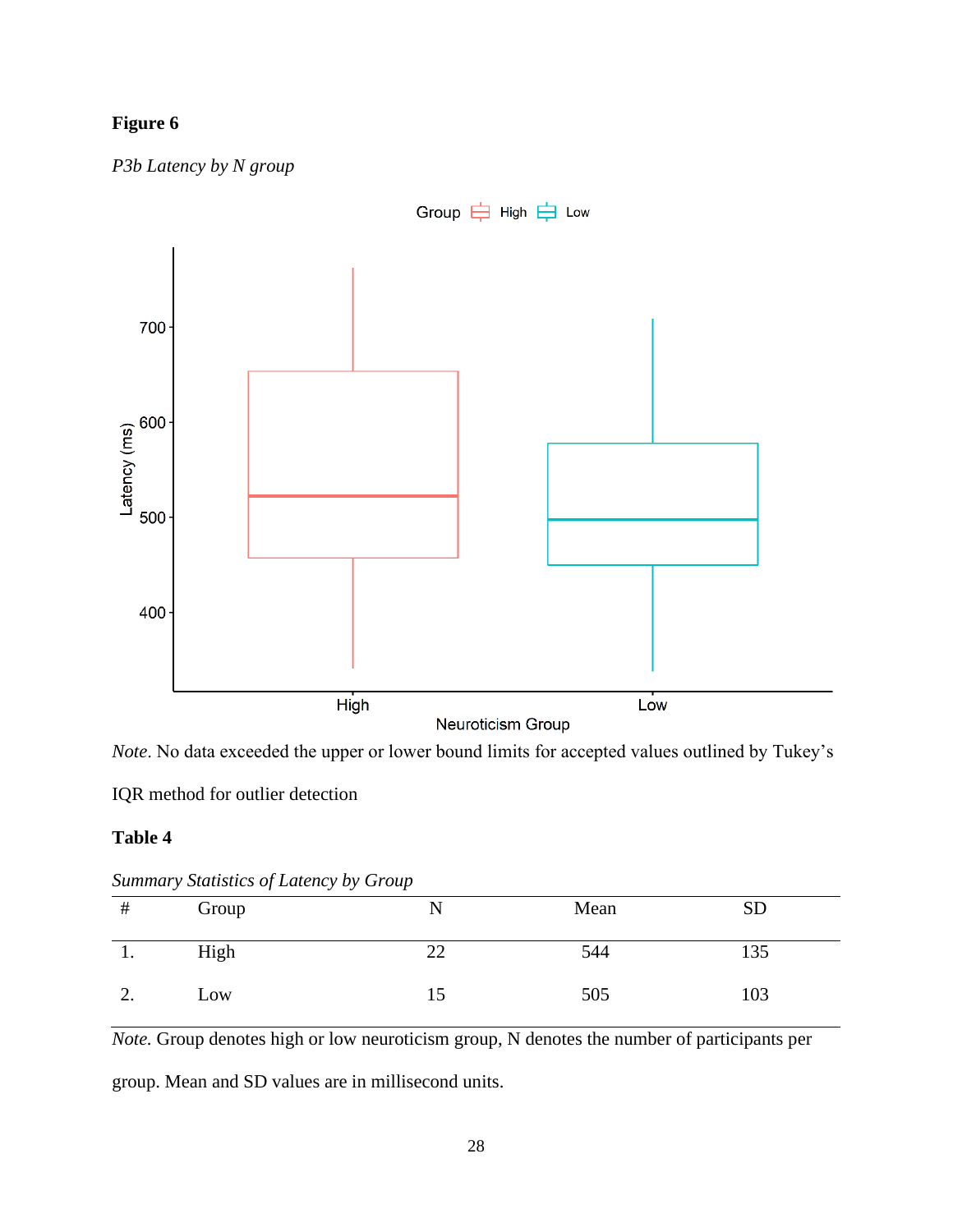# **Exploratory Latency Analyses at Site Pz**

While the relationship between N group and P3b latency using the average signal from a montage of seven parietal electrodes was insignificant, prior research has found temporal differences in P3b emergence between central-parietal electrodes, with electrode Pz (represented with electrode 34 in Figure 1) exhibiting the shortest latency and greatest amplitude (Wei et al., 2020). Due to site Pz potentially exhibiting greater sensitivity to P3b latencies, exploratory analyses were conducted between P3b latency recorded at site Pz and N groups, N aspects, and rumination. One subject in the low N group exceeded the upper quartile limit, but was included in the analysis, again due to the low sample size of the groups potentially biasing the IQR observed in the sample. The results from the Welch's ANOVA, with N group as a between subjects variable and P3b latency at site Pz as the outcome, failed to find a significant relationship between N Group and P3b latency at site Pz, Welch's  $F(1, 33.4) = 2.91$ ,  $p = .097$ , estimated  $\omega^2$  = .049. A follow-up analysis with N aspects and rumination, however, found a significant positive correlation between withdrawal and latency  $r = .34$ ,  $p = .038$ , 95% CI [.02, .60]. Positive correlations between volatility and latency, *r* = .21, *p* = .21, and rumination and latency,  $r = .30$ ,  $p = .069$ , were also found but neither surpassed a significance threshold of  $p <$ .05. P3b latency at site Pz by N group is presented visually in Figure 7 and numerically in Table 5. The correlation between withdrawal and P3b latency is presented visually in Figure 8. Due to the heterogeneity in P3b latency variance at site Pz between high and low N groups, an *F-*Test for equality of variances was conducted between the high and low N groups. The results of this analysis indicated that across all stimulus types, the high N group exhibited significantly greater variance compared to the low N group, *Variance Ratio* [VR] = 3.52, 95% CI [1.24, 9.02],  $p =$ .019. P3b latency variance by N group, recorded at site Pz is displayed visually in Figure 9.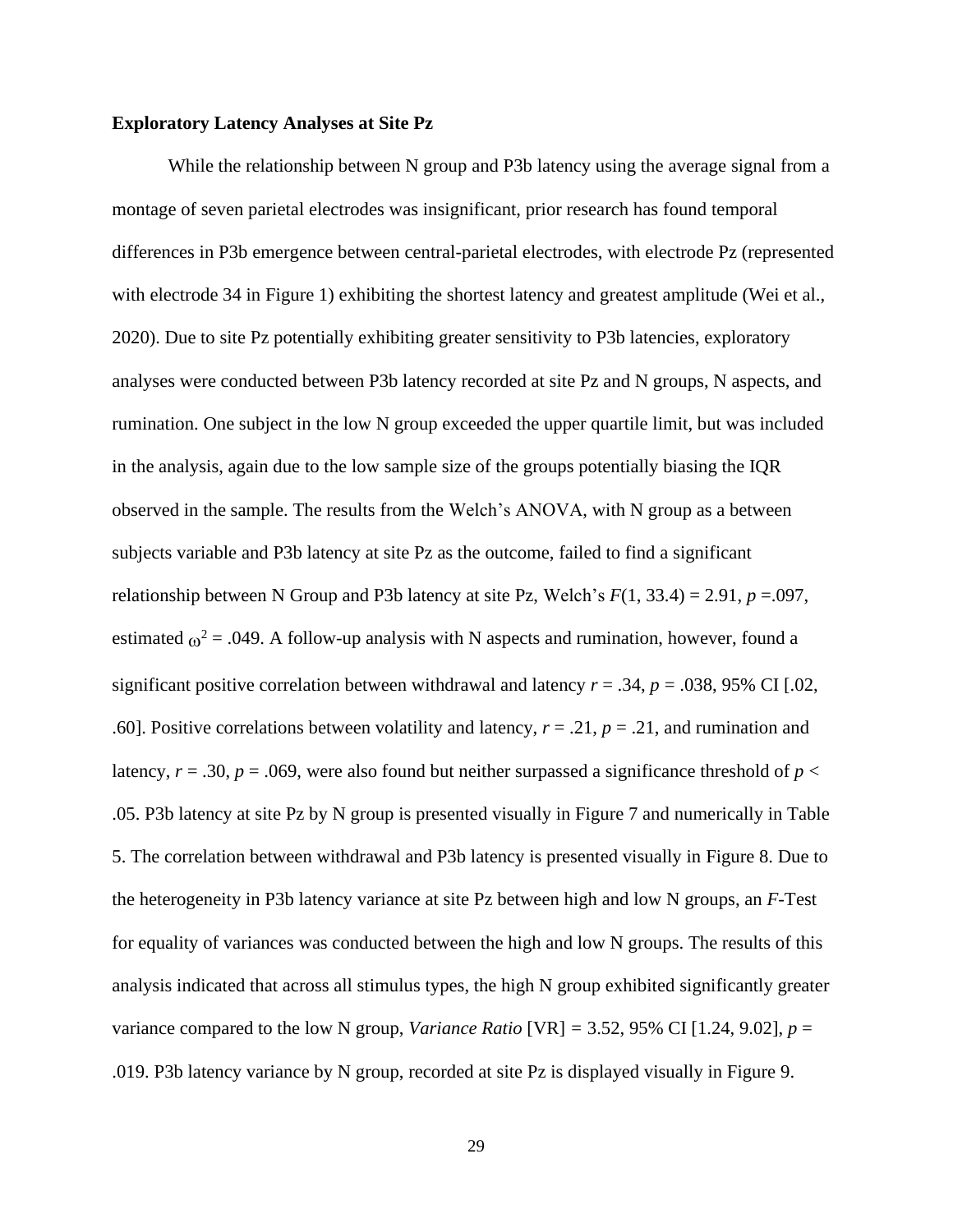# **Table 5**

| #        | Group | N  | Mean | <b>SD</b> |
|----------|-------|----|------|-----------|
| .,       | High  | 22 | 567  | 130       |
| <u>.</u> | Low   | 15 | 510  | 70        |

*Summary Statistics of Latency at Site Pz by Group*

*Note.* Group denotes high or low neuroticism group, N denotes the number of participants per

group. Mean and SD values are in millisecond units.

# **Figure 7**





*Note.* Dots represent data that has exceeded the maximum or minimum accepted value outlined by Tukey's IQR method of outlier detection.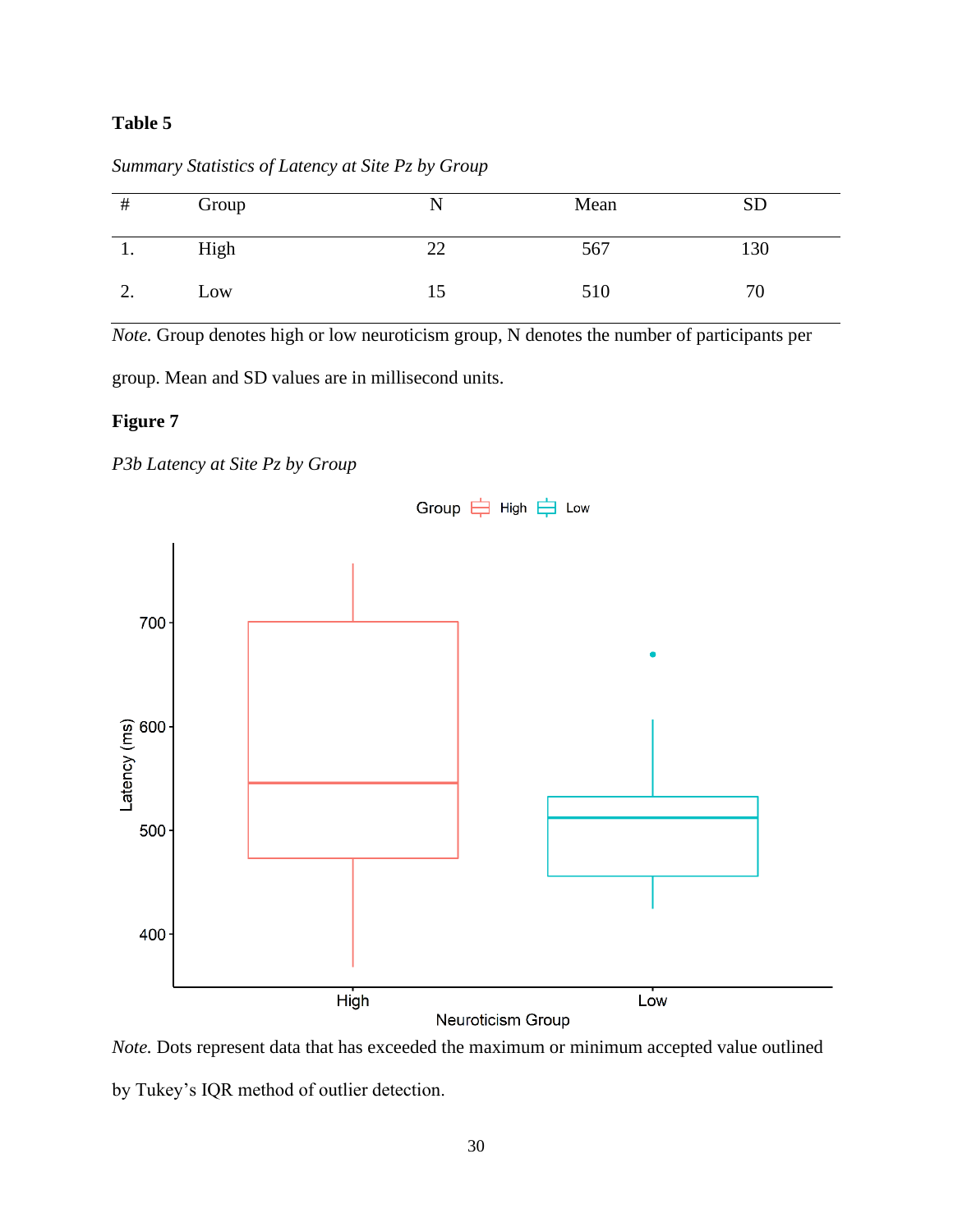# **Figure 8**

*P3b Latency at Site Pz by Level of Withdrawal* 



*Note.* Bars surrounding the best fit line indicate the standard error of the mean.

# **Figure 9**

*Interparticipant P3b Latency Variance at Site Pz by Group Across All Trials*



*Note.* Variance is presented in square millisecond units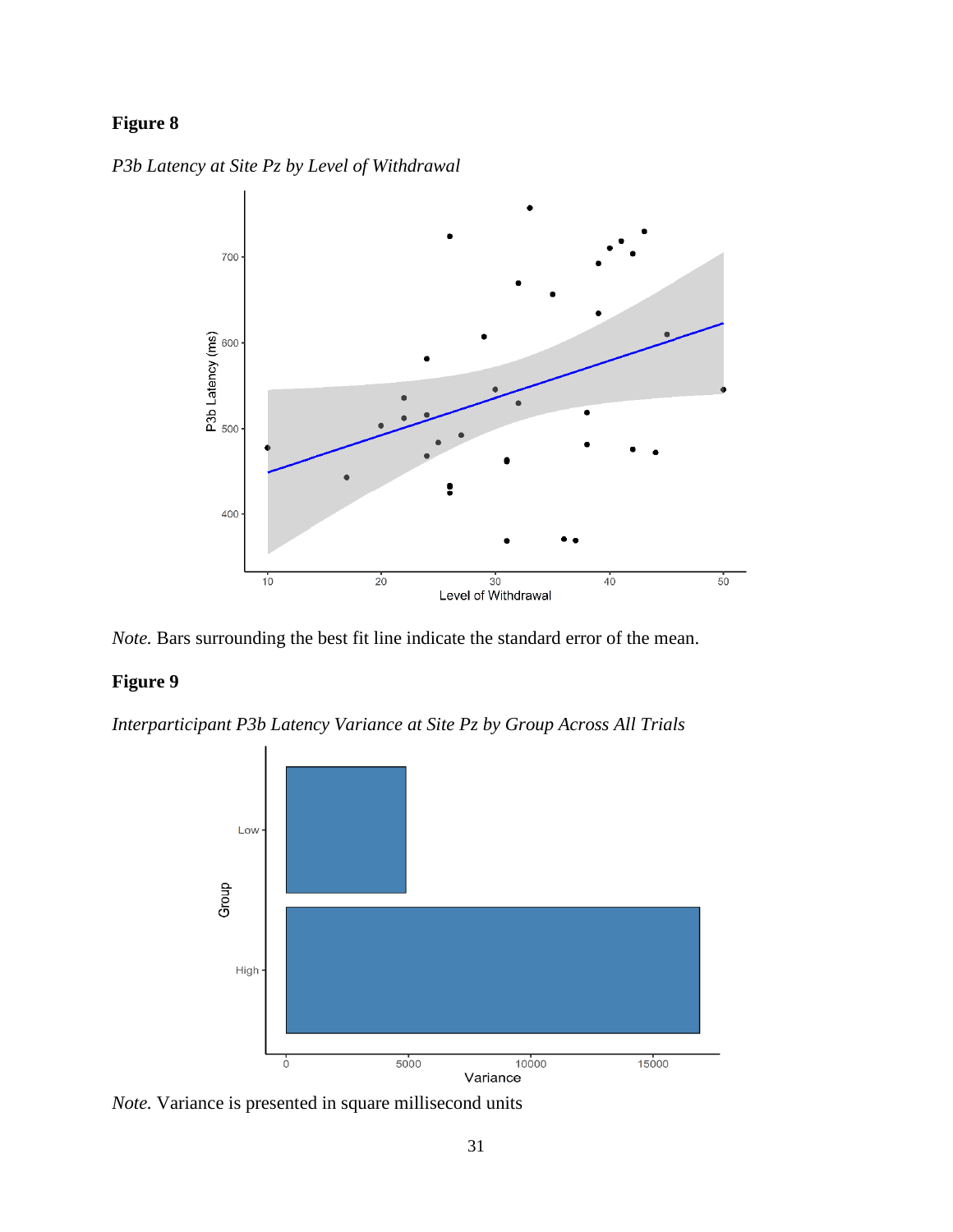# DISCUSSION

The purpose of this study was to evaluate the degree to which mental noise, taskunrelated cognitions and ruminations found to be associated with N in prior literature (Robinson & Tamir (2005), would variably disrupt the onset of stimulus evaluation resulting in a greater P3b latency variance over each participant's trials. To this aim, the project has failed to provide support of intraparticipant variance in P3b latency as the primary neural generator behind the intraparticipant variability in choice RT observed in prior studies. An examination of latency differences between high and low N groups, however, has mirrored the variance in existing literature, where both positive, negative, and no relationships between P3b latency and N have been reported (Fjell et al., 2005; Stelmack et al., 1993; Vorkapic & Tadinack, 2016). Additionally, the exploratory analyses at site Pz support recent findings, linking delays in auditory P3b at site Pz to psychiatric disorders that share common genetic pathways with N, (Luciano et al., 2018; Mathalon, et al., 2000). Lastly, examining interparticipant variability in P3b latency at site Pz between high and low N groups has yielded interesting results that can contribute to the growing personality neuroscience literature.

## **The MNH and P3b Latency Variance**

The theoretical model generating the prediction that individuals with high N would exhibit greater latency variance in the P3b, compared to individuals with low N, is referred to as the mental noise hypothesis and posits that individuals with high N exhibit a more chaotic mental control system (Robinson & Tamir, 2005). Support for this model began with RT paradigms (i.e., simple, Go/No Go, and choice tasks) linking high N to greater RT variability and has subsequently been supported by multiple behavioral (i.e., continuous tracking), psychometric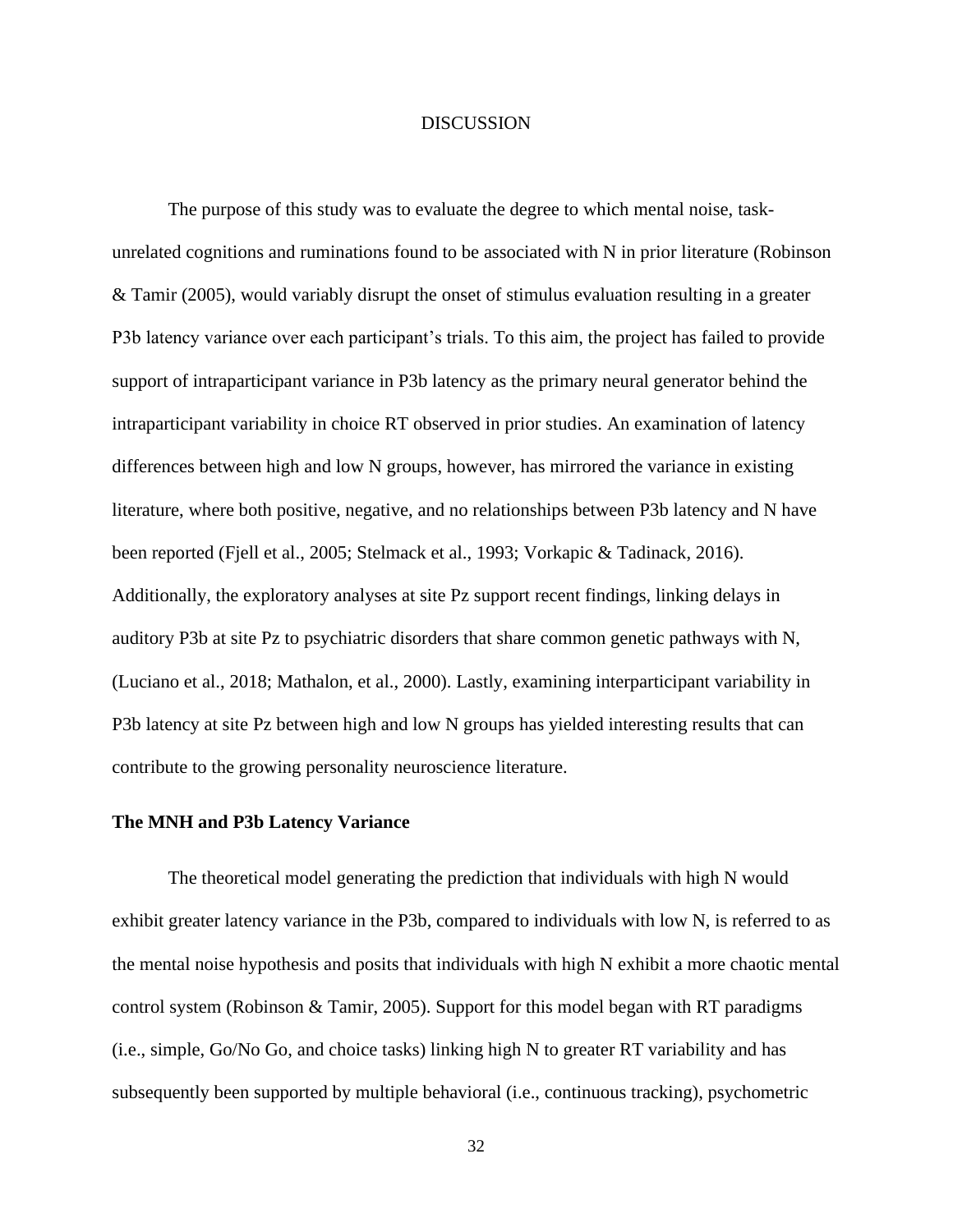(i.e., cognitive failure liability), and neuroimaging paradigms (i.e., resting state EEG, fMRI), which all link higher levels of N to greater levels of intrusive thoughts and task-irrelevant cognitions (Flehmig et al., 2007; Klein & Robinson, 2019; Schmidtke & Heller 2004; Tseng & Poppenk, 2020). The primary analysis of this study aimed to establish the P3b as the neural generator of the observed variability reported in prior RT paradigms. The P3b was chosen due to the wealth of existing literature linking its latency and amplitude to delays in cognitive processing and task complexity respectively (Donchin & Coles, 1988; Kutas, 1977; Woody, 1967). Prior literature, which reported a scaling of effect size with task-complexity, resulted in the hypothesis that the observed variability seen in those with high N, was due to variability in cognitive processes underlying stimulus evaluation (Robinson & Tamir, 2005). The close coupling of P3b latency and RT reported in prior studies, along with its implication in stimulus evaluation, made variability in its latency an ideal candidate as the neural generator of the cognitive variability reported for individuals high in trait neuroticism (Woody, 1967).

The primary analysis of intraparticipant variability, measured with P3b latency SDs, did not yield any meaningful results linking high levels of N to greater P3b latency variability, *F*(1, 35) = 0.018,  $p = .89$ ,  $\eta^2 = .00037$ . A lack of main effect for stimulus type,  $F(2, 70) = 0.16$ ,  $p =$ .85,  $\eta^2$  = .001, further reinforces the notion that earlier stages of perceptual processing or later stages of response selection may be driving the previously reported relationship between N and response variability. An analysis of the summary statistics for P3b latency SDs by N group and stimulus type revealed mean P3b latency SDs that ranged from 229-241 ms in the high group and 233-236 ms in the low group. With the medium effect expected based on the results of prior literature, the present summary statistics do not indicate a meaningful trend towards significance. Due to the low sample size, it is possible that the lack of significant results was from a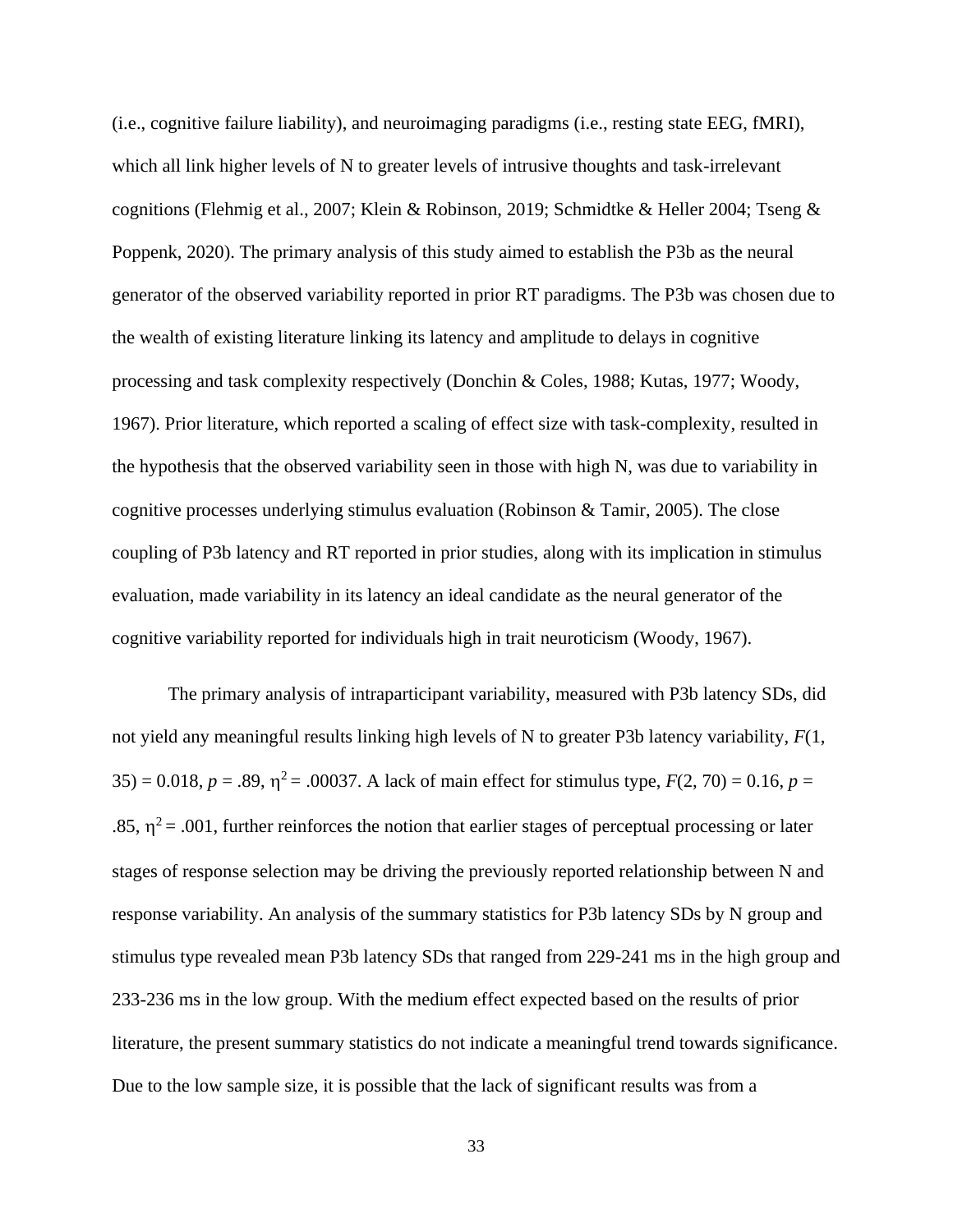nonrepresentative sample. Additionally, longitudinal studies of neuroticism have found peak neuroticism scores at age 20 (Aldinger et al., 2014). It is plausible that the results could change with an older population, as high neuroticism in older age groups may represent a subset of individuals at greater risk for high neuroticism related outcomes. The current results, however, suggest that other neural generators are driving the relationship between N and cognitive variability. This interpretation is also supported by the higher-powered, 42%, follow-up analyses that did not find significant relationships between W, V, rumination, and intraparticipant P3b latency variance, *rs* = -.09 - .12, *ps >* .05. The observed variability previously reported in those with high N could be due to early visual processing as opposed to later stage stimulus evaluation, making the P1 a potential candidate for future research due to its relationship to visual encoding (Dias et al., 2011). Future studies may also wish to assess the N1 in those high in neuroticism, as prior studies of schizophrenia - a psychiatric phenotype linked observationally and biologically to trait neuroticism (Luciano et al., 2018; Van Os & Jones, 2001) - have found significant relationships between N1 parameters and aspects of schizophrenia (Oribe et al., 2013).

# **High N, N-Related Psychiatric Illness, and Delays in P3b Latency**

While prior studies have assessed the relationship between psychiatric phenotypes, domain level N and discrepancies in P3b amplitude and latency, little is known about the relationship between N's lower order aspects derived from factor analysis and prolonged latencies in choice RT tasks. Additionally, few studies include lag-adjusted latency averages when assessing the relationship between personality traits, psychiatric phenotypes, and ERP latencies. Traditional ERP analysis involves averaging the signal over multiple trials, which can lead to an inaccurate interpretation of latencies and amplitudes (Gavin et al., 2019). Computing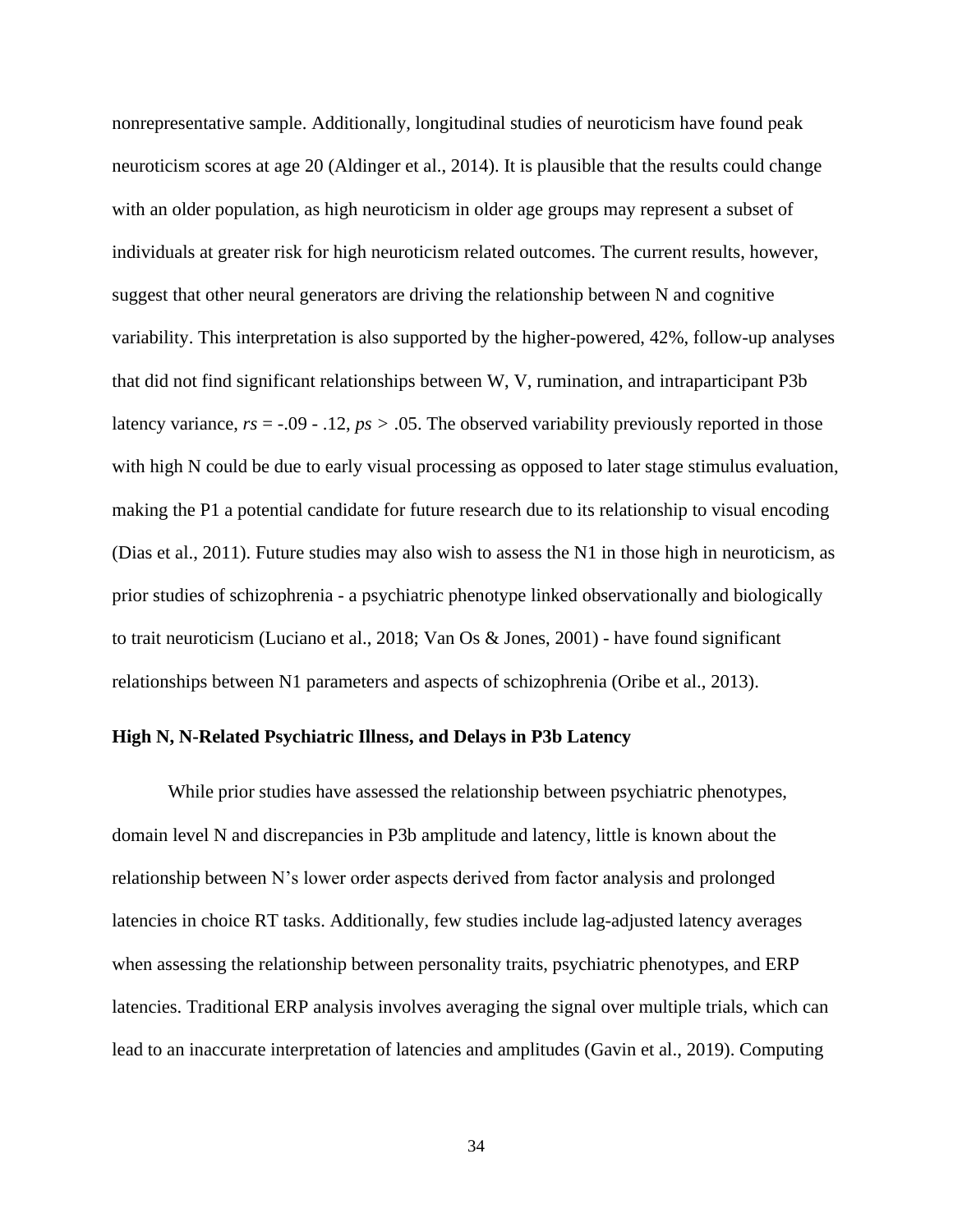lag-adjusted latency averages could result in a measure that is more sensitive to the intertrial variability in P3b latency resulting in a more accurate measure of true latency averages.

Large scale clinical applications of ERPs to psychiatric illness have to a great extent focused on schizophrenia. One of the largest longitudinal studies to date of psychiatric phenotypes, P3b parameters, and RT delays sought to assess differences in cognitive processing that could predict conversion to schizophrenia (Hamilton et al., 2019). This study involved 552 participants who met the criteria for psychosis risk syndrome (PRS) - a disorder that some researchers have argued is an endophenotype between healthy controls and schizophrenia - and 236 controls. Due to the high degree of variance in outcomes, however, using PRS as a sole criterion for early intervention efforts remains controversial. The variance in outcomes for those who reach self-report criteria, further delineates the need for biomarkers that can predicted conversion from intermediate phenotypes to psychiatric illness. The results of Hamilton et al.'s (2019) analysis found significant relationships between diminished P3b amplitude, longer RT, and psychosis conversion in an auditory oddball task, which involves stimulus detection and evaluation. A 1 SD decrease in P3b amplitude was found to increase likelihood of psychosis conversion by 45%, whereas a 1 SD increase in RT was found to increase psychosis conversion by 31%.

The lack of relationship between P3b latency and conversion to psychosis, was likely due to the early stage of illness experienced by participants with recent psychosis conversion. In prior literature, prolongation of P3b latencies has been associated with schizophrenia illness duration (Mathalon et al., 2000), and greater rates of age-relate P3b latency prolongation have been associated with illness severity (O' Donnell et al., 1995). Given the temporal relationship between diminished average P3b amplitude, prolonged P3b latency, and schizophrenia, it is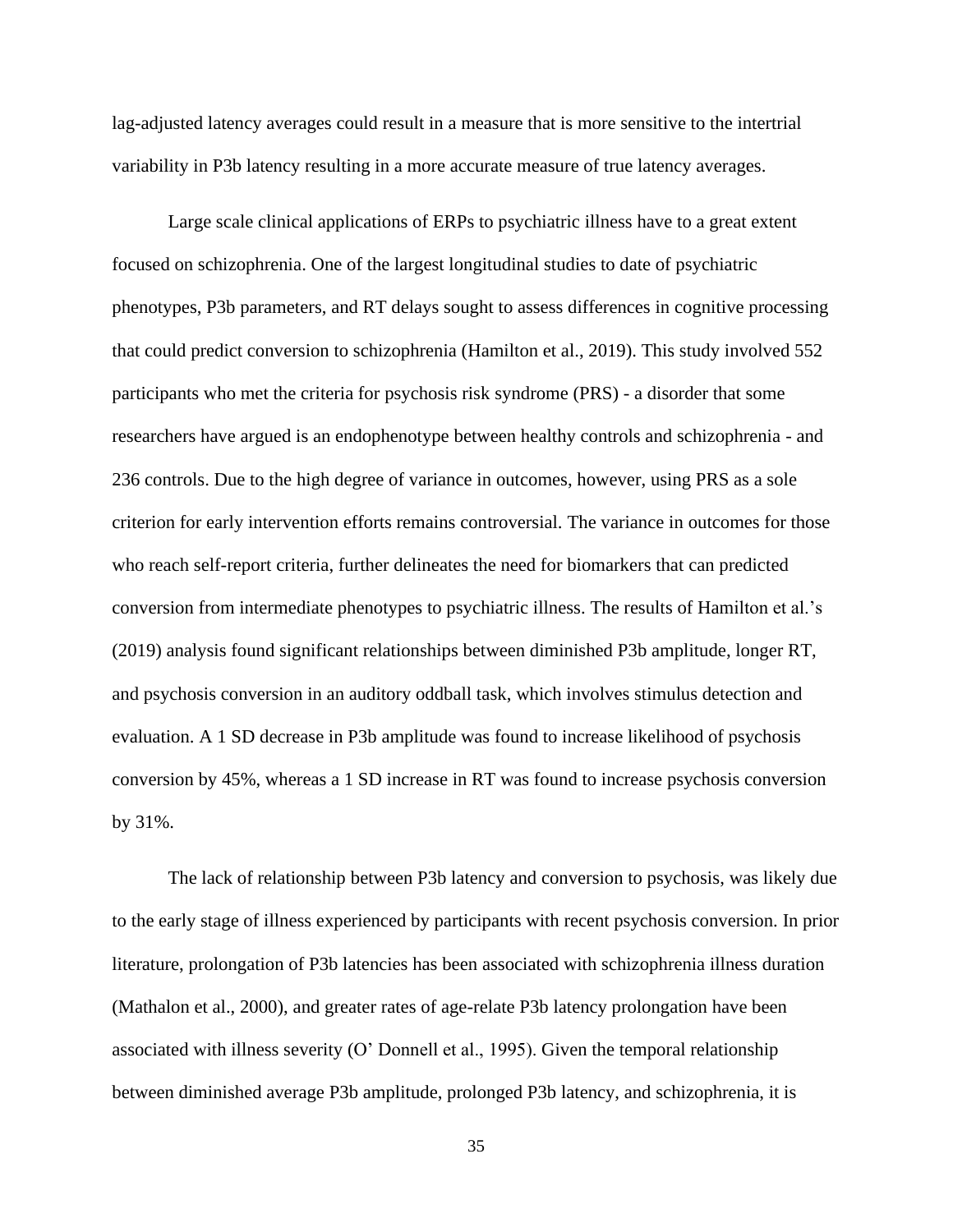likely that P3b amplitudes are more sensitive to indexing liability, whereas prolonged latencies may reflect symptomology or lasting effects of pathology. Future research should investigate the relationship between neuroticism aspects and reductions in P3b amplitude, as this parameter may better index liability for conversion to more severe clinical phenotypes than P3b latency.

Studies investigating the relationship between N and P3b latency have yielded mixed results (Vorkapic & Tadninac, 2016). While some studies report negative relationships between domain level N and P3b latency (Stelmack et al., 1993; Pritchard, 1989), others report positive relationships (Vorkapic & Tadninac, 2016), and some no relationship (Fjell et al., 2005). The primary mode of P3b elicitation in studies investigating the N-P3b latency relationship, as well as the psychiatric disorder-P3b relationship, has been auditory oddball tasks (Vorkapic & Tadninac, 2016), which lack the response selection and visual components of the Stoop-style RT task employed in this study. The lack of main effect for stimulus type in the 2x3 mixed designs ANOVA with P3b latency as the outcome,  $F(2, 70) = 0.14$ ,  $p = .87$ ,  $\eta^2 = .00048$ , as well as prior literature that found a similar lack of effect (Ila & Poich, 1999), supports the notion that the RT discrepancies from congruence conditions reflect variability in response selection rather than stimulus evaluation. Additionally, prior research investigating differences between auditory and visually evoked P3bs has found no significant differences between ERPs elicited from auditory and visual tasks (Comerchero & Polich, 1999), allowing for relatively straightforward comparisons between prior research and the current study.

The current analysis investigating the relationship between P3b latency and N mirrors the discrepancies in prior research investigating these variables. In the first set of analyses with the signal averaged over the parietal montage, the 2x3 mixed designs ANOVA, N group was found to have no significant effect on P3b latencies,  $F(1, 35) = 1.86$ ,  $p = .18$ ,  $\eta^2 = .044$ . The value of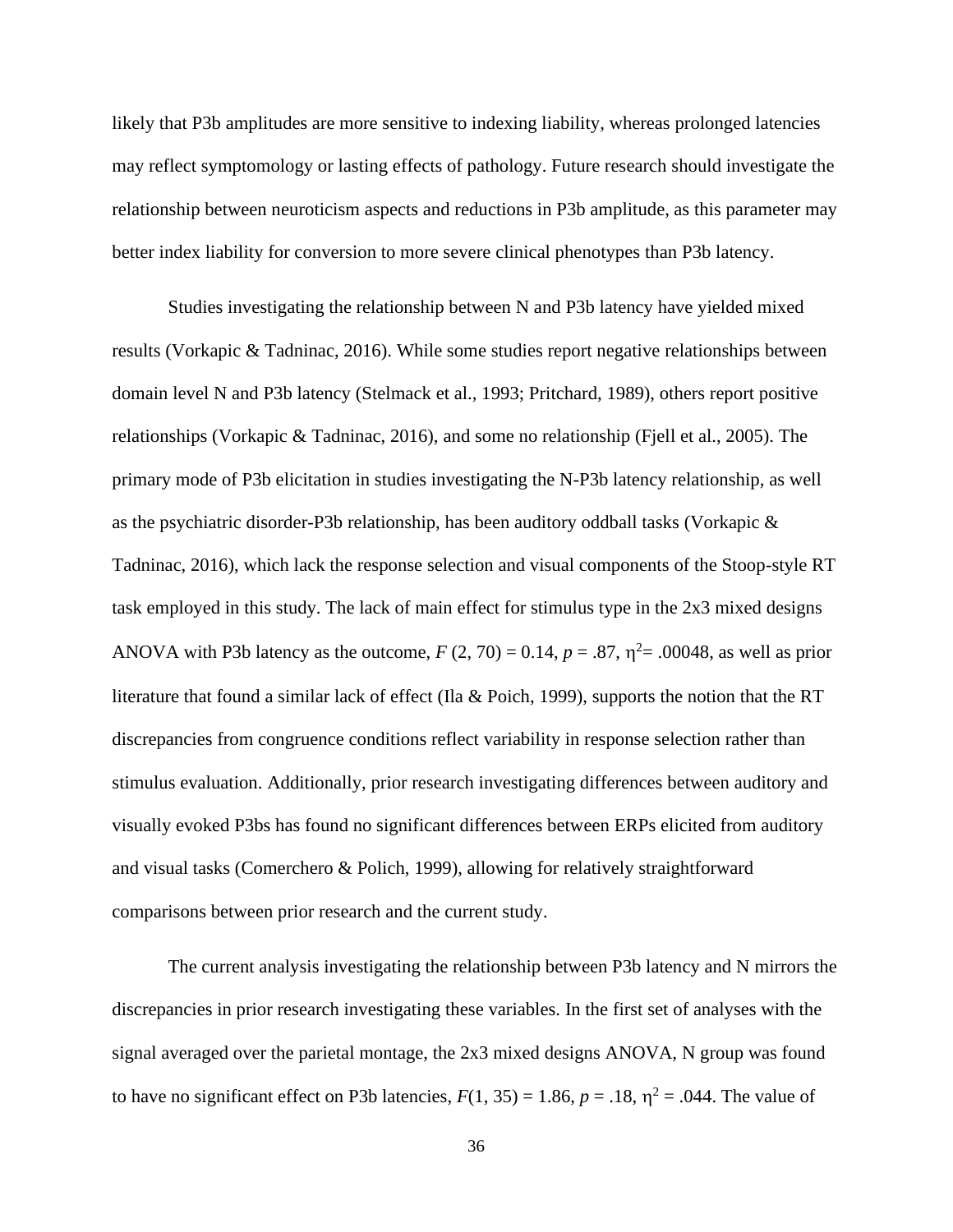$\eta^2$ , however, makes it likely that an effect would be observed with an increase in power. A violation of parametric assumptions resulted in the application of the more robust Welch's ANOVA, which again found no significant effects of group on average P3b latencies Welch's  $F(1, 34.4) = 0.98$ ,  $p = 0.33$ . A follow up analysis at site Pz, however, indicated results with a greater trend towards significance. The results of the one-way Welch's ANOVA at site Pz, *F*(1,  $33.4$ ) = 2.91,  $p = .097$ ,  $\omega^2 = .049$ , would likely be significant with a greater sample size. Additionally, when assessing the relationship between N aspects and P3b latency at site Pz, a significant correlation was observed between the withdrawal subscale and P3b latency  $r = .34$ ,  $p$ = .038, 95% CI [.02, .60]. A likely explanation for the discrepancy in results between the averaged signal in the parietal montage and site Pz, is the difference in precision between the two signals, with site Pz likely representing a location more sensitive to the P3b (Wei et al., 2020). Future analyses, should further compare the strength and temporal qualities of the P3b across a broader range of parietal electrodes.

The significant relationship between withdrawal and P3b latency at site Pz and lack of relationship between volatility and P3b latency, provides discriminant validity for the lower order N aspects outlined in the BFAS. Additionally, the lack of significant relationship between volatility and P3b latencies,  $r = .21$ ,  $p = .21$ , provides a potential explanation for the heterogeneity in prior research investigating the relationship between N and P3b latency. It is possible that the heterogeneity in prior results is due to uneven sampling distributions, with some containing a greater proportion of volatile-neuroticism and others contain higher amounts of withdrawn-neuroticism. Additionally, the electrodes chosen in prior studies could be another driving force between the discrepancy in results reported in the literature. Due to prior research that has established prolonged latencies as a biomarker for schizophrenia severity and illness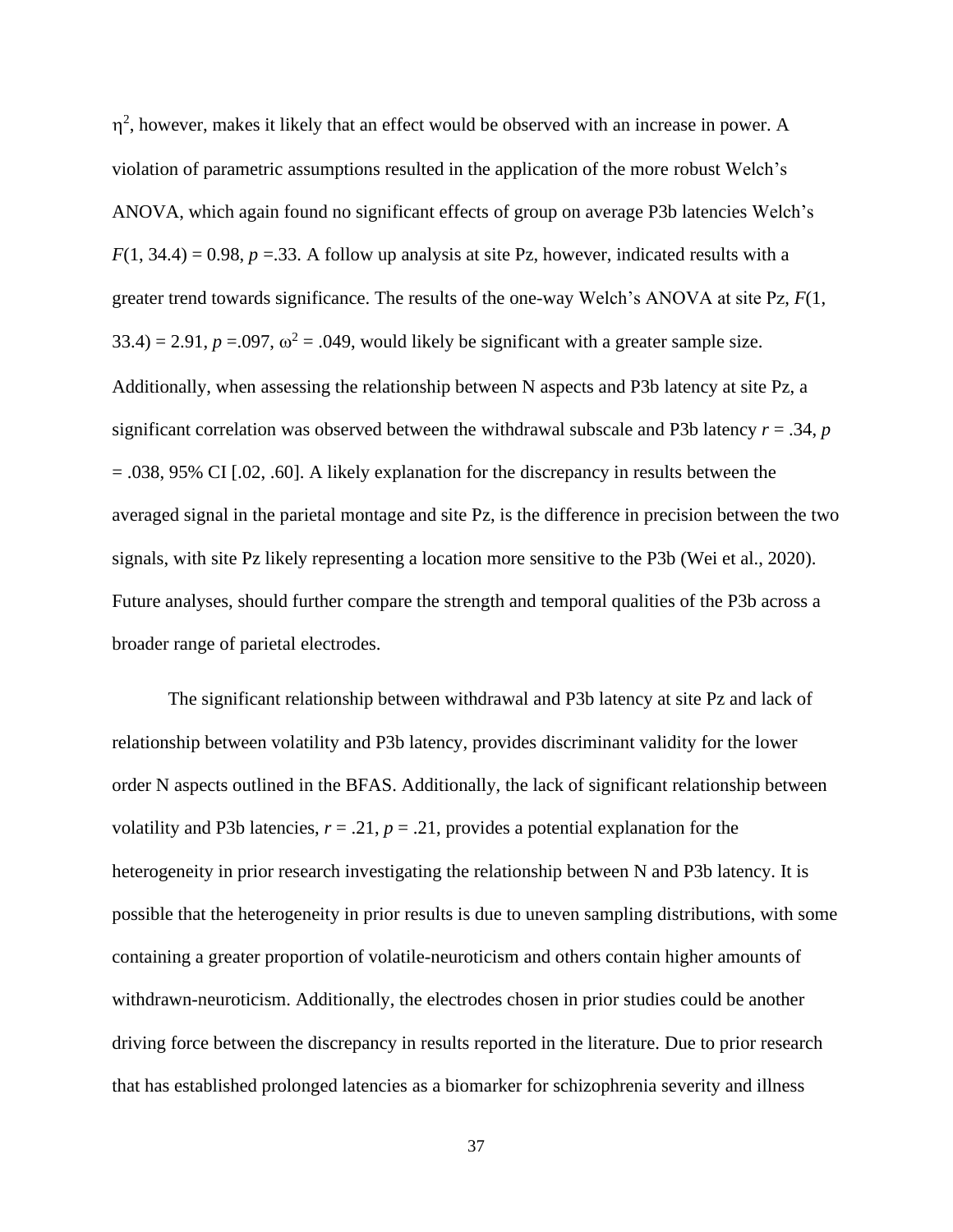duration, future research should investigate the predictive validity of BFAS subscales compared to more popular domain level inventories. In particular, it is hypothesized that the BFAS withdrawal subscale would likely have greater predictive validity for disorders that contain social withdrawal as a core feature (i.e., schizophrenia, major depression) compared to inventories that contain broader domain level constructs. Despite the broader constructs contained in more popular domain level N inventories, the predictive validity of trait N remains high, with effect sizes between N and its empirically related outcome measures in the medium-high range (Malouff et al., 2005). Future iterations of this project may also wish to use quartiles or standard deviations of withdrawal as a prescreening measure, as this aspect of neuroticism may be more strongly related to P3b parameters.

# **Group Level Latency Variance**

The relationship between N group and greater interparticipant P3b variability at site Pz, across all task conditions, represents one of the more unique findings of this study. As of date not much literature has investigated the relationship between personality variables and interparticipant variance in single trial ERP averages. The greater interparticipant P3b latency variability observed in individuals high in N mirrors decades of findings that have linked high levels of N to a range of seemingly diverse outcome measures, such as a broad collection of psychiatric illness, worsened disease prognosis, and increased risk of mortality from all causes (Lahey, 2009). The range of outcomes, observed in those high in trait N, could be mediated by numerous variables, that may be driving the observed patterns of association. In turn, these variables could all be associated with unique means of cognitive processing, which could result in greater intergroup variance for those high in neuroticism. Additionally, neuroticism encompasses numerous highly correlated but in part distinct features (i.e., anger, sadness,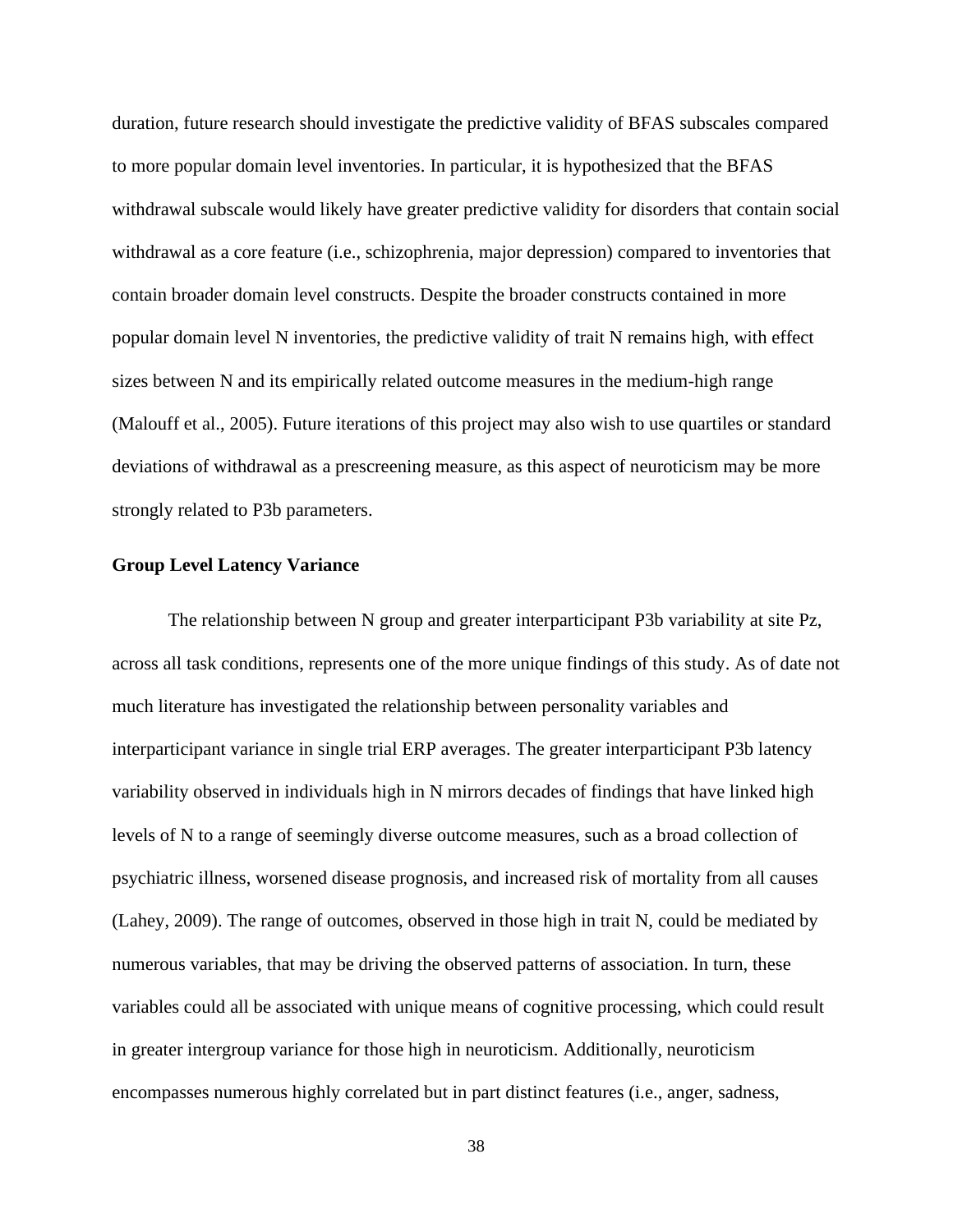anxiety, worry, hostility), which each may result in different styles of cognitive processing. While more research is required to tease apart the mechanisms underlying the greater interparticipant cognitive variance accompanied with high neuroticism, the present analysis represents a unique finding that can contribute to the growing field of personality neuroscience.

# **Limitations**

The analyses conducted in this study are not without limitations, with the most apparent being the limited sample size. A consequence of the sample size was that most analyses were not adequately powered to detect a small or medium effect. Given a larger sample size it is possible that the results could change and thus their interpretations should be considered in this light. Another set of limitations were inherent to the Adaptive Filtering algorithm employed to analyze P3b latencies. One of the major problems in this implementation of Adaptive Filtering is the discrepancy in latency estimates when calculating per stimulus type latency averages compared to total latency averages. When calculating single-trial latencies by stimulus type, the templates were created with a third of the data that was available when creating templates using all trial types. This large discrepancy in available data could bias template creation and result in slight shifts in latency estimates, when comparing single trial latency averages by stimulus type to single trial latency averages across all trials. Other limitations inherent to the Adaptive Filtering algorithm include its tendency to reduce latency variance and sub-optimal performance when the signal-noise ratio is low. For instance, when the signal-noise ratio is low, the algorithm could be maximizing the alignment between noise, as opposed to signal. Despite these limitations, the Adaptive Filtering algorithm has been shown in meta-analyses to perform among the best at isolating single trial ERPs elicited from RT paradigms involving stimulus evaluation (Ouyang, et al., 2018). Finally, another set of limitations arises from the lack of confounds assessed in this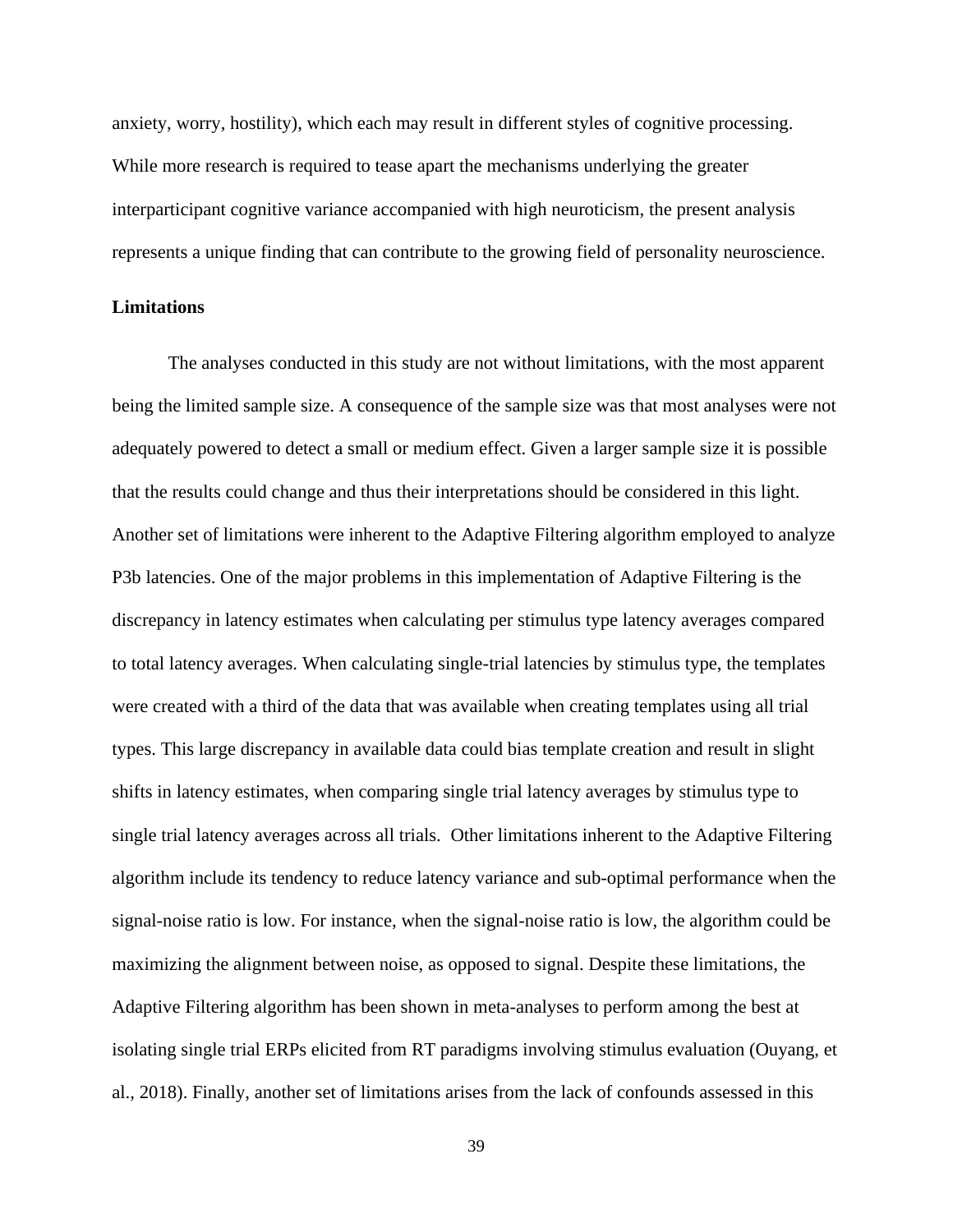study. Given the relationships between psychiatric disorders and parameters of the P3b ERP, each participant's diagnostic status could mediate the results reported in this study.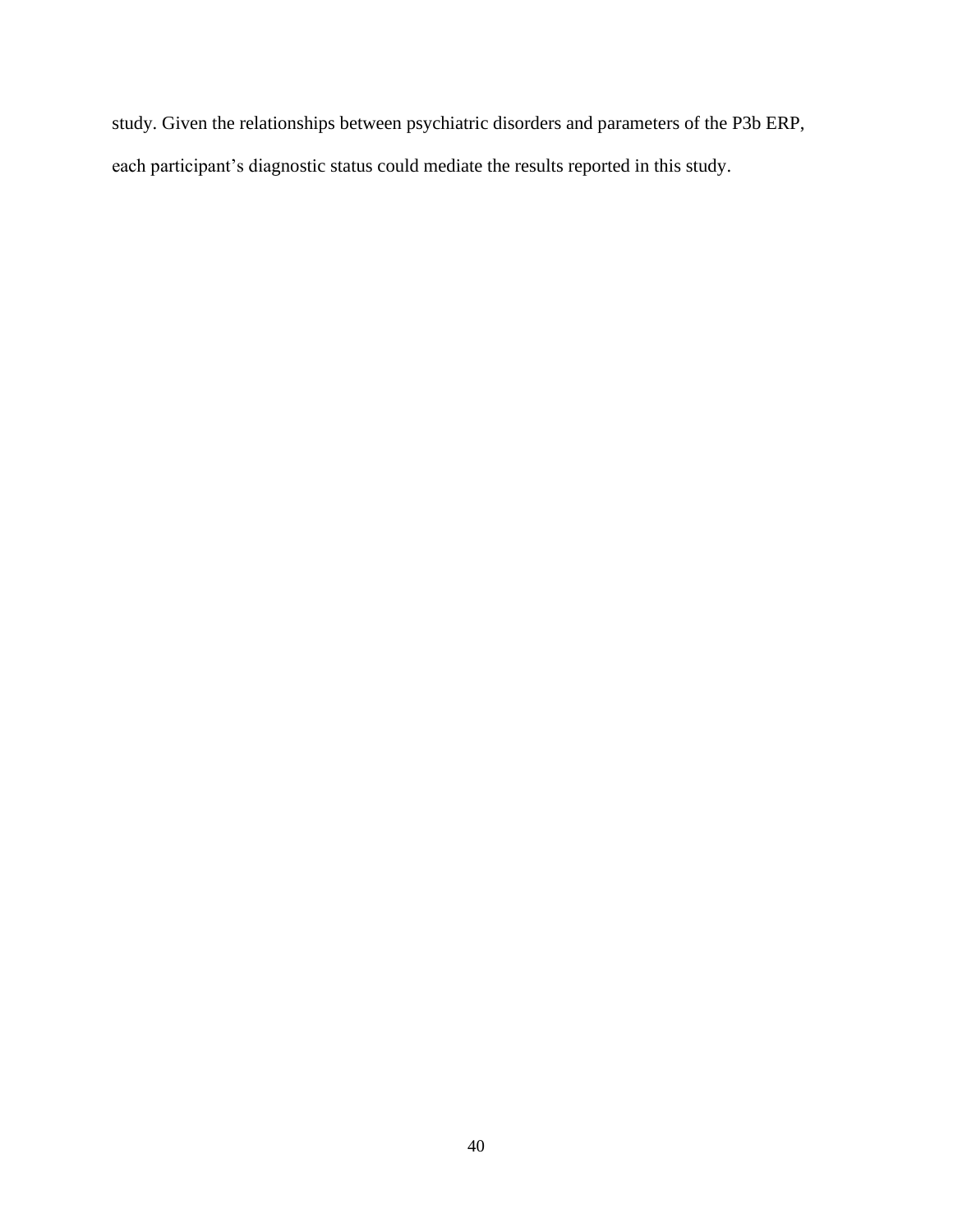# **CONCLUSION**

Neuroticism is a personality dimension related to a broad range of psychiatric disorders and negative outcome measures. Traditional theories conceptualize the construct in terms of greater threat sensitivity, but new hypotheses (i.e., the mental noise hypothesis) are emerging that posit a more chaotic mental control system as the primary mechanism underlying the domains salient features. Support for the mental noise hypothesis comes from a range of experimental paradigms, with cognitive variability being a key feature. The present study sought to assess variability in electrophysiological processes involved in stimulus evaluation as the primary neural generator underlying the cognitive variability reported in prior research. Identifying the underlying neural mechanisms of neuroticism has the potential to refine the current theoretical understanding of the construct and is crucial to avoid the pitfalls of its current method of self-assessment. To that aim, the current project has failed to provide support for variance in cognitive processes underlying stimulus evaluation as the primary mechanism driving the observed patterns of cognitive variability. Areas for future investigations include variability in early stage stimulus processing, as well as late stage response selection, as potential neural generators of the observed variability linked to high levels of neuroticism. While the present analysis failed to provide support for the primary hypothesis, exploratory analyses at site Pz yielded interesting results, which include significant relationships between the neuroticism subscale withdrawal and P3b latency, as well as greater interparticipant P3b latency variance in the high neuroticism group. These results provide discriminant validity for aspects in the BFAS and make unique contributions to the growing field of personality neuroscience. Future research, aiming to establish neurological indexes of liability for conversion to more severe clinical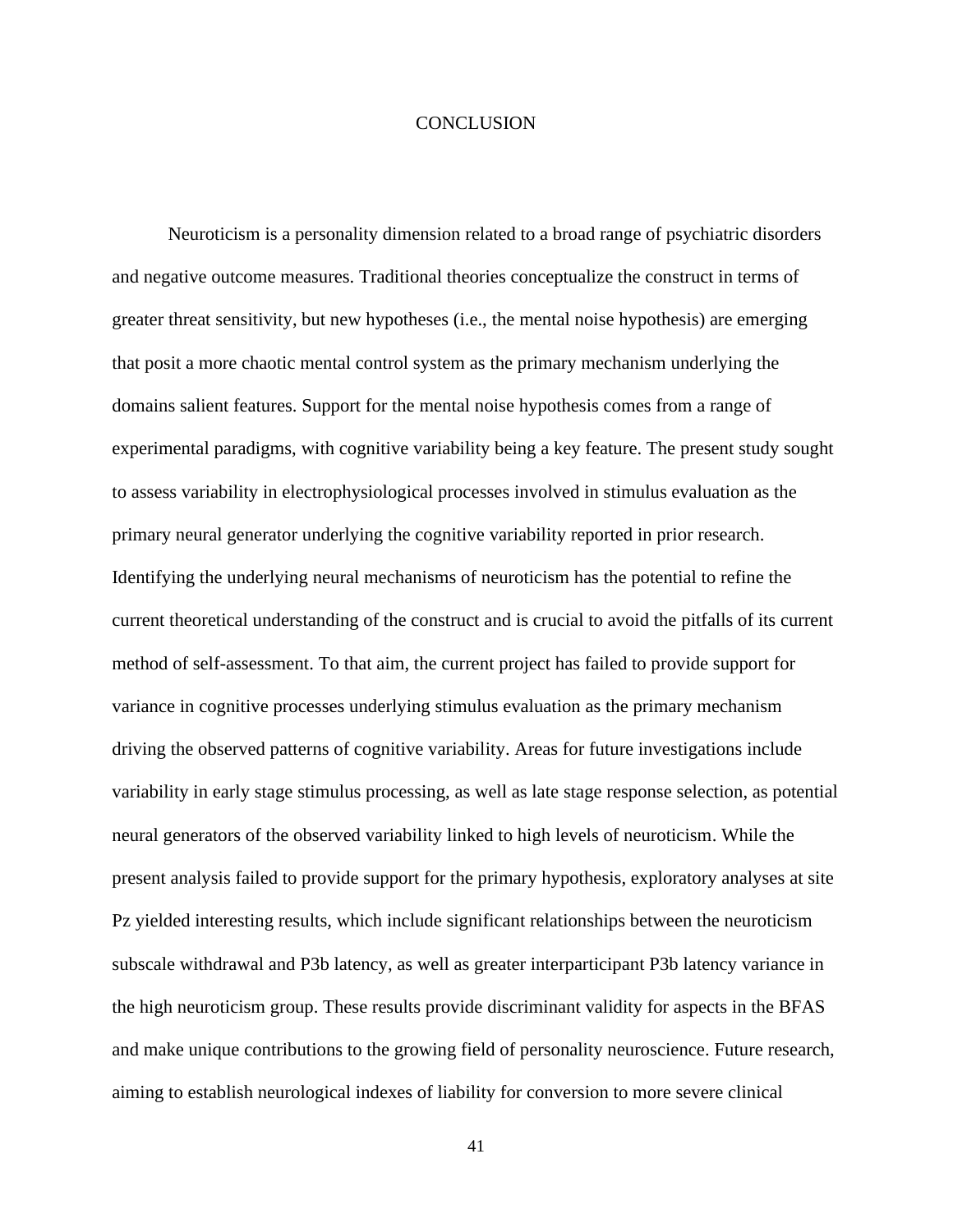phenotypes, should investigate links between diminished P3b amplitude and N's lower aspects, as prior research has found this parameter to be more sensitive to liability, as opposed to symptomology or lasting effects of psychopathology.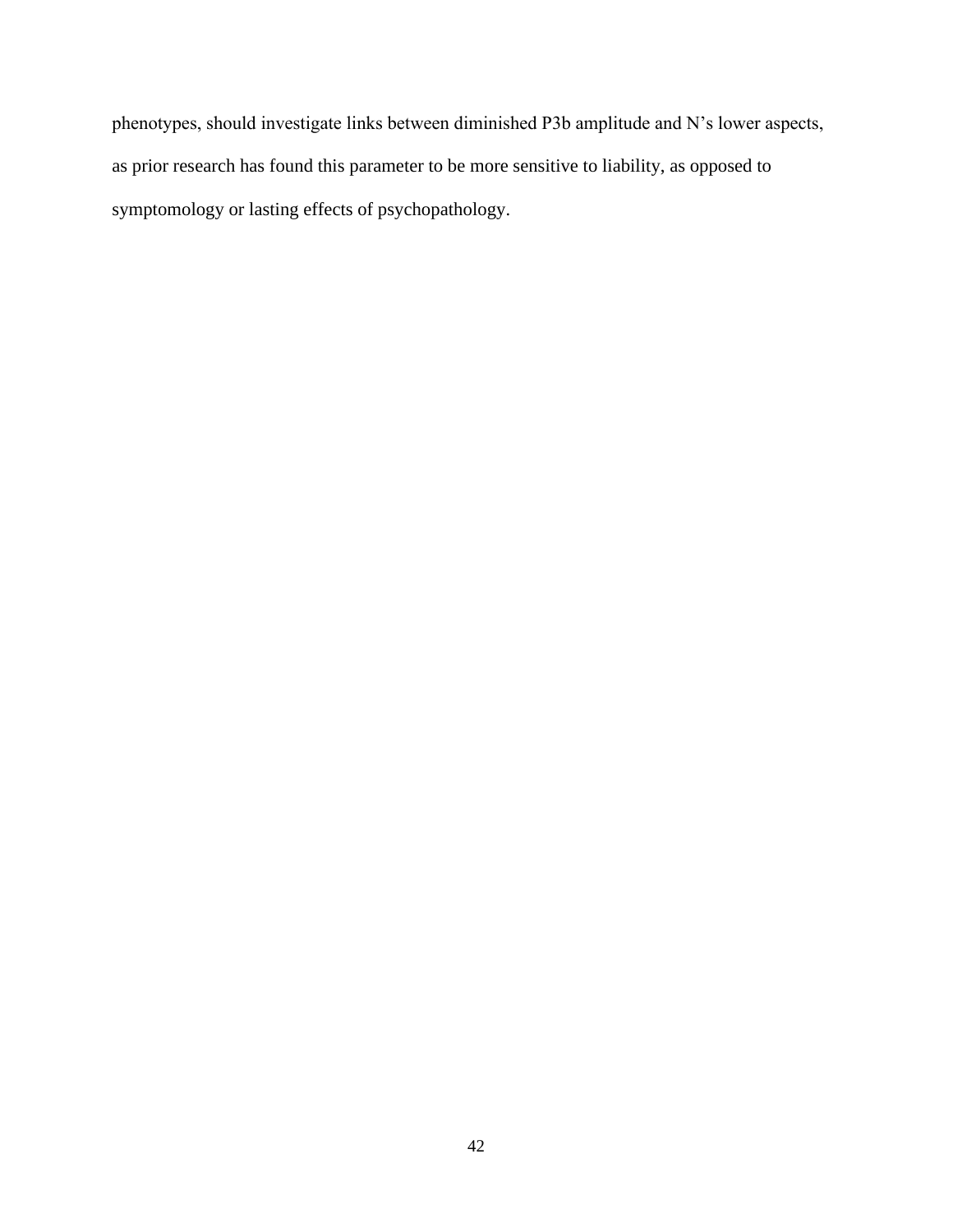#### REFERENCES

- Aldinger, M. Stopsack, M., Ulrich, I., Appel, K., Reinelt, E., Wolff, S., Grabe, H. J., Lang, S., Barnow, S. (2014). Neuroticism developmental courses – implications for depression, anxiety and everyday emotional experience; a prospective study from adolescence to young adulthood. *BMC Pyschiatry, 14,* Article 210.
- Allen, T. A., & DeYoung, C. G. (2017). Personality neuroscience and the five factor model. In T. Widiger (Ed.), *The Oxford handbook of the five factor model* (Vol. 1, pp. 319–349). Oxford University Press.<https://doi.org/10.1093/oxfordhb/9780199352487.013.26>
- Bagby, R., Young, L. T., Schuller, D. R., Bindseil, K. D., Cooke, R. G., Dickens, S. E., Levitt, A. J., Joffe, R. T. (1996). Bipolar disorder, unipolar depression and the Five-Factor Model of personality. *Journal of Affective Disorders*, *41*(1), 25-32. [https://doi.org/10.1016/0165-0327\(96\)0060-2](https://doi.org/10.1016/0165-0327(96)0060-2)
- Cid-Fernández, S., Lindín, M., & Díaz, F. (2019). The importance of age in the search for ERP biomarkers of aMCI. *Biological Psychology*, *142*, 108–115. <https://doi.org/10.1016/j.biopsycho.2019.01.015>
- Comerchero, M. D., & Polich, J. (1999). P3a and P3b from typical auditory and visual stimuli. *Clinical Neurophysiology, 110*(1), 24-30. https://doi.org/10.1016/S0168-5597(98)00033-1
- Costa, P., & Mccrae, R. R. (1992). Neo PI-R professional manual. *Psychological Assessment Resources*, 223-250.
- Cribbie, R., Bewell, C., Wilcox, R. Keselman, H. J. (2007). Tests for treatment group equality when data are nonnormal and heteroscedastic. *Journal of Modern Applied Statistical Methods, 6*(1), 117-132. https://doi.org/10.22237/jmasm/1177992660
- DeYoung, C. G., Quilty, L. C., & Peterson, J. B. (2007). Between facets and domains: 10 aspects of the Big Five. *Journal of Personality and Social Psychology, 93,* 880-896.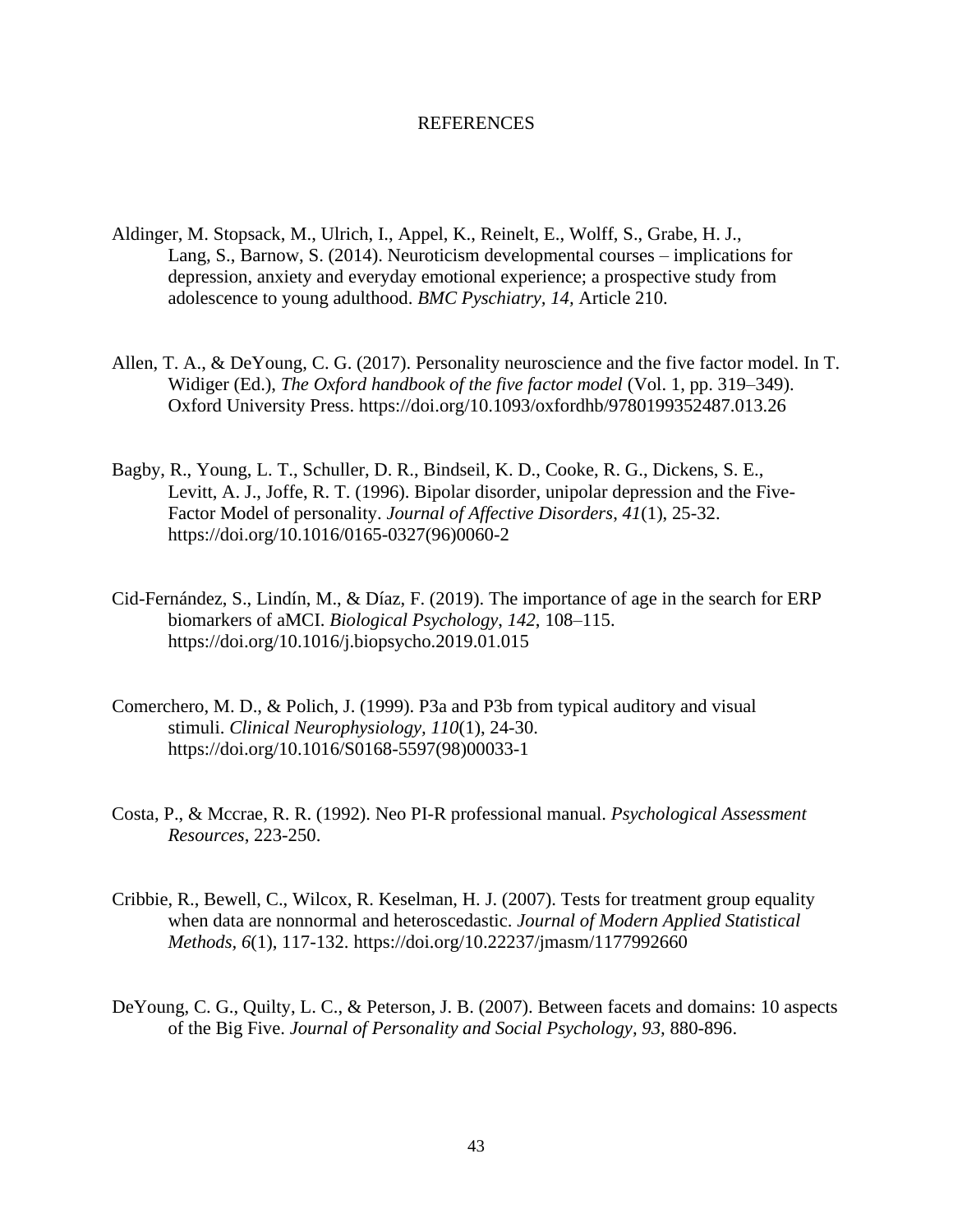- Dias, E. C., Butler, P. D., Hoptman, M. J., Javitt, D. C. (2011). Early sensory contributions to contextual encoding deficits in schizophrenia. *Archives of General Psychiatry, 68*(7), 654-664. DOI: 10.1001/archgenpsychiatry.2011.17
- Digman, J. M. (1990). Personality structure: Emergence of the Five-Factor Model. *Annual Review of Psychology*, *41*(1), 417–440. <https://doi.org/10.1146/annurev.ps.41.020190.002221>
- Donchin, E., & Coles, M. G. H. (1988). Is the P300 component a manifestation of context updating? *Behavioral and Brain Sciences*, *11*(03), 342-427. <https://doi.org/10.1017/S0140525X00058027>
- Donchin, E., Ritter, W., & Mccallum, W. C. (1978). Cognitive psychophysiology: The endogenous components of the ERP. In E. Callaway, P. Tueting, & S. H. Koslow (Eds.), *Event-related potentials in man* (pp. 349–411). Academic Press.
- Eysenck, H. J. (1958). A short questionnaire for the measurement of two dimensions of personality. *Journal of Applied Psychology*, *42*(1), 14–17. <https://doi.org/10.1037/h0041738>
- Fjell, A. M., Walhovd, K. B., Meling, S., & Johansen, M. B. (2005). Basic information processing of neurotics and stables: and experimental ERP approach to personality and distractibility. *Scandinavian Journal of Psychology, 46*(6). 493-502, https://doi.org/10.1111/j.1467-9450.2005.00481.x
- Flehmig, H. C., Steinborn, M., Langner, R., & Westhoff, K. (2007). Neuroticism and the mental noise hypothesis: Relationships to lapses of attention and slips of action in everyday life. *Psychology Science*, *49*(4), 343–360.
- Gavin, W. J., Lin, M., Davies, P. L. (2019). Developmental trends of performance monitoring measures in 7 to 25-year-olds: Unraveling the complex nature of brain measures. *Psychophysiology, 56*(7), Article 13365. DOI: 10.1111/psyp.13365.
- Goldberg, L. R. (1992). The Development of markers for the Big-Five factor structure. *Psychological Assessment*, *4*(1), 26–42.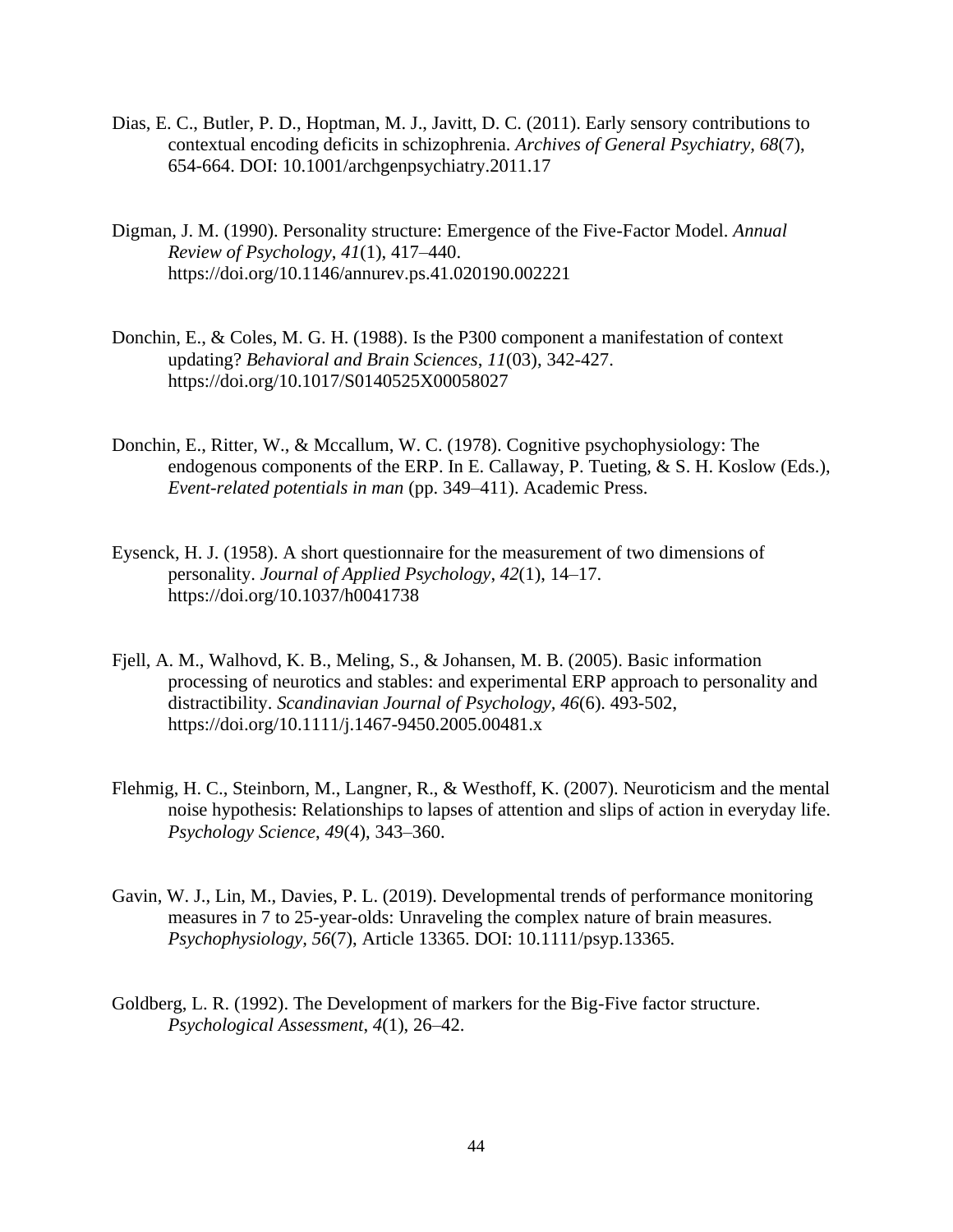- Greenberg, P. E., Fournier, A.-A., Sisitsky, T., Pike, C. T., & Kessler, R. C. (2015). The economic burden of adults with major depressive disorder in the United States (2005 and 2010). *The Journal of Clinical Psychiatry*, *76*(2), 155–162. <https://doi.org/10.4088/JCP.14m09298>
- Hamilton, H. K., Boos, A. K., & Mathalon, D. H. (2020). Electroencephalography and event -related potential biomarkers in individuals at clinical high risk for psychosis. *Biological Psychiatry*, *88*(4), 294–303.<https://doi.org/10.1016/j.biopsych.2020.04.002>
- Hamilton, H. K., Roach, B. J., Bachman, P. M., Belger, A., Carrion, R. E., Duncan, E., Johannesen, J., Light, G. A., Niznikiewicz, M. A., Addington, J., Bearden, C. E., Cadenhead, K. S., Cornblatt, B. A., McGlashan, T. H., Perkins, D. O., Seidman, L. J., Suang, M. T., Walker, E. F., Woods, S. W., Cannon, T. D., Mathalon, D. H. (2019). Association between P300 responses to auditory oddball stimuli and clinical outcomes in psychosis risk syndrome*. JAMA Psychiatry, 76(*11), 1187-1197. DOI: 10.1001/jamapsychiatry.2019.2135.
- Ila, A., & Polich, J. (1999). P300 and response time from a manual Stroop task. Clinical *Clinical Neurophysiology, 110,* 367-373. DOI:10.1016/S0168-5597(98)00053-7
- Jeong, H., Yim, H. W., Lee, S.-Y., Lee, H. K., Potenza, M. N., Kwon, J.-H., Koo, H. J., Kweon, Y.-S., Bhang, S., & Choi, J.-S. (2018). Discordance between self-report and clinical diagnosis of internet gaming disorder in adolescents. *Scientific Reports*, *8*(1), Article 10084.<https://doi.org/10.1038/s41598-018-28478-8>
- Kendler, K. S., Gatz, M., Gardner, C. O., & Pedersen, N. L. (2006). Personality and major depression: A Swedish longitudinal, population-based twin study. *Archives of General Psychiatry*, *63*(10), 1113–1120.<https://doi.org/10.1001/archpsyc.63.10.1113>
- Klein, R. J., & Robinson, M. D. (2019). Neuroticism as mental noise: Evidence from a continuous tracking task. *Journal of Personality*, *87*(6), 1221–1233. <https://doi.org/10.1111/jopy.12469>
- Kutas, M., McCarthy, G., Donchin, E. (1977). Augmenting mental chronometry: The P300 as a measure of stimulus evaluation time. *Science,197*(4305), 792-795. <https://doi.org/10.1126/science.887923>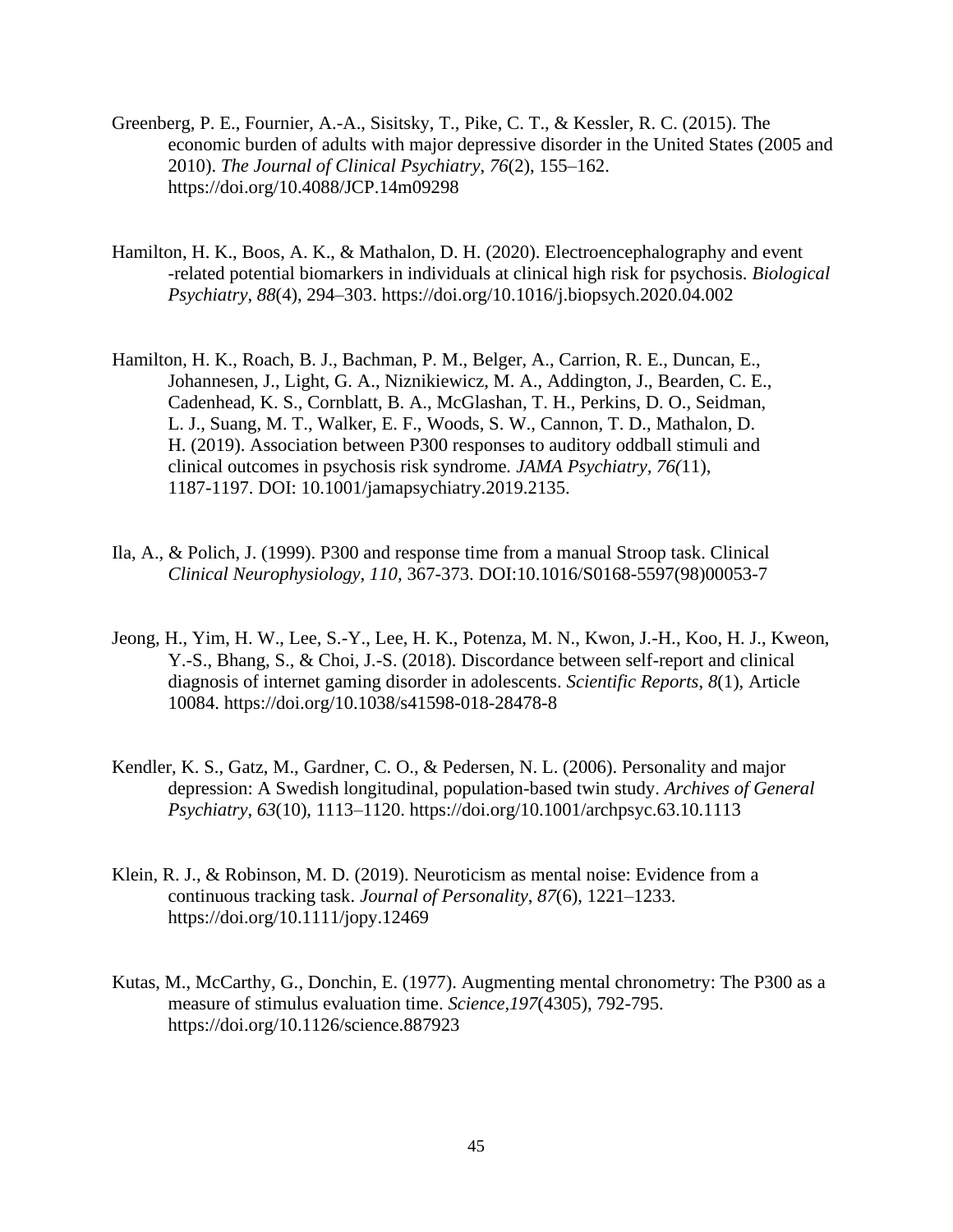- Lahey, B. B. (2009). Public health significance of neuroticism. *American Psychologist, 64*(4), 241-256. DOI:10.1037/a0015309.
- Luciano, M., Hagenaars, S. P., Davies, G., Hill, W. D., Clarke, T.-K., Shirali, M., Harris, S. E., Marioni, R. E., Liewald, D. C., Fawns-Ritchie, C., Adams, M. J., Howard, D. M., Lewis, C. M., Gale, C. R., McIntosh, A. M., & Deary, I. J. (2018). Association analysis in over 329,000 individuals identifies 116 independent variants influencing neuroticism. *Nature Genetics*, *50*(1), 6–11. <https://doi.org/10.1038/s41588-017-0013-8>
- Malouff, J. M., Thorsteinsson, E. B., & Schutte, N. S. (2005). The relationship between the five -factor model of personality and symptoms of clinical disorders: A meta-analysis. *Journal of Psychopathology and Behavioral Assessment*, *27*(2), 101–114. <https://doi.org/10.1007/s10862-005-5384-y>
- Marchetti, I., Mor, N., Chiorri, C., & Koster, E. H. W. (2018) The brief state rumination inventory (BSRI): Validation and psychometric evaluation. *Cognitive Therapy and Research, 42,* 447-460.<https://doi.org/10.1007/s10608-018-9901-1>
- Mathalon, D. H., Ford, J. M., Rosenbloom, M., & Pfefferbaum, A. (2000). P300 reduction and prolongation with illness duration in schizophrenia. *Biological Psychiatry, 47*(5), 413-427. [https://doi.org/10.1016/S0006-3223\(99\)00151-1](https://doi.org/10.1016/S0006-3223(99)00151-1)
- O'Donnell, B. F., Faux, S. F., McCarley, R. W. (1995). O'Donnell, B. F., Faux, S. F., McMarley, R. W. Increased rate of P300 latency prolongation with age in schizophrenia. *Archives of General Psychiatry, 52*(7), 544-549, DOI:10.1001/archpsyc.1995.03950190026004
- Oribe, N., Hirano, Y. Kanba, S., Re, E. C. D., Seidman, L. J., Mesholam-Gately, R., Spencer, K. M., McCarley, R. W., Niznikiewicz, M. A. (2013). Early and late stages of visual processing in individuals in prodromal and first episode schizophrenia: an ERP study. *Schizophrenia Research, 146*(1), 95-102. DOI: 10.1016/j.schres.2013.01.015.
- Ouyang, G., Hildenbrandt, A., Sommer, W. Zhou, C. (2017). Exploiting the intra-subject latency variability from single-trial event-related potentials in the P3 time range: A review and comparative evaluation of methods. *Neuroscience and Biobehavioral* Reviews, *75,* 1-21. http://dx.doi.org/doi:10.1016/j.neubiorev.2017.01.023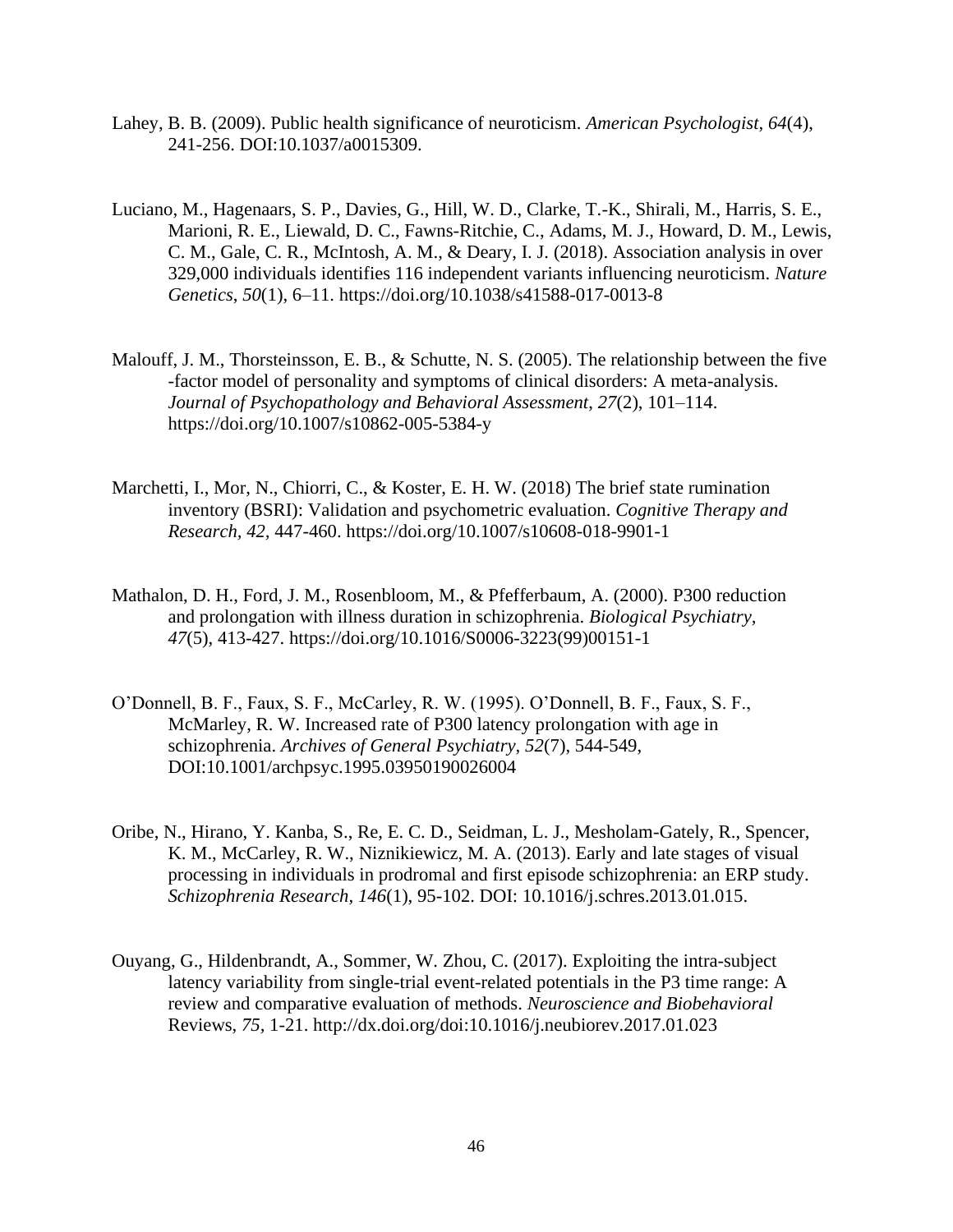- Pfefferbaum, A., Wenegrat, B. G., Ford, J. M., Roth, W. T., & Kopell, B. S. (1984). Clinical application of the P3 component of event-related potentials. II. Dementia, depression and schizophrenia. *Electroencephalography and Clinical Neurophysiology/Evoked Potentials Section*, *59*(2), 104–124. [https://doi.org/10.1016/0168-5597\(84\)90027-3](https://doi.org/10.1016/0168-5597(84)90027-3)
- Picton, T. W. (1992). The P300 wave of the human event-related potential. *Journal of Clinical Neurophysiology*, *9*(4), 456–479.<https://doi.org/10.1097/00004691-199210000-00002>
- Rector, N. A., Hood, K., Richter, M. A., & Bagby, R. M. (2002). Obsessive-compulsive disorder and the five-factor model of personality: Distinction and overlap with major depressive disorder. *Behaviour Research and Therapy*, 15.
- Robinson, M. D., & Tamir, M. (2005). Neuroticism as mental noise: A relation between neuroticism and reaction time standard deviations. *Journal of Personality and Social Psychology*, *89*(1), 107–114. <https://doi.org/10.1037/0022-3514.89.1.107>
- Rodgers, B. (1996). Reported parental behaviour and adult affective symptoms. 1. Associations and moderating factors. *Psychological Medicine*, *26*(1), 51–61. <https://doi.org/10.1017/S0033291700033717>
- Rodgers, B., & Mann, S. A. (1986). The reliability and validity of PSE assessments by lay interviewers: A national population survey. *Psychological Medicine*, *16*(3), 689–700. <https://doi.org/10.1017/S0033291700010436>
- Schmidtke, J. I., & Heller, W. (2004). Personality, affect and EEG: Predicting patterns of regional brain activity related to extraversion and neuroticism. *Personality and Individual Differences*, *36*(3), 717–732. [https://doi.org/10.1016/S0191-8869\(03\)00129-6](https://doi.org/10.1016/S0191-8869(03)00129-6)
- Shipley, B. A., Weiss, A., Der, G., Taylor, M. D., & Deary, I. J. (2007). Neuroticism, extraversion, and mortality in the UK health and lifestyle survey: A 21-year prospective cohort study. *Psychosomatic Medicine*, *69*(9), 923–931. <https://doi.org/10.1097/PSY.0b013e31815abf83>
- Stanzione, P., Fattapposta, F., Giunti, P., D'Alessio, C., Tagliati, M., Affricano, C., & Amabile, G. (1991). P300 variations in parkinsonian patients before and during dopaminergic monotherapy: A suggested dopamine component in P300. *Electroencephalography and Clinical Neurophysiology/Evoked Potentials Section*, *80*(5), 446–453. [https://doi.org/10.1016/0168-5597\(91\)90093-D](https://doi.org/10.1016/0168-5597(91)90093-D)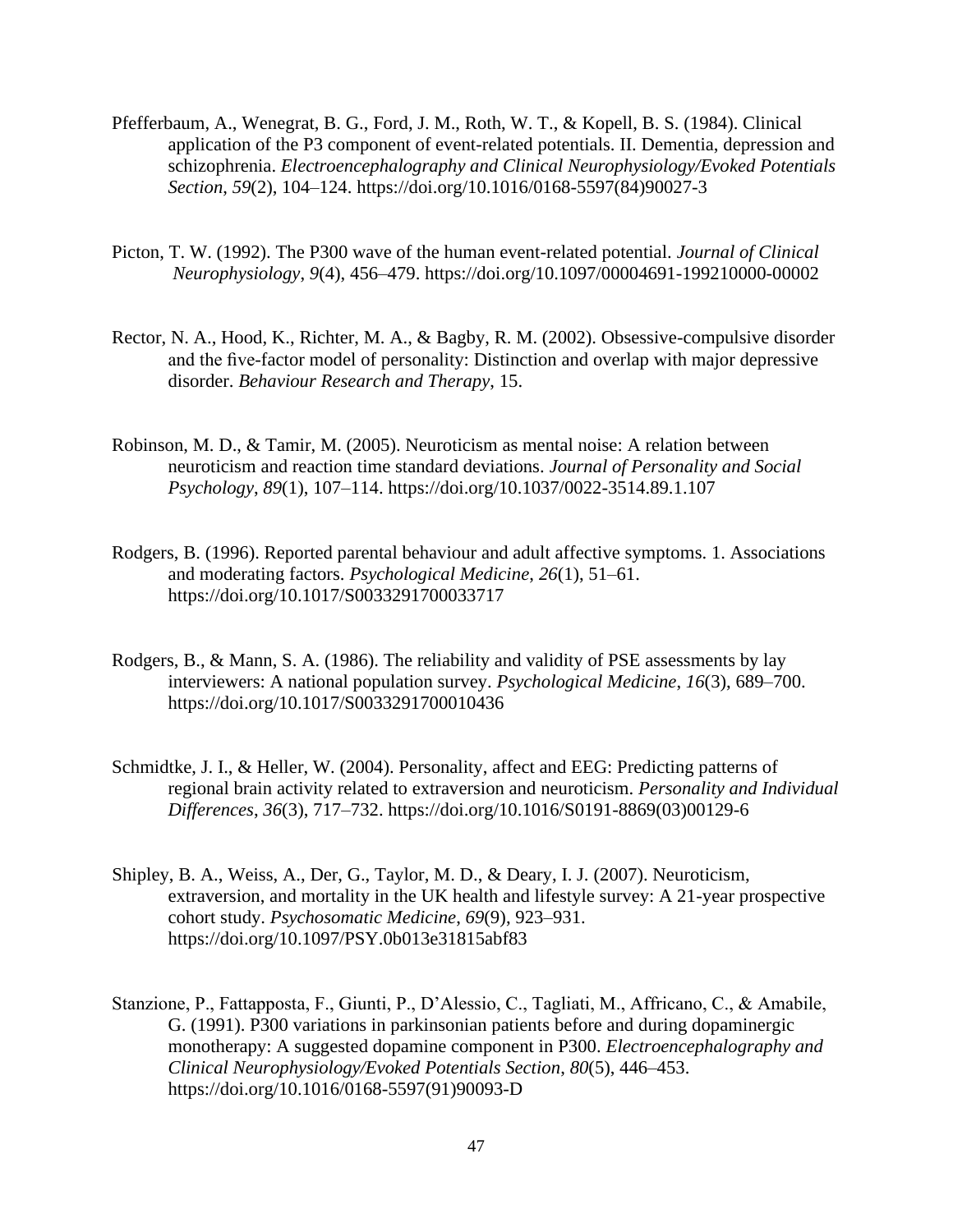- Stelmack, R. M., Houlihan, M., & McGarry-Roberts, P. A. (1993). Personality, reaction time, and event-related potentials. *Journal of Personality and Social Psychology, 65*(2), 399-409.<https://doi.org/10.1037/0022-3514.65.2.399>
- Trull, T. J., Useda, J. D., Costa, P. T., & McCrae, R. R. (1995). Comparison of the MMPI-2 Personality Psychopathology Five (PSY-5), the NEO-PI, and the NEO-PI—R. *Psychological Assessment*, *7*(4), 508–516.<https://doi.org/10.1037/1040-3590.7.4.508>
- Tseng, J., & Poppenk, J. (2020). Brain meta-state transitions demarcate thoughts across task contexts exposing the mental noise of trait neuroticism. *Nature Communications*, *11*(1), Article 3480.<https://doi.org/10.1038/s41467-020-17255-9>
- Van Os, J., & Jones, P. (2001). Neuroticism as a risk factor for schizophrenia. *Psychological Medicine*, *31*(6), 1129–1134. <https://doi.org/10.1017/S0033291701004044>
- Vorkapić, S. T., & Tadinac, M. (2016). The relationship of neuroticism, psychoticism, and depression with evoked potentials. *Acta Neuropsychologica, 14*(3), 241 – 254. https://doi.org/10.5604/17307503.1222838
- Watson, D., Clark, L. A., & Tellegen, A. (1988). Development and validation of brief measures of positive and negative affect: The PANAS scales. *Journal of Personality and Social Psychology,* 54(6), 1063-1070.
- Wilson, R. S., Krueger, K. R., Gu, L., Bienias, J. L., Mendes de Leon, C. F., & Evans, D. A. (2005). Neuroticism, extraversion, and mortality in a defined population of older persons. *Psychosomatic Medicine*, *67*(6), 841–845. <https://doi.org/10.1097/01.psy.0000190615.20656.83>
- Wei, X., Ni, X., Liu, J., Lang, H., Zhao, R., Dai, T., Qin, W., Jia, W., Fang, P. (2020). Simulation study on the spatiotemporal difference of complex neurodynamics between P3a and P3b. *Hindwai,* Article 2796809.
- Woody, C. D. (1967). Characterization of an adaptive filter for the analysis of variable latency neuroelectric signals. *Medical and Biological Engineering, 5,* 539-554.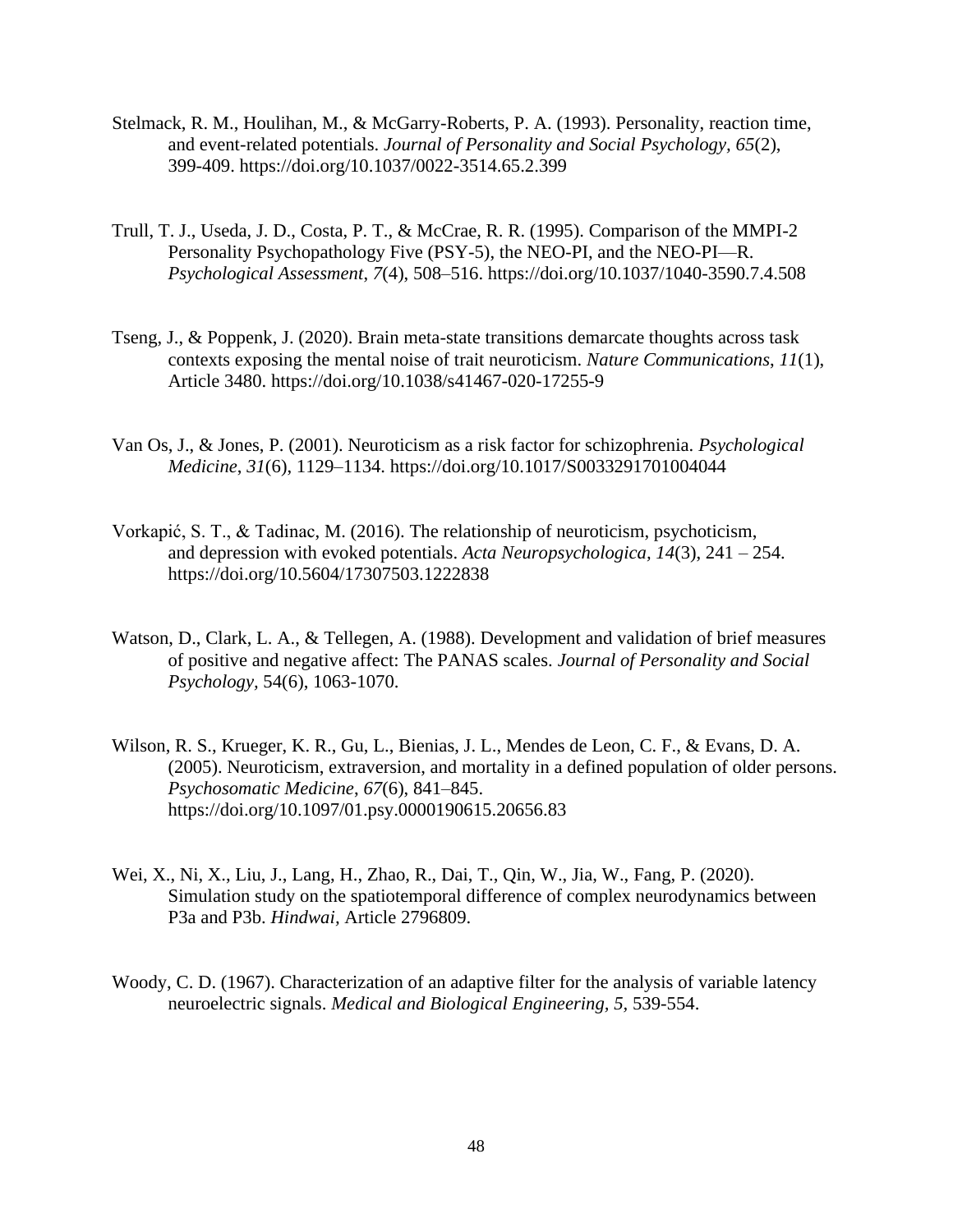### APPENDIX A

#### IRB APPROVAL LETTER



**Graduate Studies and Research** Marquette, MI 49855-5301 906-227-2300 www.nmu.edu/graduatertudies/

#### Memorandum

| TO:             | <b>Jon Barch</b>                                                    |
|-----------------|---------------------------------------------------------------------|
|                 | Psychological Sciences Department                                   |
| CC:             | Jeremey Lawrence                                                    |
|                 | Psychological Sciences Department                                   |
| DATE:           | February 16, 2021                                                   |
| <b>FROM:</b>    | Lisa Schade Eckert                                                  |
|                 | Dean of Graduate Studies and Research                               |
| <b>SUBJECT:</b> | <b>IRB Proposal HS20-1165</b>                                       |
|                 | IRB Approval Date: 02/16/2021                                       |
|                 | Proposed Project Dates: $03/1/2021 - 05/1/2021$                     |
|                 | "The Mental Noise Hypothesis: A relation between Neuroticism and P3 |
|                 | latency variance in choice reaction time tasks"                     |

Your proposal "The Mental Noise Hypothesis: A relation between Neuroticism and P3 latency variance in choice reaction time tasks" has been approved by the NMU Institutional Review Board. Include your proposal number (HS20-1165) on all research materials and on any correspondence regarding this project.

- A. If a subject suffers an injury during research, or if there is an incident of non-compliance with IRB policies and procedures, you must take immediate action to assist the subject and notify the IRB chair (dereande@nmu.edu) and NMU's IRB administrator (leckert@nmu.edu) within 48 hours. Additionally, you must complete an Unanticipated Problem or Adverse Event Form for Research Involving Human Subjects.
- B. Please remember that informed consent is a process beginning with a description of the project and insurance of participant understanding. Informed consent must continue throughout the project via a dialogue between the researcher and research participant.
- C. If you find that modifications of investigators, methods, or procedures are necessary, you must submit a Project Modification Form for Research Involving Human Subjects before collecting data. Any changes or revisions to your approved research plan must be approved by the IRB prior to implementation.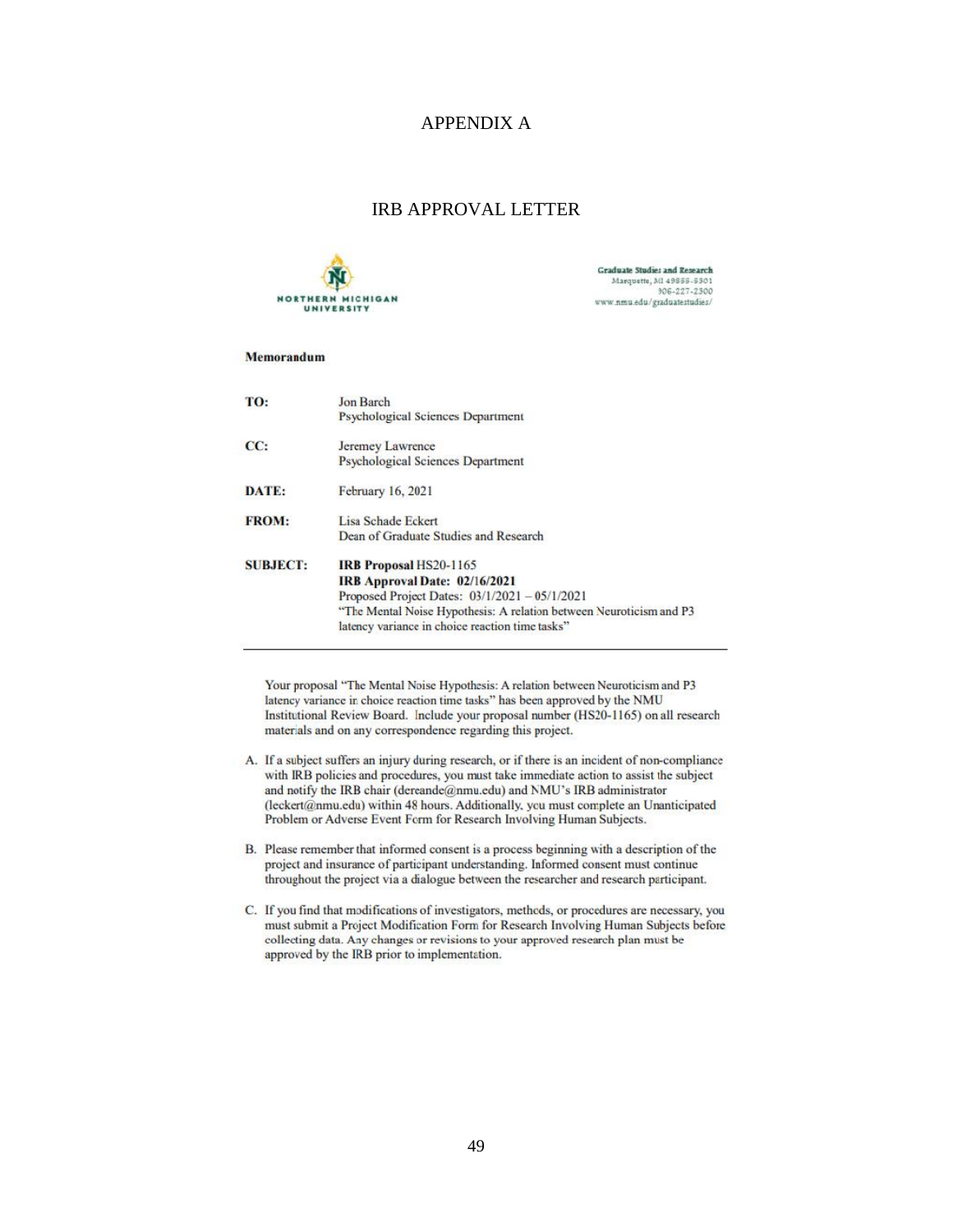### APPENDIX B

### PYTHON 3.10 ADAPTIVE FILTERING CODE

```
from scipy import signal
import scipy.stats as stats
import numpy as np
import glob
import pandas as pd
index = [str(i) for i in range(0, 65)]laglist = []laglist1 = []latercy = []avg = np{\cdot}zeros(400, )template = np{\cdot}zeros(400, )template2 = np{\text{.}zeros}(400, )def lag finder avg(y1, y2, sr, template):
    n = len(y2)corr = signal.correlate(y2, y1, mode='same') /
np.sqrt(signal.correlate(y1, y1, mode='same')[int(n/2)] *signal.correlate(\sqrt{2}, \sqrt{2}, mode='same')[int(n/2)])
     cl.append(corr)
    delay arr = npu1inspace(-0.5*n/sr, 0.5*n/sr, n)
     delay = delay_arr[np.argmax(corr)]
    if np.amax(corr) > 0:
        laglist.append(delay)
        template += y1.shift(periods = int(delay * sr), fill value = 0)
def lag finder it1(y1, y2, sr): global template2
    n = len(y2)corr = signal.correlate(y2, y1, mode='same')np.sqrt(signal.correlate(y1, y1, mode='same')[int(n/2)] * 
signal.correlate(y2, y2, mode='same')[int(n/2)])
     cl1.append(corr)
    delay arr = npu1inspace(-0.5*n/sr, 0.5*n/sr, n)
    delay = delay arr[np.argmax(corr)]
    if np.amax(corr) > 0:
        laglist1.append(delay)
        template2 += y1.shift(periods=int(delay * sr), fill value=0)
        x = np.array(y1.shift(periods = int(delay * sr), fill value = 0))z = (np.argmax(x)/sr) * 1000 latency.append(z)
```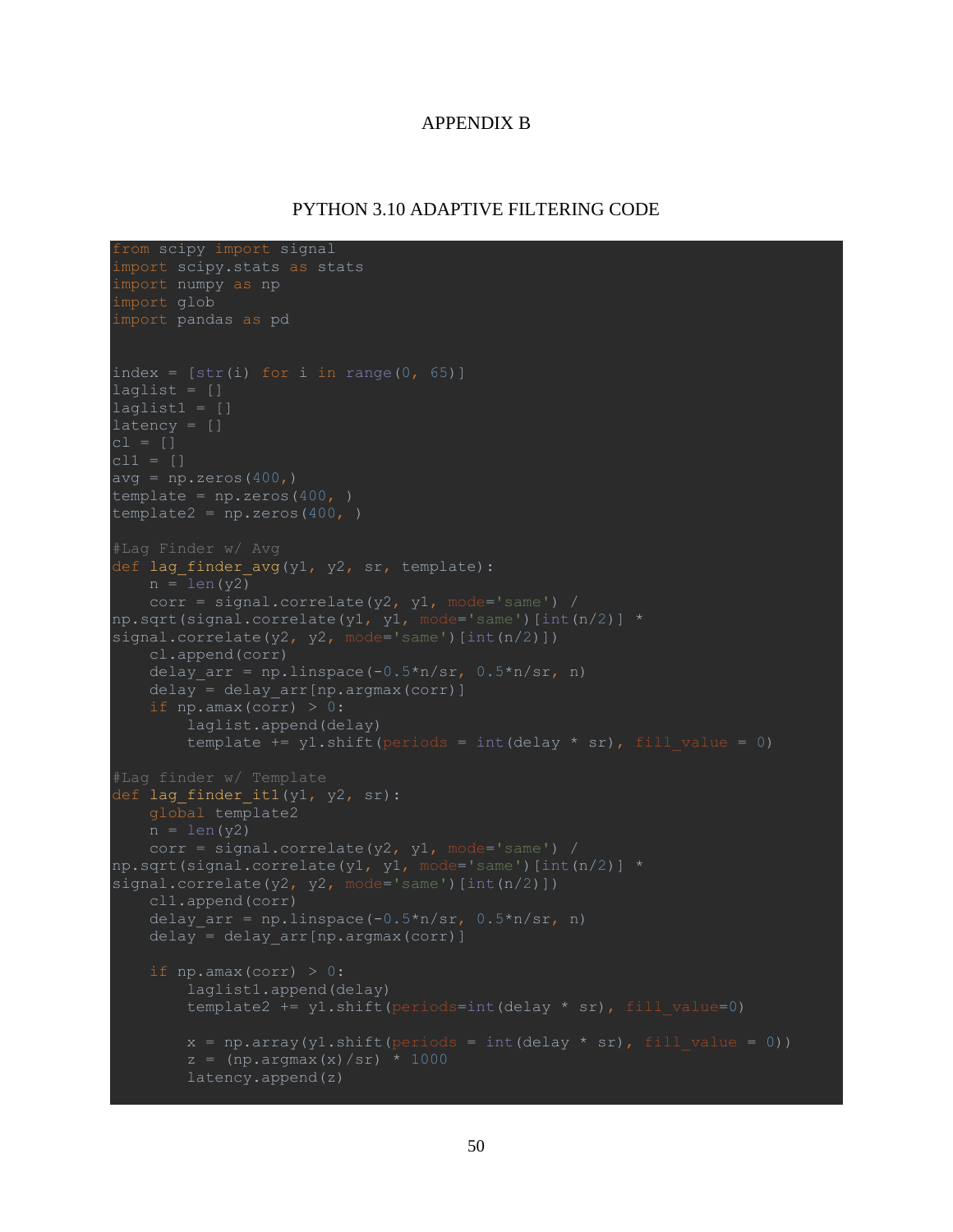```
AvgUnsubC = pd.read csv('C:\AAvg\LT 02_1hp ConStim, Ave LT 02.txt', header=
AvgUnsubI = pd.read csv('C:\AAvg\LT_02_1hp_IncStim, Ave LT_02.txt', header=
None, sep = '\t')
AvgUnsubX = pd.read csv('C:\AAvg\LT 02_1hp XXXStim, Ave LT 02.txt',header=#Label Channels
AvgUnsubC.columns = index
AvgUnsubI.columns = index
AvgUnsubX.columns = index
#Montage
AvgC = (AvgUnsubC["34"]+ AvgUnsubC["36"] + AvgUnsubC["37"] + AvgUnsubC["33"] 
+ AvgUnsubC["38"] + AvgUnsubC["35"] + AvgUnsubC["39"])/7
AvgI = (AvgUnsubI["34"] + AvgUnsubI["36"] + AvgUnsubI["37"] + AvgUnsubI["33"] 
+ AvgUnsubI["38"] + AvgUnsubI["35"] + AvgUnsubI["39"])/7
AvgX = (AvgUnsubX["34"]+ AvgUnsubX["36"] + AvgUnsubX["37"] + AvgUnsubX["33"] 
+ AvgUnsubX["38"] + AvgUnsubX["35"] + AvgUnsubX["39"])/7
AvgStim = (AvgC + AvgI + AvgX) / 3
Avg34 = (AvgUnsubC["34"] + AvgUnsubI["34"] + AvgUnsubX["34"])
path = r'C: \Delta Single'all files = glob.glob(path + "/*.txt")
for filename in all files:
    df = pd.read.csv(filename, sep = '\t', header = None) df.columns = index
    dfs = (df["34"] + df["36"] + df["37"] + df["33"] + df["38"] + df["38"] + df["35"] +df["39"]) / 7
    lag finder avg(dfs, AvgStim, 500, template)
template = template/len(laglist)
lagsd = stats.tstd(laglist)
print ("lag sd w/ avg = ", lagsd)
for filename in all_files:
    df = pd.read.csv(filename, sep = '\t', header = None) df.columns = index
     dfs = (df["34"] + df["36"] + df["37"] + df["33"] + df["38"] + df["35"] + 
df["39"]) / 7
    lag finder it1(dfs, template, 500)
template2 = template2/len(laglist1)lagsd1 = stats.tstd(laglist1)print("lag sd w/ template = ", lagsd1)
cla = np.array(cl)clal = np. array (cl1)
print("mean coeff w/ average = ", np.mean(cla), "mean coeff w/ template =
```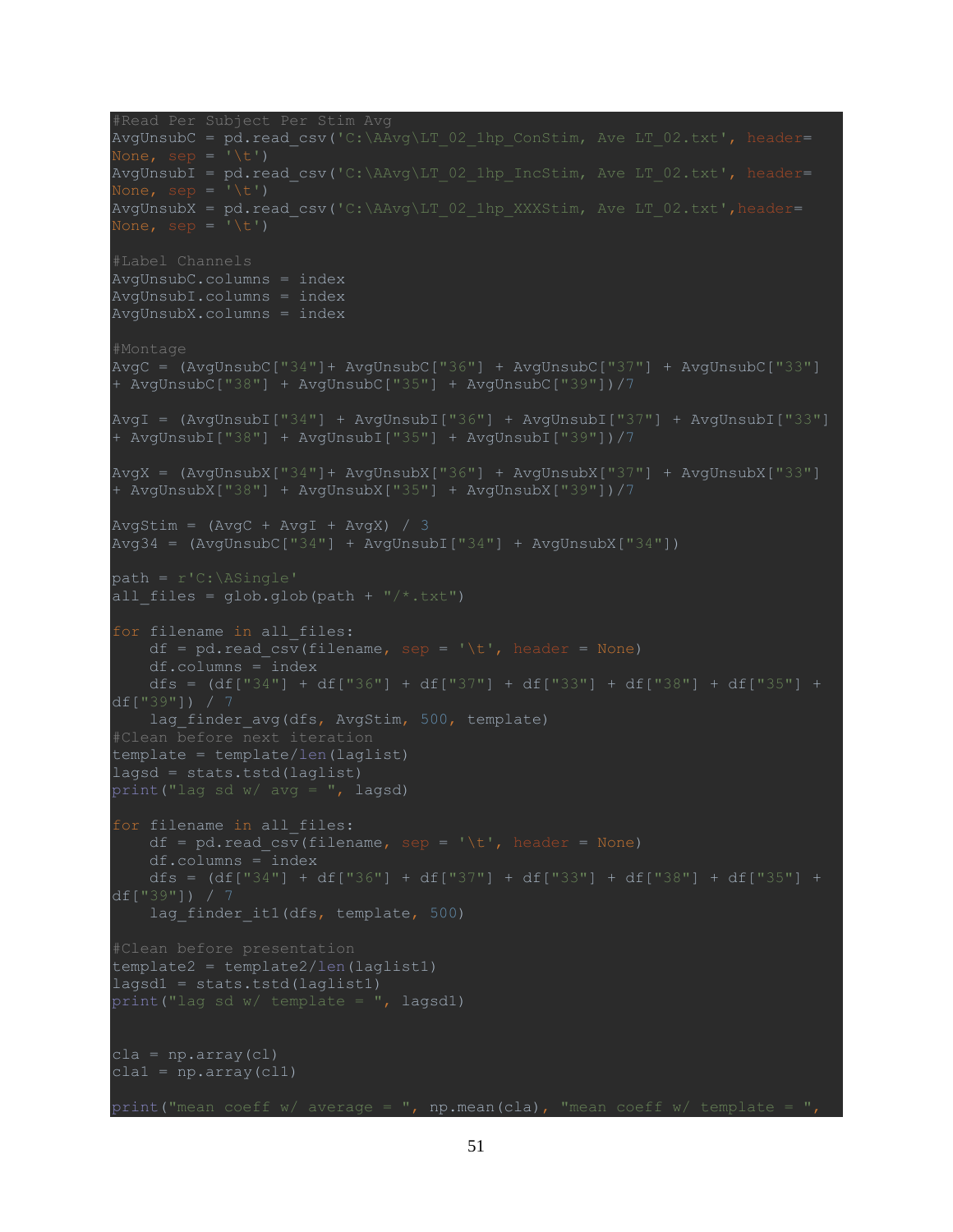```
np.mean(cla1))
print("max coeff w/ average = ", np.amax(cla), "max coeff w/ template = ",
np.amax(cla1))
print("trials kept w/ template = ", len(laglist1), "trials kept w/ average = 
", len(laglist))
lra = np.array(latency)
lra = lra + 200
lVar = stats.tvar(lra)
lSD = stats.tstd(lra)
print("latency sd = ", lSD)
\overline{p}rint("latency mean = ", np.mean(lra))
```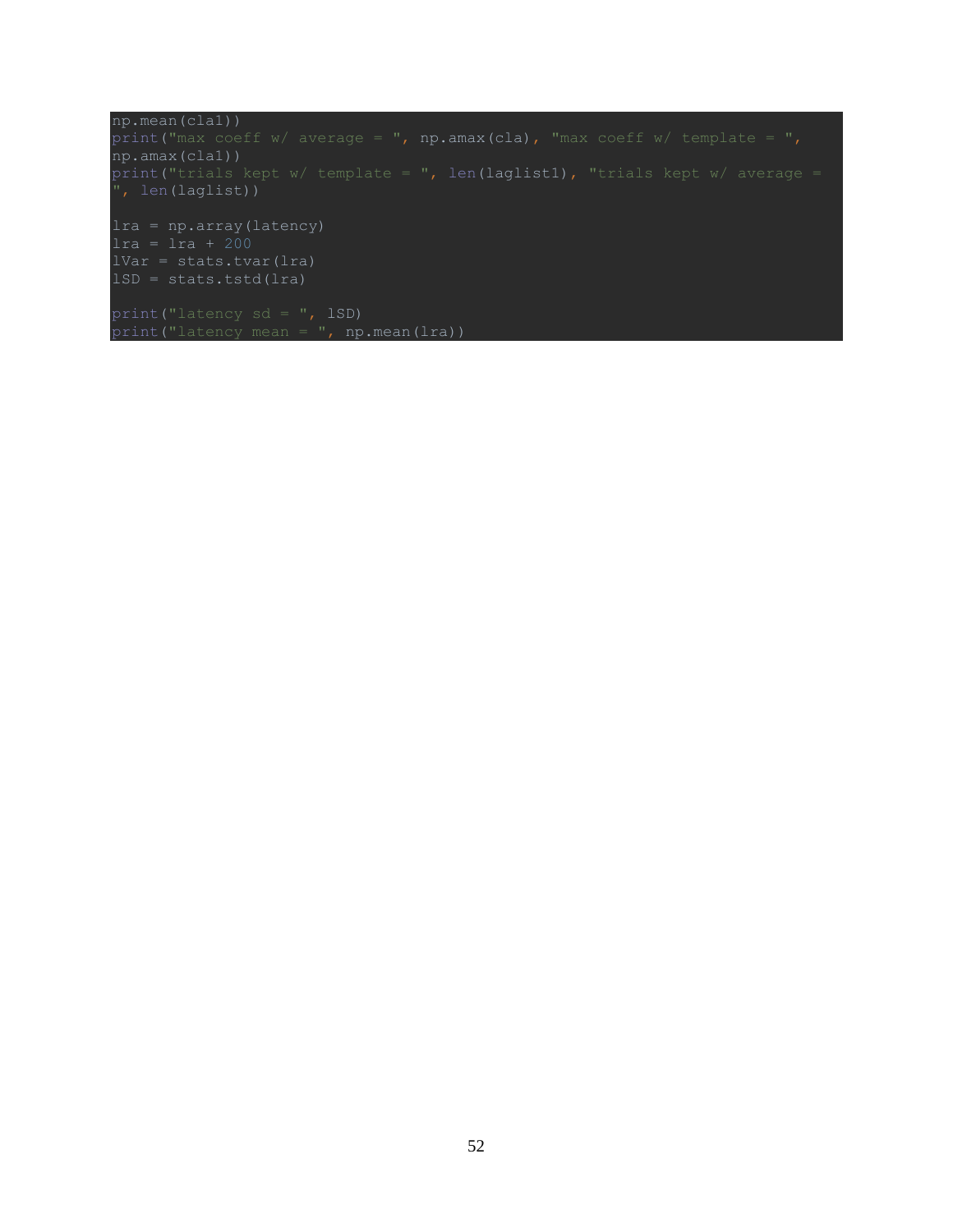# APPENDIX C

# R 4.1.3 ANALYSIS CODE

# **2 x 3 Mixed Designs ANOVA (Latency SD)**

```
setwd("C:/RProj")
library(tidyverse)
library(ggpubr)
library(rstatix)
library(car)
data = read\_csv(file = "data1.csv")data\{Group = factor(data\{Group, levels = c(0, 1), labels = c("High", "Low"))}
data = data %> %gather (key = "Style", value = "ISD", Cong, In, X) %> % convert_as_factor(ID,Stype)
dataSStype = factor(dataSStype, levels = c("X", "Cong", "In"), labels = c("Control",
"Congruent", "Incongruent"))
data % >\frac{1}{6} group_by(Stype, Group) %>%
  identify_outliers(lSD)
data %>%
  group_by(Stype, Group) %>%
  shapiro_test(lSD)
data %>%
  group_by(Stype) %>%
 levene_test(ISD ~ Group)box_m(data[, "lSD", drop = FALSE], data$Group)
res.aov = anova_test(data = data, dv = ISD, wid = ID, between = Group, within = Stype)
res.aov
```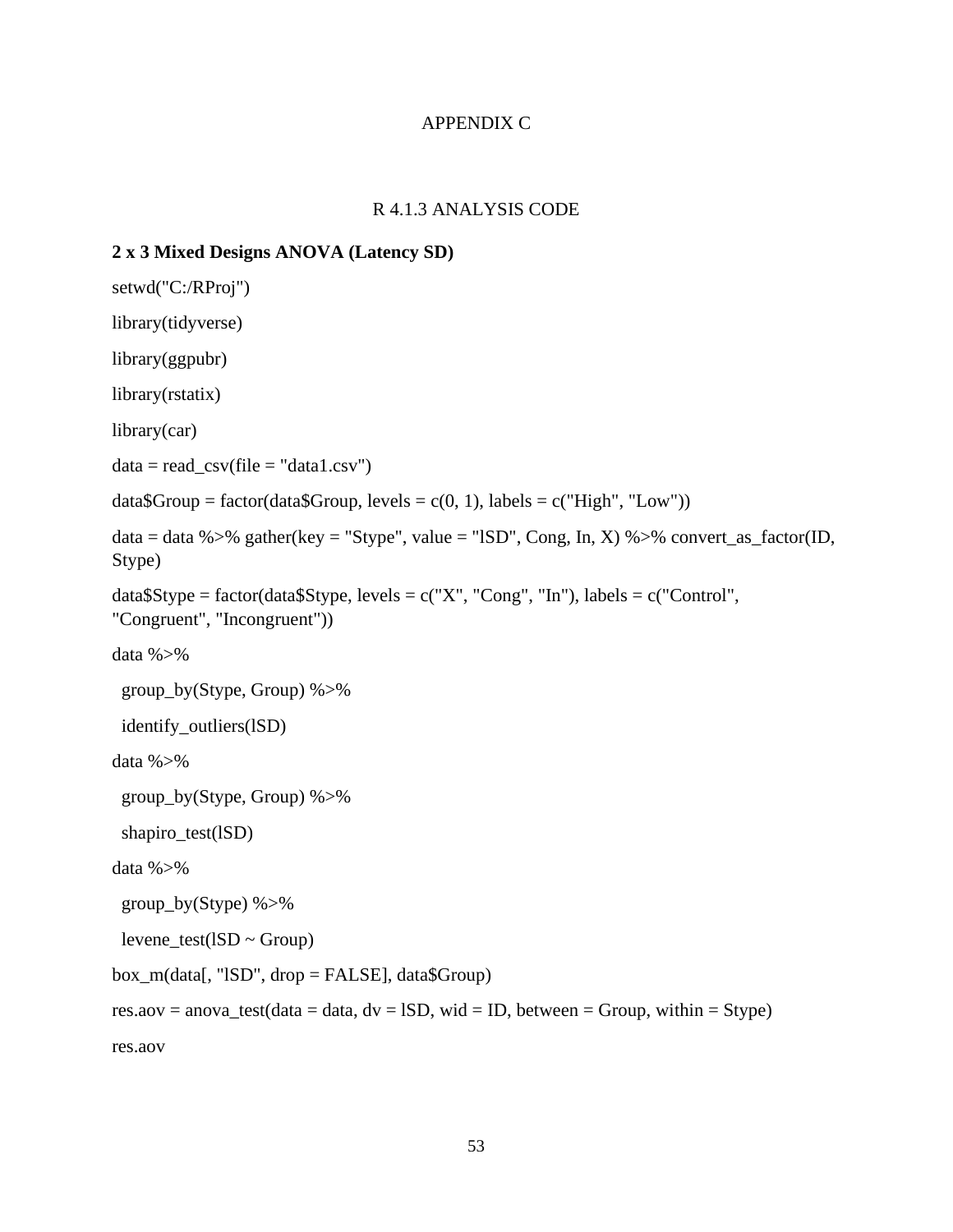# **2 x 3 Mixed Designs ANOVA (Latency)**

```
setwd("C:/RProj")
library(tidyverse)
library(ggpubr)
library(rstatix)
library(car)
Lat = read\_csv(file = "L.csv")Lat$Group = factor(Lat$Group, levels = c(0, 1), labels = c("High", "Low"))
Lat = Lat %>% gather(key = "Stype", value = "Latency", Cong, In, X) %>%
convert_as_factor(ID, Stype)
Lat$Stype = factor(Lat$Stype, levels = c("X", "Cong", "In"), labels = c("Control", "Congruent", 
"Incongruent"))
Lat \% >%
  group_by(Stype, Group) %>%
  identify_outliers(Latency)
Lat % >\!\% group_by(Stype, Group) %>%
  shapiro_test(Latency)
Lat \% >%
  group_by(Stype) %>%
  levene_test(Latency ~ Group)
box_m(Lat[, "Latency", drop = FALSE], Lat$Group)
res.aov2 = anova_test(data = Lat, dv = Latency, wid = ID, between = Group, within = Stype)
get_anova_table(res.aov2)
```